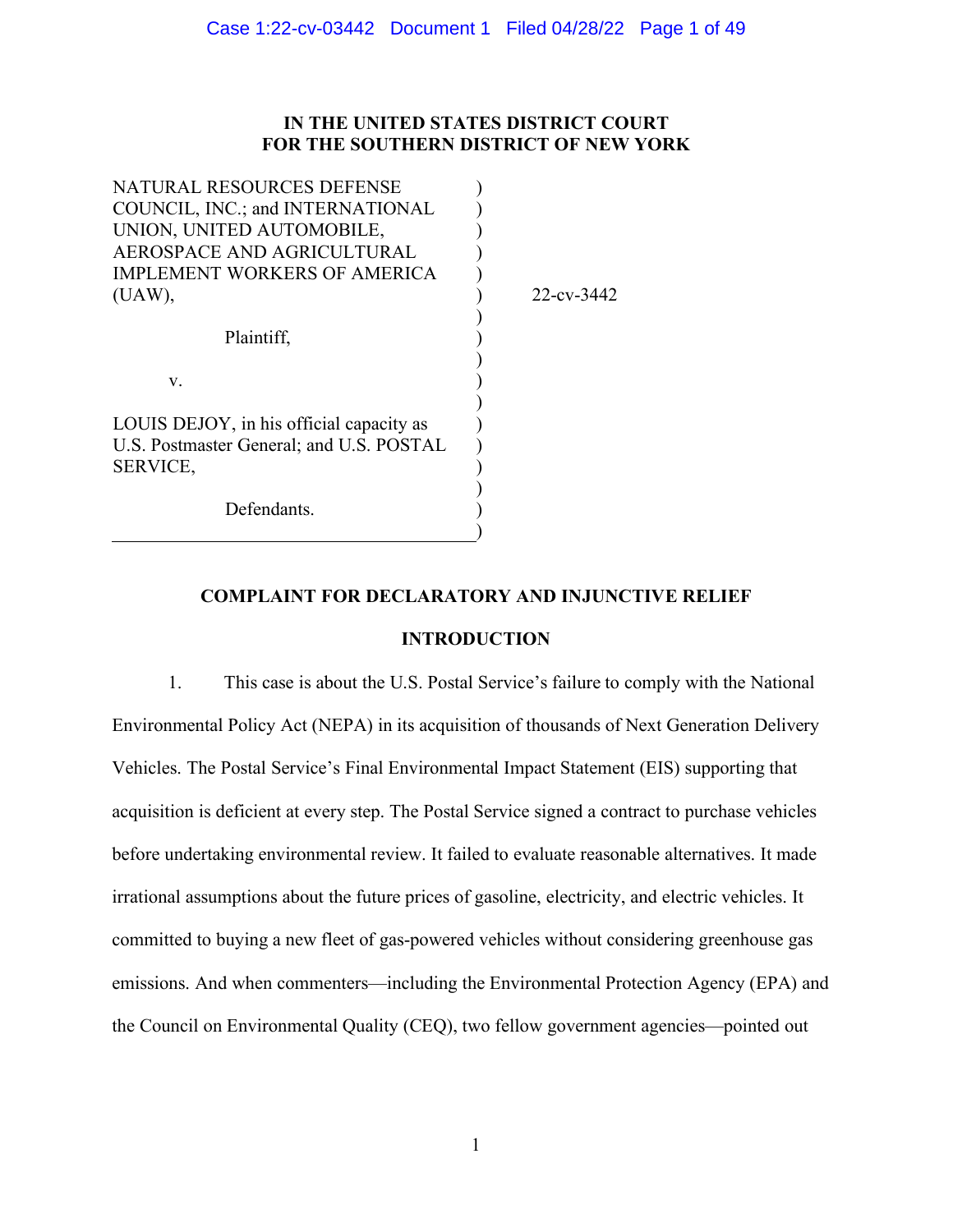### Case 1:22-cv-03442 Document 1 Filed 04/28/22 Page 2 of 49

these errors, the Postal Service quickly doubled down in a flawed Record of Decision (ROD) based on the woefully inadequate EIS.

2. In light of these failures, plaintiffs Natural Resources Defense Council, Inc. (NRDC) and the International Union, United Automobile, Aerospace and Agricultural Implement Workers of America (UAW) challenge the U.S. Postal Service's final EIS for Purchase of Next Generation Delivery Vehicles. *See* 87 Fed. Reg. 994 (Jan. 7, 2022) (notice of availability).

3. The Postal Service owns and operates a fleet of roughly 212,000 delivery vehicles, most of which were designed and built specifically for the Postal Service. These purpose-built vehicles have exceeded their expected service lives, average over \$5,000 per vehicle in annual maintenance costs, and lack basic features such as airbags and anti-lock brakes. Shifting delivery needs, including increases in parcels and decreases in letter volume, also no longer match what the vehicles were designed for. As a result, the Postal Service has decided to replace this aging fleet with new delivery vehicles.

4. Replacing the Postal Service fleet is a historic opportunity to put electric vehicles (EVs) and related charging infrastructure in every community in the country. The transportation sector accounts for the largest share of greenhouse gas emissions in the United States. Vehicles with internal combustion engines also emit large quantities of other air pollutants such as nitrogen oxides, which contribute to the formation of both particulate matter pollution and ground-level ozone, the main ingredient in smog. Investing in EVs would substantially mitigate the harmful pollution caused by the Postal Service's operations.

5. The Postal Service began the process of replacing its aging delivery vehicle fleet when it issued a request for information in January 2015. It then ordered prototypes based on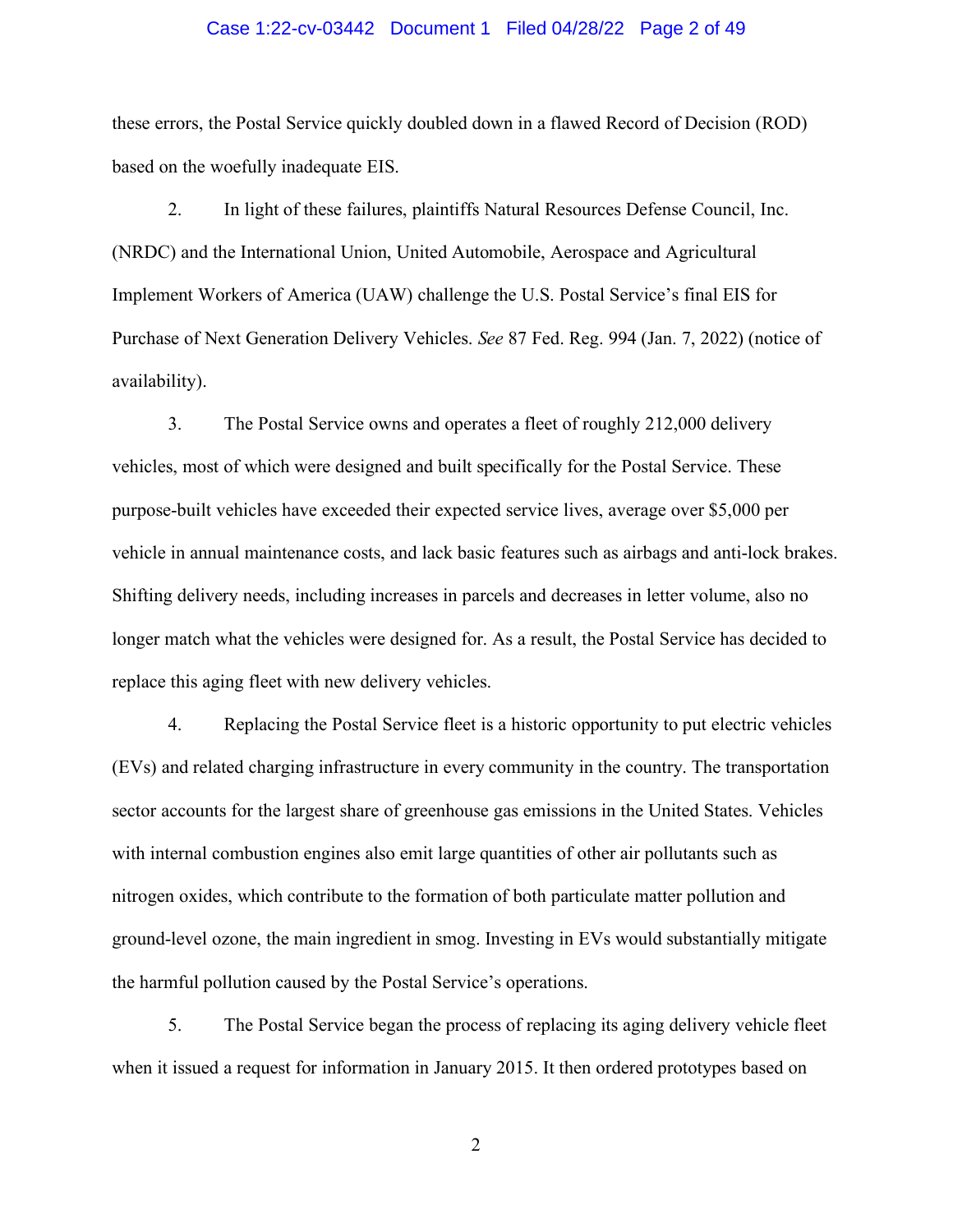# Case 1:22-cv-03442 Document 1 Filed 04/28/22 Page 3 of 49

manufacturers' bids for internal combustion, hybrid, and plug-in electric vehicles. And on February 23, 2021, it announced that it had selected Oshkosh Defense ("Oshkosh") for a ten-year contract to produce up to 165,000 new vehicles, beginning in 2023. At that time, the Postal Service provided Oshkosh with an initial \$482 million task order covering February 2021 to August 2023. Some of that funding is designated for outfitting a new assembly plant. In June 2021, Oshkosh publicly announced that it will open a dedicated facility in South Carolina to produce new vehicles for the Postal Service.

6. After issuing and funding the vehicle contract, the Postal Service belatedly began to evaluate the environmental impacts of its new vehicle acquisition under NEPA. The Postal Service issued a draft EIS on August 26, 2021. 86 Fed. Reg. 47,662 (Aug. 26, 2021). The draft's preferred alternative was to purchase up to 90% internal combustion vehicles, and a minimum of 10% EVs, over ten years. Based on an assumption that an EV designed specifically for the Postal Service would have a range of 70 miles on a single charge, the EIS projected that all but 12,500 routes, or about 5% of total routes, could be served by EVs. The draft considered and rejected all commercially available "off the shelf" EVs, reasoning that because they were all left-hand-drive vehicles, they could not support curb-side delivery. The draft did not consider impacts from the production, as opposed to the operation, of the Postal Service's custom-built vehicles. Likewise, the draft did not disclose that the vehicles would be produced in South Carolina or consider impacts related to the location of production.

7. Public comments poured in identifying flaws in the Postal Service's analysis, including from Plaintiffs. Plaintiffs criticized the Postal Service for missing an opportunity to increase the number of EVs in the fleet by guaranteeing that only 10% of new delivery vehicles will be electric. Plaintiffs objected to the draft for failing to consider reasonable alternatives,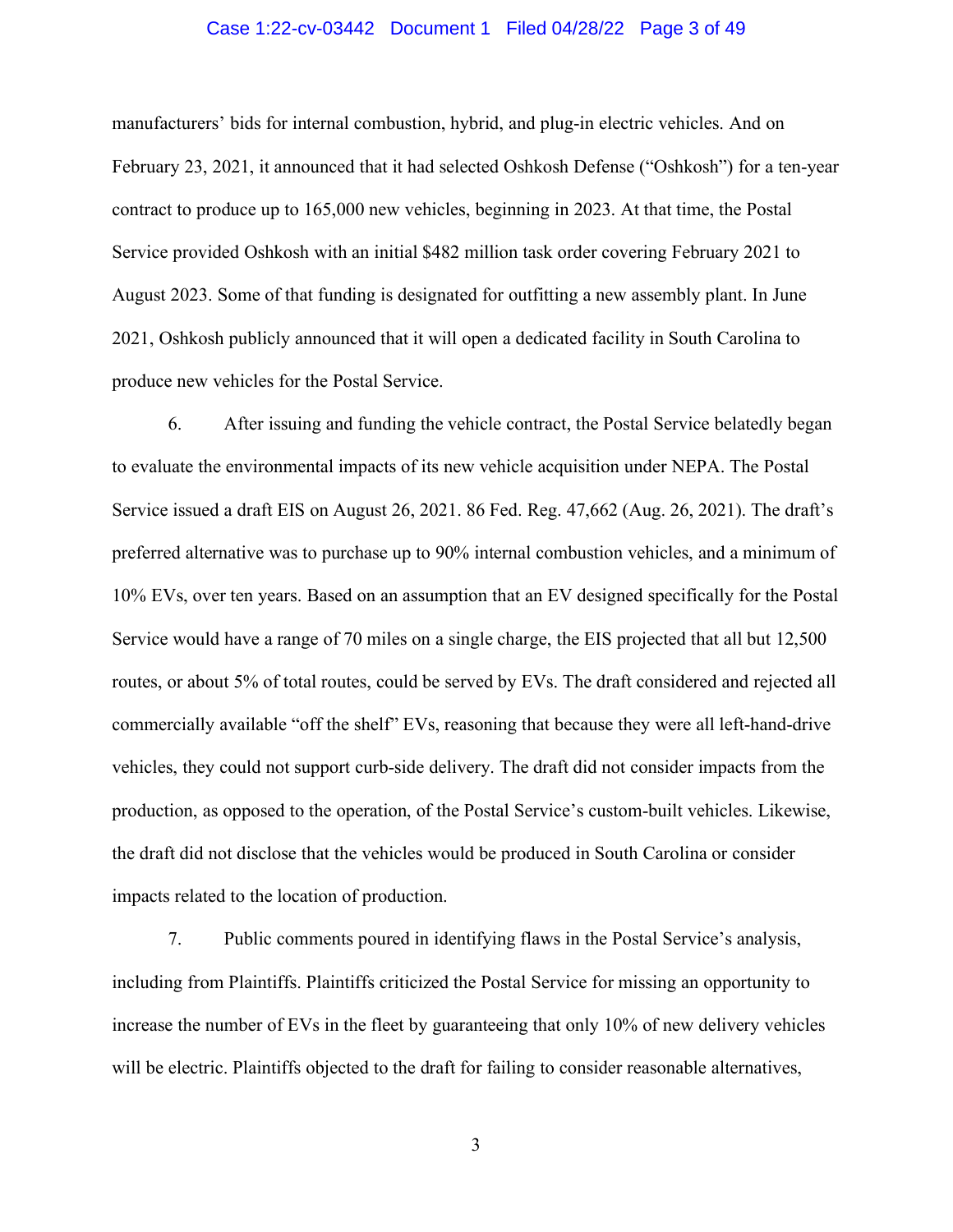# Case 1:22-cv-03442 Document 1 Filed 04/28/22 Page 4 of 49

using obsolete data, ignoring the latest EV technology advancements, inflating costs, and misrepresenting benefits. Plaintiffs faulted the Postal Service for failing to examine the impacts or alternatives associated with production of the new fleet, including the selected contractor's decision to create a new production facility for these vehicles. Plaintiffs explained that the Postal Service's plan would cause undisclosed and unexamined adverse environmental and socioeconomic impacts and proposed specific alternatives to reduce those adverse impacts.

8. EPA also commented on the draft and found that it was "inadequate and preclude[d] meaningful consideration of the proposed action and alternatives." EPA identified and explained in detail specific deficiencies in the Postal Service's selection and analysis of alternatives, economic analysis, air pollutant emission calculations, and consideration of environmental justice. EPA directed the Postal Service to address these deficiencies in a new draft EIS and to make the new draft EIS available for public comment.

9. Despite these and other comments critical of the draft, the Postal Service issued its final EIS on January 7, 2022. *See* 87 Fed. Reg. 994 (Jan. 7, 2022). The final EIS again selected the 90% maximum gas-powered purchase as the preferred alternative. The Postal Service's analysis concluded that the 100% EV alternative would cost \$2.3 to \$3.3 billion more than the preferred alternative. The final EIS made only minimal revisions to the draft, and the Postal Service failed to meaningfully respond to substantive comments.

10. After reviewing the final EIS, EPA concluded that the final EIS "remain[ed] seriously deficient," stated that its "concerns with the draft EIS were not adequately addressed," and found that the EIS was "inconsistent with the requirements of NEPA." EPA again directed the Postal Service to prepare a supplemental EIS to address these flaws. CEQ, which is tasked with implementing NEPA across the entire federal government, echoed the request for a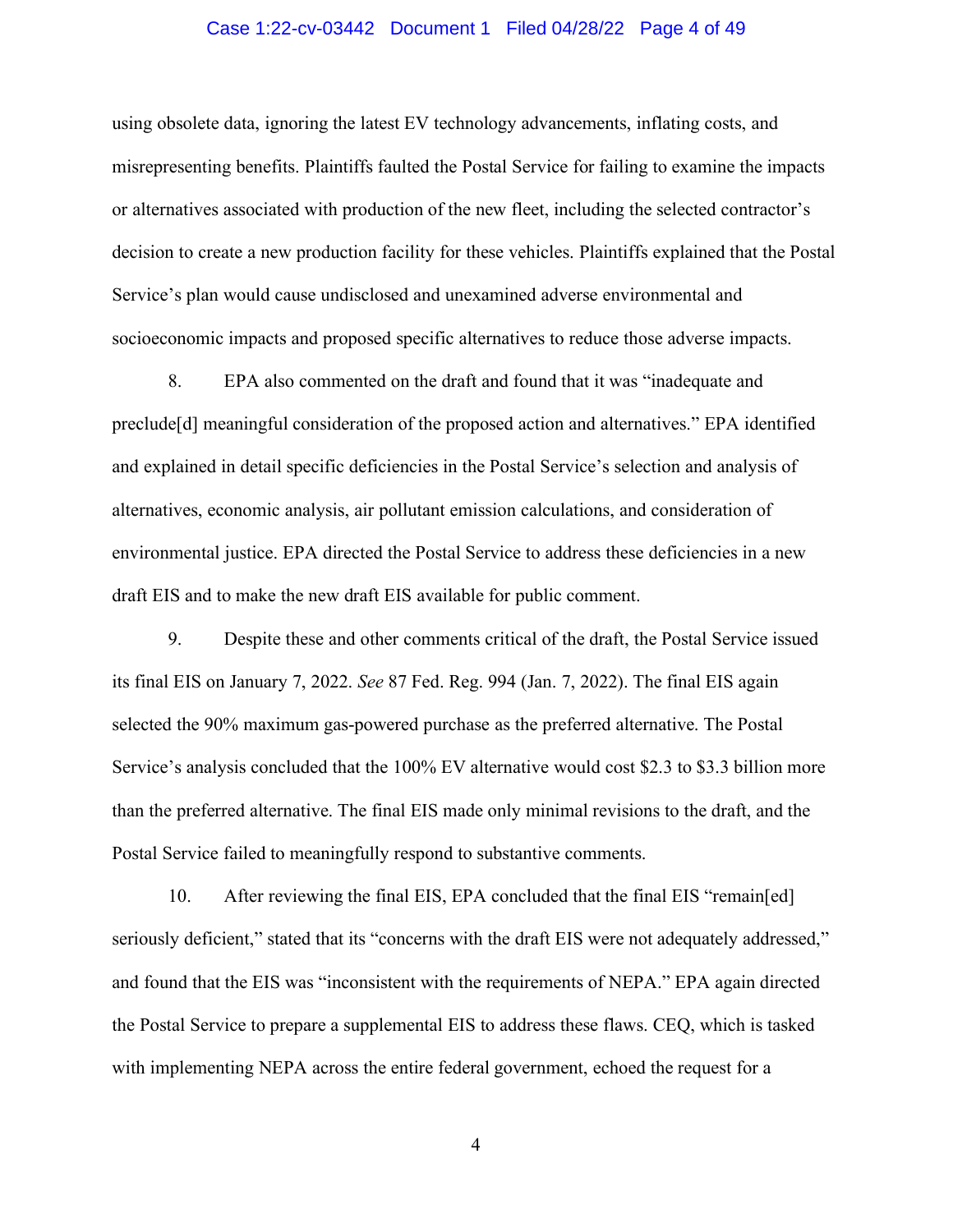### Case 1:22-cv-03442 Document 1 Filed 04/28/22 Page 5 of 49

supplemental EIS and noted that if the Postal Service did not correct the deficiencies through a supplemental EIS that "the Federal courts may compel USPS to alter course."

11. UAW also submitted comments to the Postal Service after reviewing the final EIS. UAW's comments on the final EIS highlighted how the Postal Service had provided internally inconsistent and illogical justifications for refusing to consider the impacts and alternatives that UAW identified in its comments on the draft EIS. UAW also advised the Postal Service that it cannot lawfully refuse to consider impacts from the production of the vehicles the agency is causing to be built. However, the Postal Service explicitly refused to consider UAW's comments on the final EIS.

12. On February 23, 2022, the Postal Service issued a ROD based on and incorporating the final EIS, which the Postal Service chose not to revise. 87 Fed. Reg. 14,588, 14,589 (Mar. 15, 2022). The ROD included the Postal Service's responses to EPA's comments on the final EIS, but did not include any response to UAW's comments on the final EIS.

13. The Postal Service's decision is based on an unlawfully deficient environmental analysis conducted after the Postal Service had already decided on a course of action. If allowed to stand, it would lock in decades of fossil fuel consumption and pollution in communities across the United States, resulting in higher maintenance and fuel costs, worse air quality, and increased climate impacts. If the Postal Service undertook a supplemental environmental analysis, it could reach a different conclusion and instead invest in much-needed EVs that would reduce air pollution, mitigate the causes of climate change, provide union jobs, and save the Postal Service money.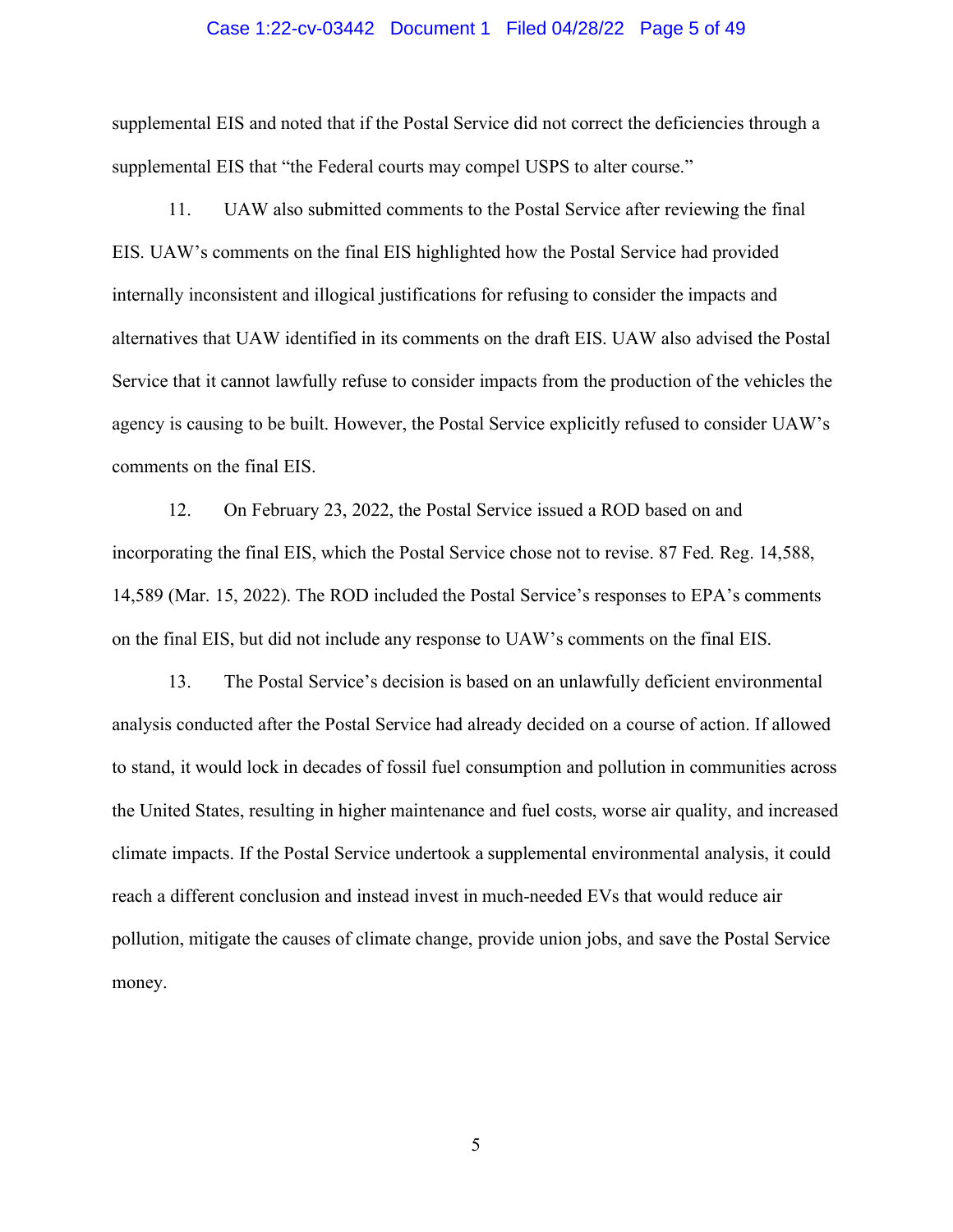14. Plaintiffs therefore seek a declaration that the Postal Service's EIS violated

NEPA, vacatur of the EIS and the ROD, and injunctive relief preventing the Postal Service from acquiring new vehicles under the contract with Oshkosh until it complies with NEPA.

# **JURISDICTION AND VENUE**

15. This case arises under NEPA, 42 U.S.C. §§ 4321-4347; CEQ's NEPA regulations, 40 C.F.R. pts. 1500-1508; and the Postal Service's NEPA regulations, 39 C.F.R. pt. 775.

16. The Postal Reorganization Act (PRA) provides, "except as otherwise provided in this title or insofar as such laws remain in force as rules or regulations of the Postal Service, no Federal law dealing with public or Federal contracts, property, works, officers, employees, budgets, or funds, including the provisions of chapters 5 and 7 of title 5, shall apply to the exercise of the powers of the Postal Service." 39 U.S.C. § 410(a).

17. The PRA "does not exempt the [Postal] Service from NEPA and . . . the [Postal] Service must comply with the requirements of that statute." *Chelsea Neighborhood Ass'ns v. U.S. Postal Serv.*, 516 F.2d 378, 386 (2d Cir. 1975).

18. Plaintiffs have a cause of action to challenge the Postal Service's violations of NEPA and the applicable regulations under the Administrative Procedure Act (APA) or, in the alternative, under the doctrine of nonstatutory review, as arbitrary and capricious, contrary to law, unsupported by reasoned decision-making, unsupported by a contemporaneous justification, and/or in exceedance of the Postal Service's statutory authority. *See, e.g.*, *id.*

19. The Court has jurisdiction pursuant to 28 U.S.C. § 1331 (federal question) and 39 U.S.C. §§ 401(1), 409(a) (PRA).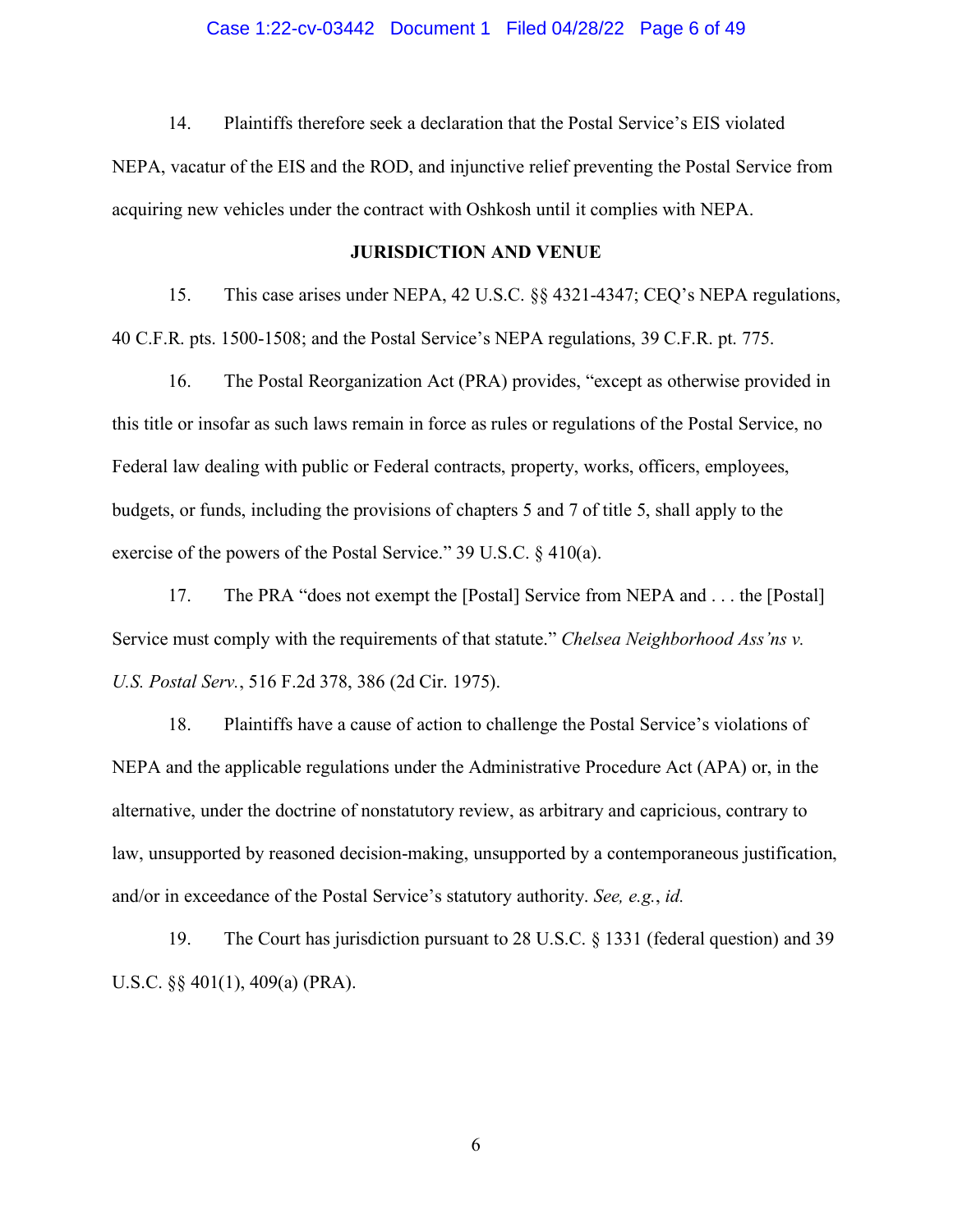# Case 1:22-cv-03442 Document 1 Filed 04/28/22 Page 7 of 49

20. The PRA's "sue-and-be-sued clause waives immunity, and makes the Postal Service amenable to suit, as well as to the incidents of judicial process." *U.S. Postal Serv. v. Flamingo Industries (USA) Ltd.*, 540 U.S. 736, 744 (2004) (citing 39 U.S.C. § 401).

21. The Court has the authority to issue the requested declaratory and injunctive relief. *See* 28 U.S.C. §§ 2201-2202 (authorizing federal courts to issue declaratory relief and further necessary or proper relief).

22. The challenged agency action is final.

23. Venue is proper in this District pursuant to 28 U.S.C.  $\S$  1391(e)(1) because defendant Louis DeJoy is an officer or employee of the United States acting in his official capacity, the Postal Service is an agency of the United States, plaintiff NRDC resides in the District, and no real property is involved in the action.

# **PARTIES**

24. Plaintiff NRDC is a national, nonprofit environmental membership organization whose purpose is to safeguard the Earth—its people, its plants and animals, and the natural systems on which all life depends. NRDC was founded in 1970 and is organized under the laws of the State of New York. NRDC has over 325,000 members nationwide, over 26,000 of whom live in New York. NRDC is working to solve the most pressing environmental issues we face today, including environmental injustice, air pollution, and climate change.

25. NRDC advocates for the adoption of EVs to fight climate change, ameliorate local pollution, and ensure equitable access to beneficial technology. In its work, NRDC supports policies that provide incentives to make EVs more affordable, that integrate EVs into the power grid, and that encourage the federal government to acquire EVs. NRDC has pushed for programs in seven states—covering 25 percent of the new car market—to encourage the purchase of 3.3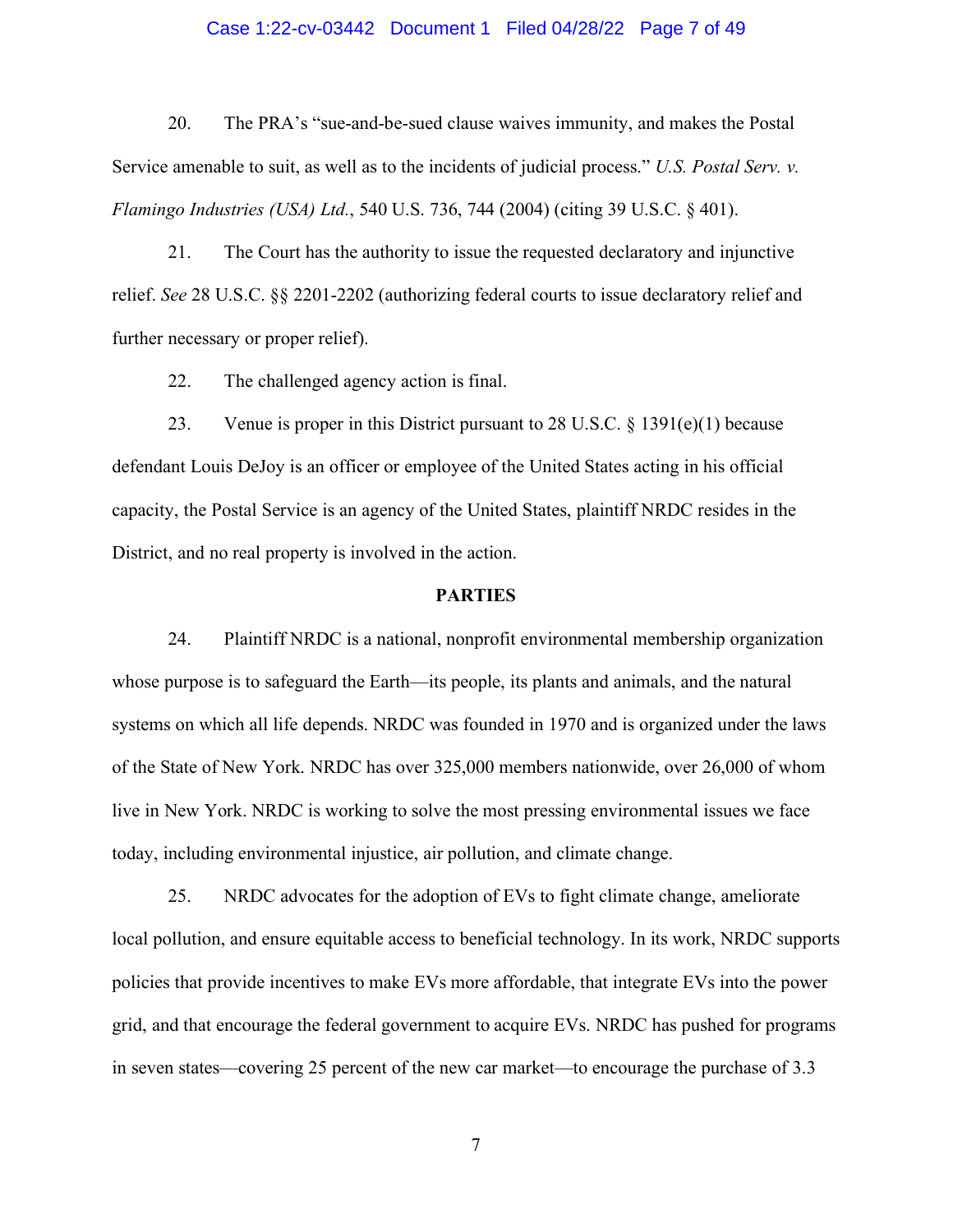### Case 1:22-cv-03442 Document 1 Filed 04/28/22 Page 8 of 49

million new EVs in the next decade, starting with the Charge Ahead California initiative. NRDC is also a member of the EV Charging Initiative, which collaborates across industry, public interest groups, and labor organizations to accelerate the adoption of EV charging infrastructure.

26. NRDC members live, work, and recreate near post offices, postal service carrier annexes, and roads used by Postal Service delivery trucks that will be affected by the Postal Service's environmental analysis of and decision whether or not to acquire EVs. For instance, NRDC members engage in gardening, biking, running, walking, observing wildlife, and beekeeping, at or near their homes where they receive mail and packages from postal delivery vehicles or near post offices or postal service carrier annexes where postal delivery vehicles are frequently located. Furthermore, NRDC members have interests in the environmental quality in and around their homes, places of work, neighborhoods, and parks, including local air quality and noise pollution, which will be affected by the Postal Service's decision.

27. Among the affected NRDC members is Dave Potenziani in Durham, North Carolina. Mr. Potenziani, who currently owns his second EV, hears and smells the postal delivery trucks where he lives, including on walks along roads in his neighborhood, and finds the smell of exhaust from them an offensive odor that contributes to pollution. Mr. Potenziani also lives near a state park on the Eno River, where he can still hear and smell vehicle traffic from the road, including postal delivery trucks that use the roads for delivery routes, while hiking. Another NRDC member, Lindsay Wilkes, lives in a wooded neighborhood in Chapel Hill, North Carolina, where she works from home. Ms. Wilkes spends time each day outdoors gardening and exercising. She often sees, hears, and smells the Postal Service delivery truck on her street or while out running or walking, sometimes more than once a day or on Sundays. Ms. Wilkes also notices that the Postal Service truck's fumes tend to linger and smell like old lawn equipment.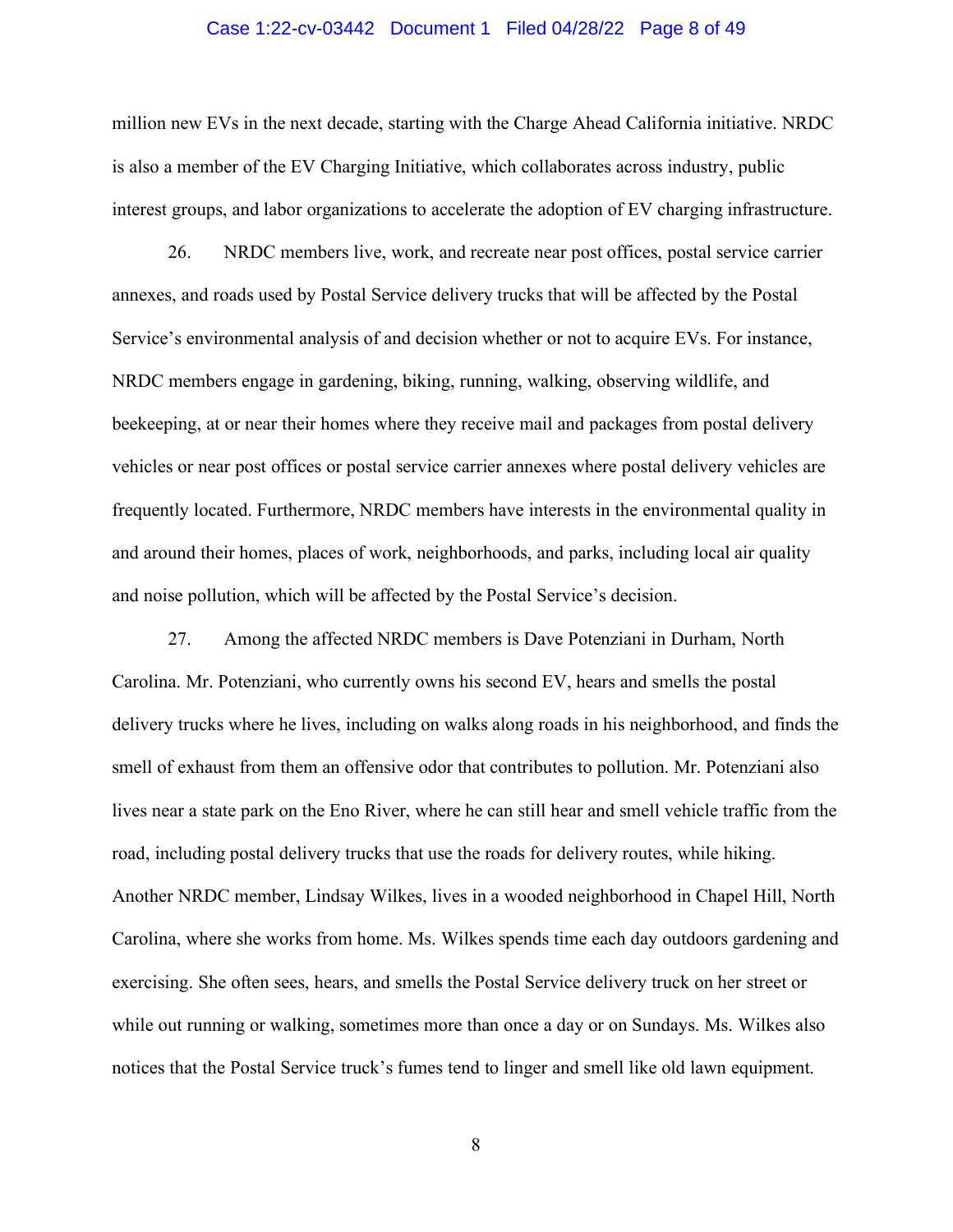# Case 1:22-cv-03442 Document 1 Filed 04/28/22 Page 9 of 49

28. NRDC also has members who live, work, and recreate in areas that are in nonattainment for 8-hour ozone under the Clean Air Act's National Ambient Air Quality Standards (NAAQS). One such member is Nancy Marks, who lives in Montclair in Essex County, New Jersey. Essex County is a non-attainment area for 8-hour ozone. Ms. Marks, who is 67 years old, goes for a brisk four-mile walk in her neighborhood almost every day. On these walks, she almost always sees multiple postal delivery trucks, and her route also takes her past a Post Office used by many delivery vehicles that is a half mile from her home. It bothers her when postal delivery vehicles are running along her route because of their cumulative impact with other delivery vehicles. Ms. Marks is a retired environmental attorney for NRDC and is familiar with ozone non-attainment areas, knows that nitrogen oxides emitted by internal combustion engines cause ground-level ozone, and is aware of health effects of ground-level ozone for older adults and people who are active outdoors, such as her. A new NEPA analysis that could result in the replacement more of the Postal Service's fleet with EVs would help move the area where she lives toward attainment on 8-hour ozone by reducing emissions of ozone precursors from gasoline-burning engines.

29. The Postal Service's flawed NEPA analysis harms these and other NRDC members' health, environmental, aesthetic, and recreational interests. A new analysis that could result in the replacement more of the Postal Service's fleet with EVs would ameliorate these exposures to exhaust and noise from gas-powered delivery vehicles.

30. Plaintiff UAW is one of the largest and most diverse labor unions in North America, with over 400,000 active members and more than 600 local unions. UAW works to ensure that its members earn fair wages and experience fair labor standards and safe working conditions. UAW also has longstanding interests in advancing social and environmental justice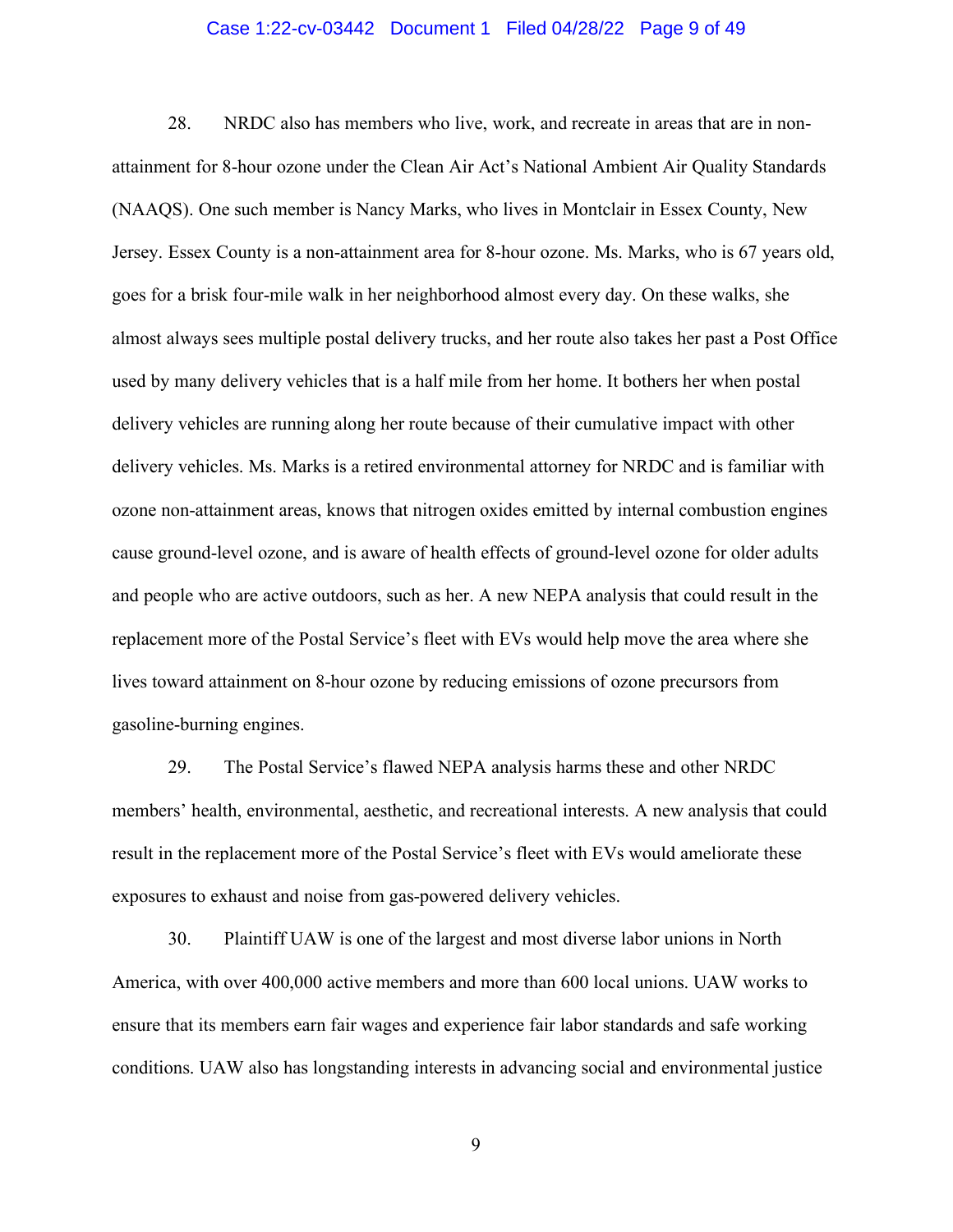# Case 1:22-cv-03442 Document 1 Filed 04/28/22 Page 10 of 49

on behalf of itself and its members. For example, UAW has been actively engaged in every civil rights battle since the 1950s and has played an important role in the passage of landmark legislation such as the Occupational Safety and Health Act. On behalf of its members, UAW regularly works to promote the production of vehicles at union shops.

31. UAW also has a longstanding interest in protecting the environment. For example, under the leadership of its longest-serving president, Walter Ruther, the UAW was instrumental in the establishment and organization of the first Earth Day in 1970. Today, the union continues its legacy of environmental advocacy through UAW's Community Action Program Councils, where its members engage in environmental protection activities to improve the social conditions of its members and for society. UAW has more than 100 such Councils across the country. UAW also continues this environmental work through participation in policymaking and decision-making by federal agencies that may affect the environment, the union, and its members. To that end, UAW submitted comments on the Postal Service's draft EIS and final EIS highlighting the adverse environmental and socioeconomic impacts from the Postal Service's plan and proposing specific alternatives to reduce such impacts.

32. UAW and its members have an interest in contributing to the mitigation of climate change and in reducing the adverse impacts of climate change on its members and their communities through the production of EVs. UAW and its members believe that producing EVs is a critical tool for reducing carbon emissions from the transportation sector. Moreover, UAW and its members believe that producing EVs through unionized labor is the best means to ensure that electric vehicles are produced in a manner that protects the interests of workers, their families, and their communities.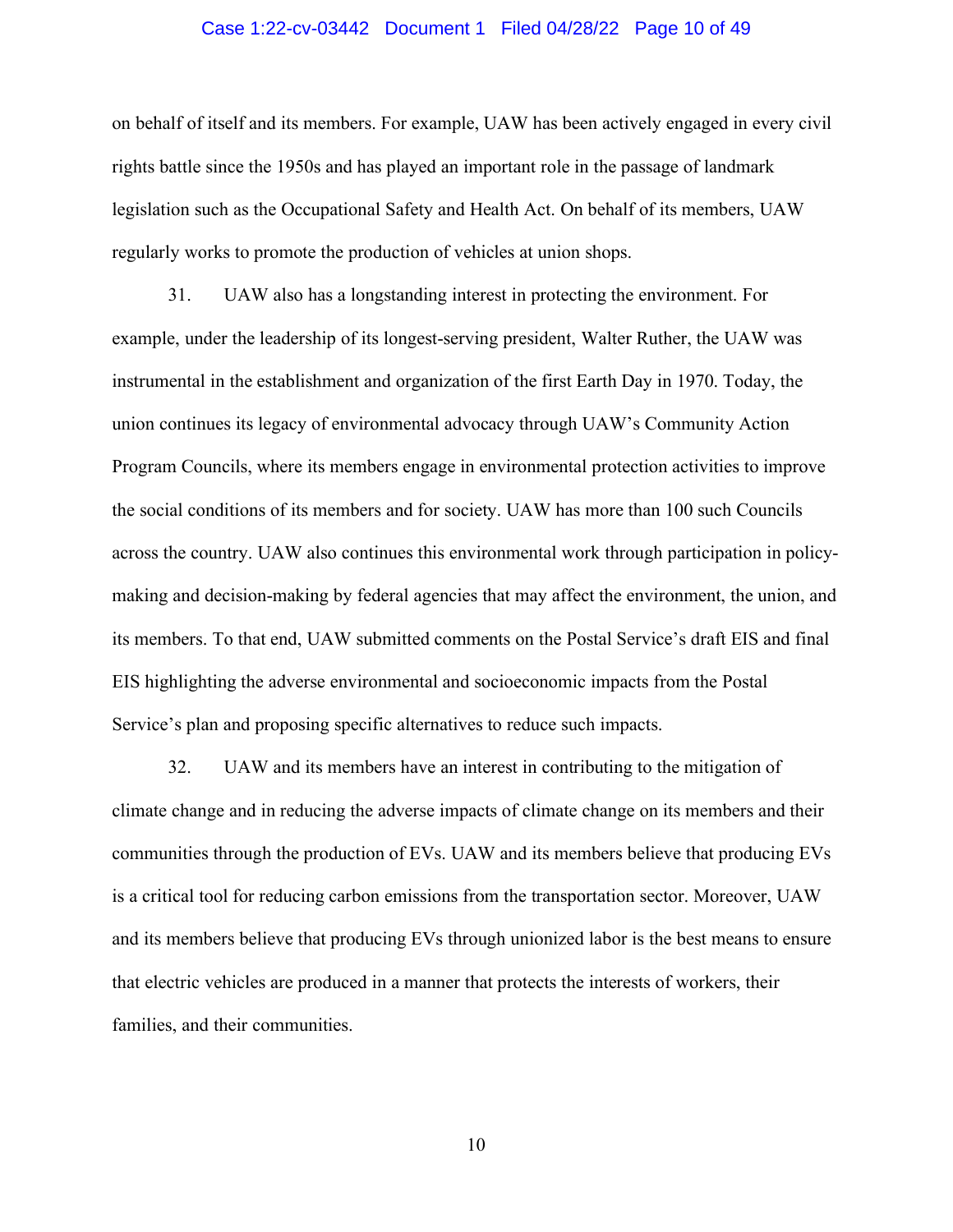# Case 1:22-cv-03442 Document 1 Filed 04/28/22 Page 11 of 49

33. Many of UAW's members live and work in cities and neighborhoods that have been adversely impacted by manufacturers relocating jobs to other areas where employers pay workers less and where workers have fewer protections against unsafe or inequitable working conditions. Such adverse impacts can include the closure of manufacturing facilities and businesses and the abandonment of homes, all of which cause adverse impacts to local environments, public safety, and residents' aesthetic interests.

34. UAW members have aesthetic and recreational interests in seeing union-built automobiles on the roads in their neighborhoods. UAW members take significant pride in their work and enjoy seeing the automobiles they produce. Hence, in addition to a professional interest in producing the Postal Service's new vehicles, UAW's members also have an aesthetic and recreational interest in seeing union-built Postal Service vehicles delivering mail to their homes and in their neighborhoods.

35. The Postal Service's decision at issue and its flawed NEPA process harm the interests of UAW and its members. By deciding to produce a new fleet of overwhelmingly gaspowered vehicles, the Postal Service's decision harms UAW's interest in mitigating climate change through the production of EVs. By signing and funding a contract that sends a large number of jobs to a new facility not covered by a collective bargaining agreement—and by refusing to disclose this decision, analyze its impacts, or analyze any alternatives with fewer socioeconomic impacts—the Postal Service harmed UAW's interest in promoting good socioeconomic outcomes by ensuring that vehicles are produced at union shops. Because the Postal Service's decision will result in the production of vehicles at a new, unorganized location, the agency's decision will also harm the aesthetic and recreational interests of UAW members in seeing union-built Postal Service vehicles delivering mail to their homes and in their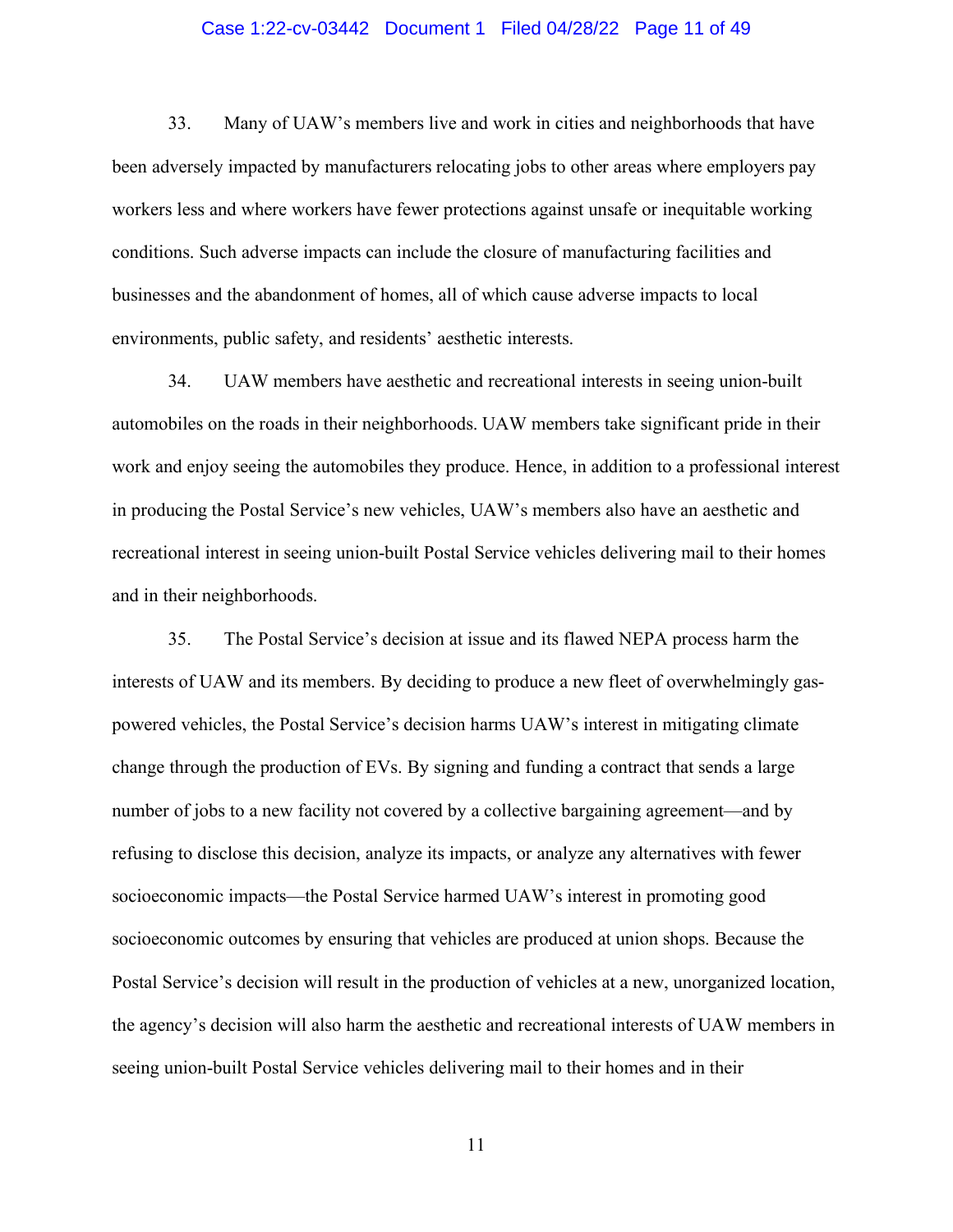# Case 1:22-cv-03442 Document 1 Filed 04/28/22 Page 12 of 49

neighborhoods. Finally, by making a decision that results in jobs that could have been performed in existing unionized facilities instead being sent to a state with the lowest unionization rate in the nation, the Postal Service's decision harms UAW's interest in promoting the production of vehicles at unionized shops, and makes it more likely that the communities where UAW members live and work may experience adverse environmental and socioeconomic impacts associated with employers moving jobs to areas where workers earn less and endure worse working conditions.

36. Defendant Postal Service is "an independent establishment of the executive branch of the Government of the United States." 39 U.S.C. § 201. The Postal Service may be sued in its official name. *Id.* § 401(1).

37. Defendant Louis DeJoy is sued in his official capacity as Postmaster General. The Postmaster General is the chief executive officer of the Postal Service. *Id.* § 203.

# **LEGAL BACKGROUND**

#### **The National Environmental Policy Act and Implementing Regulations**

38. The purposes of NEPA are to "encourage productive and enjoyable harmony between man and his environment; to promote efforts which will prevent or eliminate damage to the environment and biosphere and stimulate the health and welfare of man; to enrich the understanding of the ecological systems and natural resources important to the Nation." 42 U.S.C. § 4321.

39. Under NEPA, "it is the continuing policy of the Federal Government . . . to use all practicable means and measures, including financial and technical assistance, in a manner calculated to foster and promote the general welfare, to create and maintain conditions under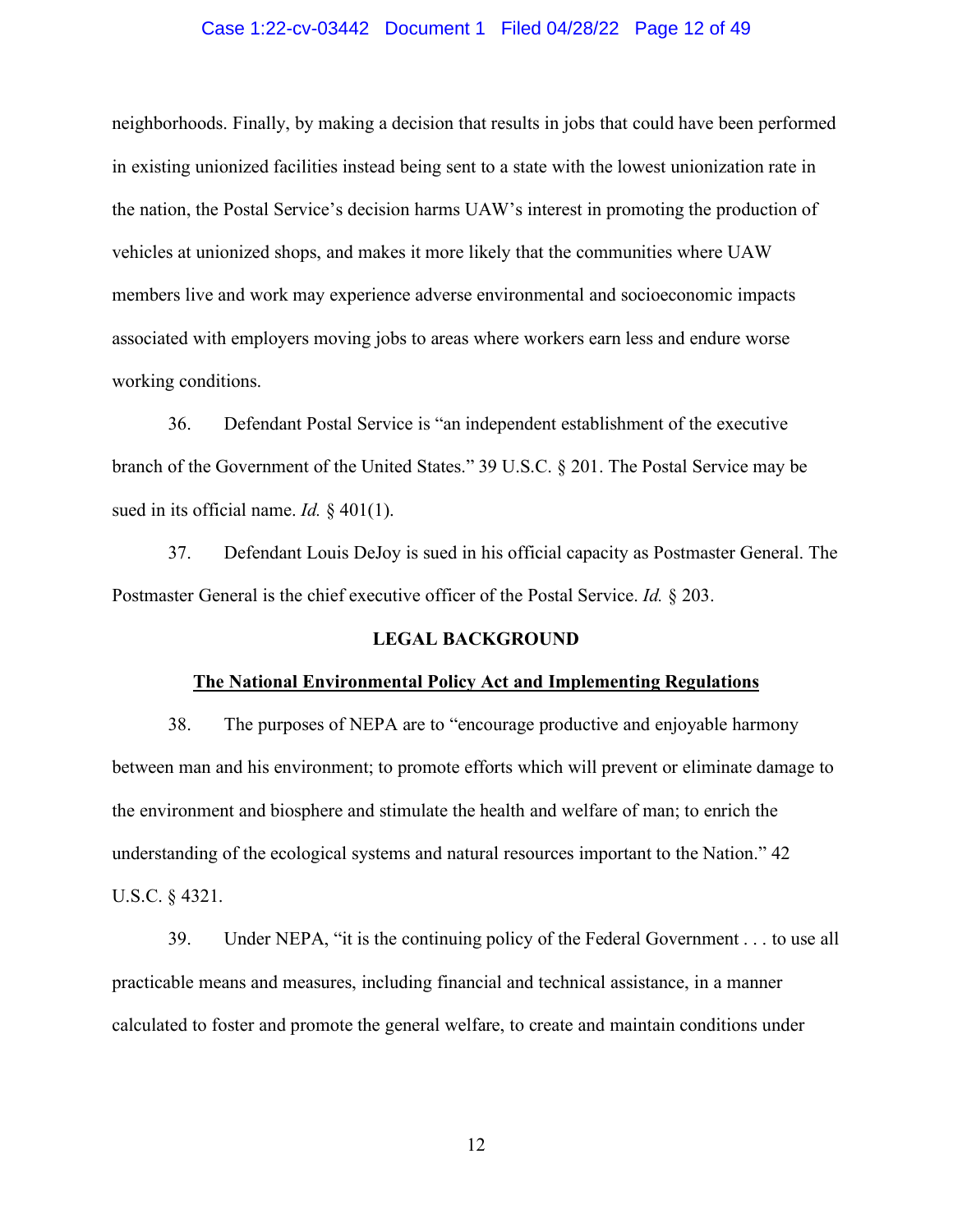### Case 1:22-cv-03442 Document 1 Filed 04/28/22 Page 13 of 49

which man and nature can exist in productive harmony, and fulfill the social, economic, and other requirements of present and future generations of Americans." *Id.* § 4331(a).

40. The statute's "twin aims" are to require agencies to "consider every significant aspect of the environmental impact of a proposed action" and to inform the public of these environmental impacts. *Balt. Gas & Elec. Co. v. NRDC*, 462 U.S. 87, 97 (1983) (quotation marks omitted).

41. Agencies must comply with NEPA for any "major Federal action[] significantly affecting the quality of the human environment."  $42 \text{ U.S.C. }$  \$  $4332(2)(\text{C}).$ 

42. Agencies should begin the NEPA process "at the earliest reasonable time to ensure that agencies consider environmental impacts in their planning and decisions." 40 C.F.R. § 1501.2(a).

43. If the proposed action is "likely to have significant effects," then the agency should prepare an environmental impact statement, or EIS. *See id.* § 1501.3(a)(3).

44. The EIS "shall be prepared early enough so that it can serve as an important practical contribution to the decision-making process and will not be used to rationalize or justify decisions already made." *Id.* § 1502.5.

45. The purpose of an EIS "is to ensure agencies consider the environmental impacts of their actions in decision making. It shall provide full and fair discussion of significant environmental impacts and shall inform decision makers and the public of reasonable alternatives that would avoid or minimize adverse impacts or enhance the quality of the human environment." *Id.* § 1502.1.

46. The EIS must include a "detailed statement" of environmental impacts of the proposed action, alternatives to the proposed action, adverse environmental impacts that cannot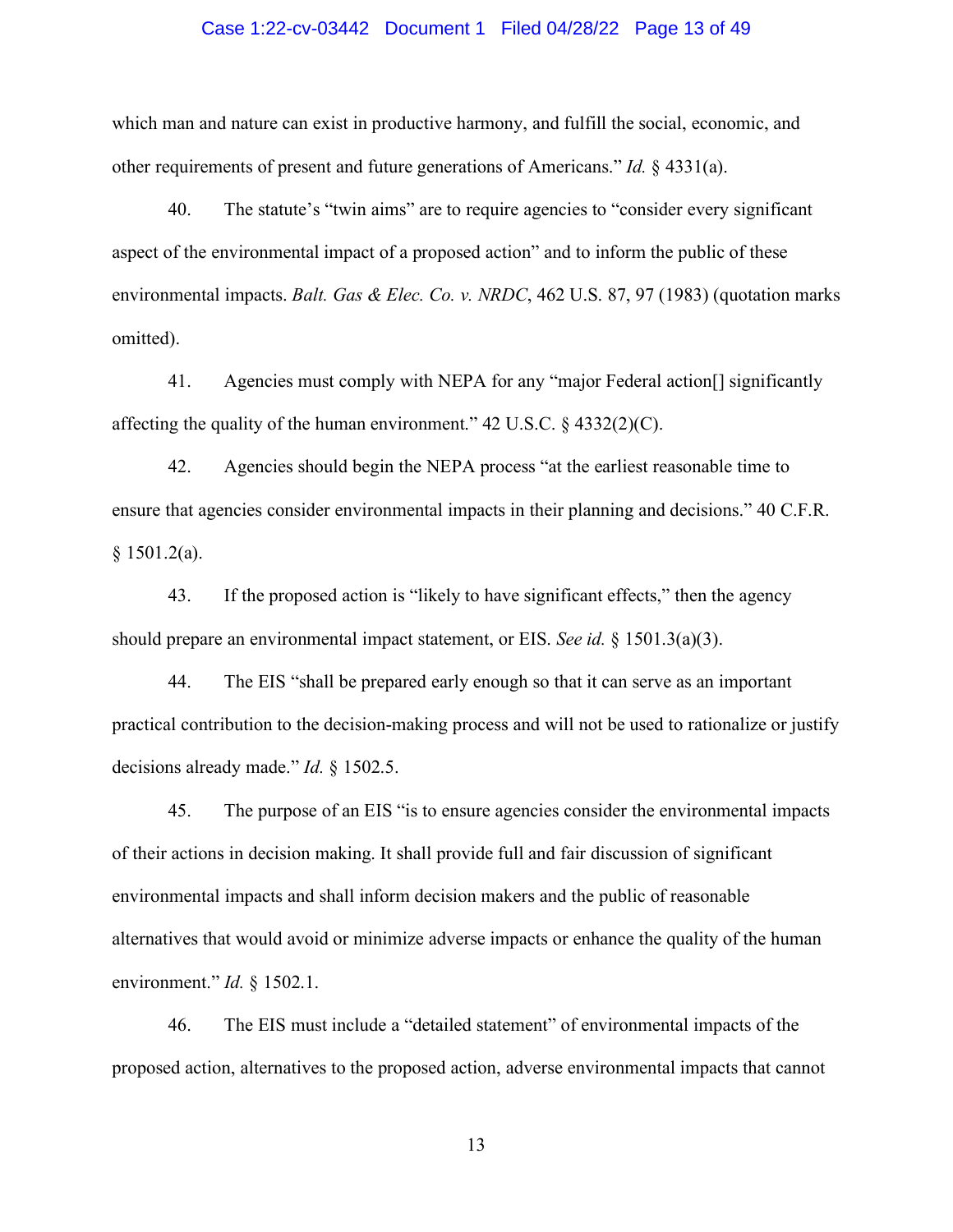# Case 1:22-cv-03442 Document 1 Filed 04/28/22 Page 14 of 49

be avoided should the proposal be implemented, and any irretrievable commitments of resources. *See* 42 U.S.C. § 4332(2)(C).

47. Agencies must address submitted comments in final EISs. *See* 40 C.F.R. § 1502.9.

48. The EIS must "present the environmental impacts of the proposed action and the alternatives." *Id.* § 1502.14. The agency must "[e]valuate reasonable alternatives to the proposed action," "briefly discuss the reasons for [the] elimination" of any alternatives eliminated from detailed study, and "[d]iscuss each alternative considered in detail, including the proposed action, so that reviewers may evaluate their comparative merits." *Id.*

49. "Effects or impacts means changes to the human environment from the proposed action or alternatives that are reasonably foreseeable and have a reasonably close causal relationship to the proposed action or alternatives including those effects that occur at the same time and place as the proposed action or alternatives and may include effects that are later in time or farther removed in distance from the proposed action or alternatives." *Id.* § 1508.1(g). "Effects include ecological . . . , aesthetic, historic, cultural, economic (such as the effects on employment), social, or health effects." *Id.* § 1508.1(g)(1).

50. The EIS must include an analysis of "environmental consequences" that "forms the scientific and analytic basis for the comparisons" for the alternatives analysis. *Id.* § 1502.16(a). The section must include descriptions of the "environmental impacts of the proposed action and reasonable alternatives to the proposed action and the significance of those impacts," any "adverse environmental effects that cannot be avoided should the proposal be implemented," any "irreversible or irretrievable commitments of resources," the "[e]nergy requirements and conservation potential of various alternatives and mitigation measures," the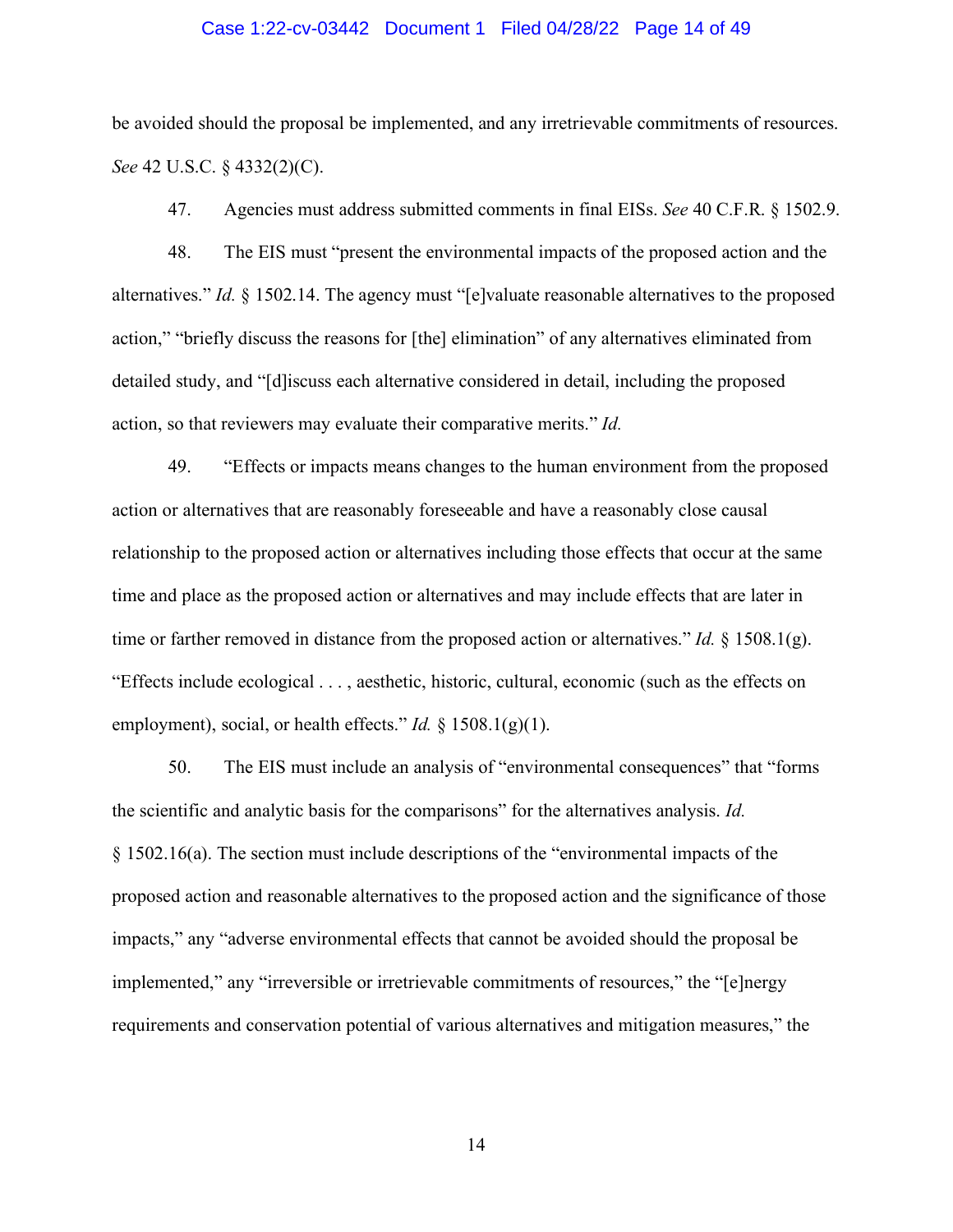# Case 1:22-cv-03442 Document 1 Filed 04/28/22 Page 15 of 49

"[m]eans to mitigate adverse environmental impacts," and, if "applicable, economic and technical considerations, including the economic benefits of the proposed action." *Id.*

51. Agencies must "use . . . reliable existing data and resources" and "identify any methodologies used and shall make explicit reference to the scientific and other sources relied upon for conclusions in the statement." *Id.* § 1502.23.

52. When an agency considers a cost-benefit analysis for a proposed action to determine what choice to make, "the agency shall incorporate the cost-benefit analysis by reference or append it to the statement as an aid in evaluating the environmental consequences." *Id.* § 1502.22.

53. Both draft and final EISs shall be published. *Id.* § 1502.20.

54. The agency is required to "consider substantive comments" received on the draft EIS. *Id.* § 1503.4(a). The agency may modify its analysis, such as by changing alternatives, adding new alternatives, supplementing its analysis, or correcting facts in response to comments. *Id.*

55. When an agency makes a decision, it must publish a record of decision that "state[s] the decision" and also identifies "alternatives considered by the agency in reaching its decision." *Id.* § 1505.2(a)(1)-(2). The agency must also "identify and discuss all such factors, including any essential considerations of national policy, that the agency balanced in making its decision and state how those considerations entered into its decision." *Id.* § 1505.2(a)(2). Furthermore, the agency must state whether it "has adopted all practicable means to avoid or minimize environmental harm from the alternative selected, and if not, why the agency did not." *Id.* § 1505.2(a)(3).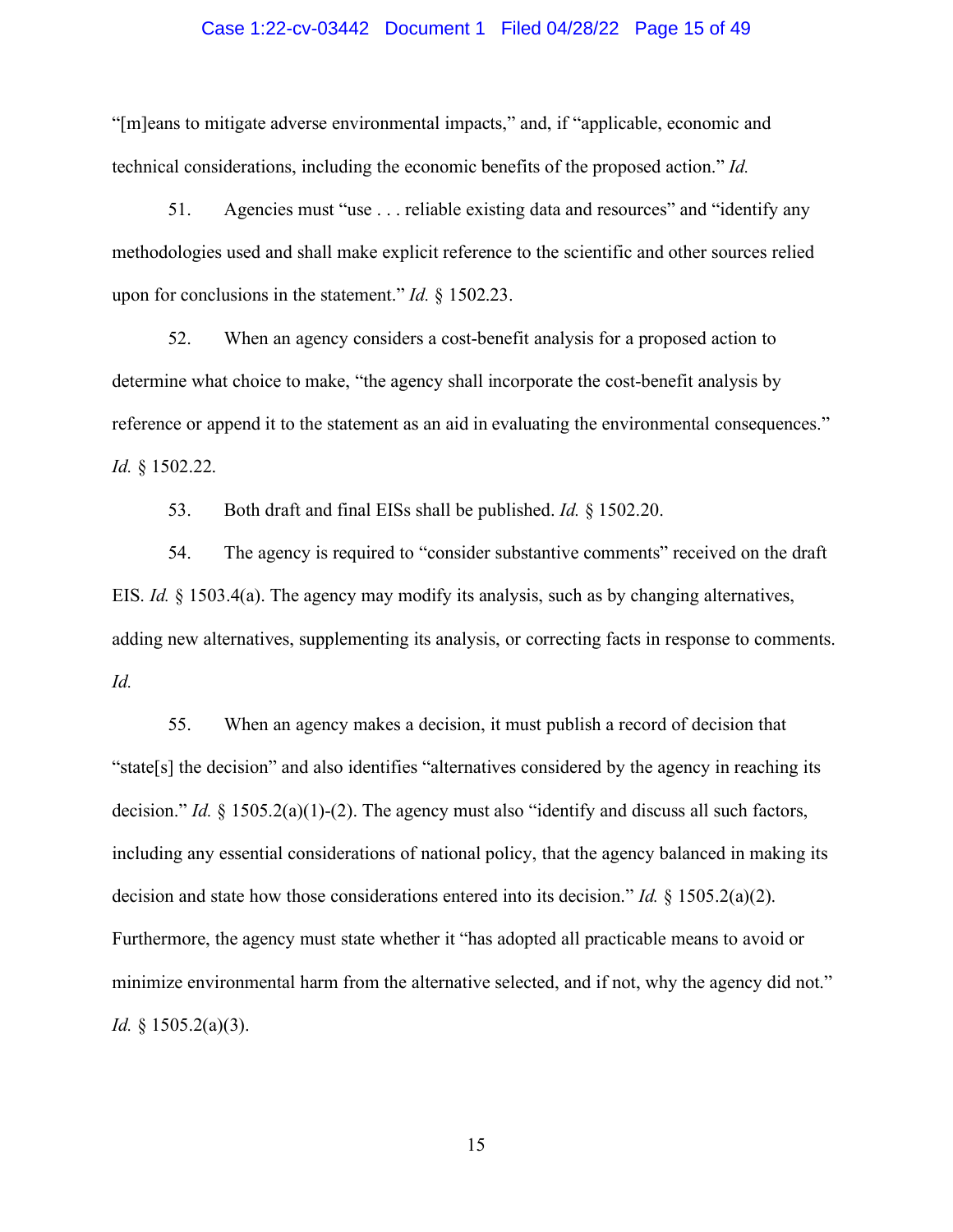# Case 1:22-cv-03442 Document 1 Filed 04/28/22 Page 16 of 49

56. "Federal agencies may not make or issue a record of decision . . . until . . . 30 days after the notice . . . for a final environmental impact statement." *Id.* § 1506.11(b)(2). Members of the public "may make comments consistent with the time periods under [40 C.F.R.] § 1506.11." *Id.* § 1503.1(b).

57. Until an agency issues its record of decision, "no action concerning the proposal may be taken that would: (1) [h]ave an adverse environmental impact; or (2) [l]imit the choice of reasonable alternatives." *Id.* § 1506.1(a).

58. EPA is required to "review and comment in writing on the environmental impact of . . . any major Federal agency action" to which NEPA applies. 42 U.S.C. § 7609(a). Those comments must be made public. *Id.*

59. The standard by which courts review an agency's compliance with NEPA is whether the agency's analysis and decision were arbitrary, capricious, or an abuse of discretion, or contrary to law, or whether they were in excess of the agency's authority. *See, e.g.*, *Chelsea Neighborhood Ass'ns*, 516 F.2d at 387 n.23.

#### **Postal Service's NEPA Regulations**

60. The Postal Service is not exempt from NEPA and it "must comply with the requirements of that statute." *Chelsea Neighborhood Ass'ns*, 516 F.2d at 386.

61. The Postal Service has promulgated regulations implementing NEPA, *see* 39 C.F.R. pt. 775, and CEQ's general NEPA regulations, 39 C.F.R. § 775.1 (citing 40 C.F.R. pt. 1500).

62. The Postal Service declared that it developed this EIS "[p]ursuant to the requirements of the National Environmental Policy Act of 1969 (NEPA), its implementing procedures at 39 CFR 775, and the President's Council on Environmental Quality Regulations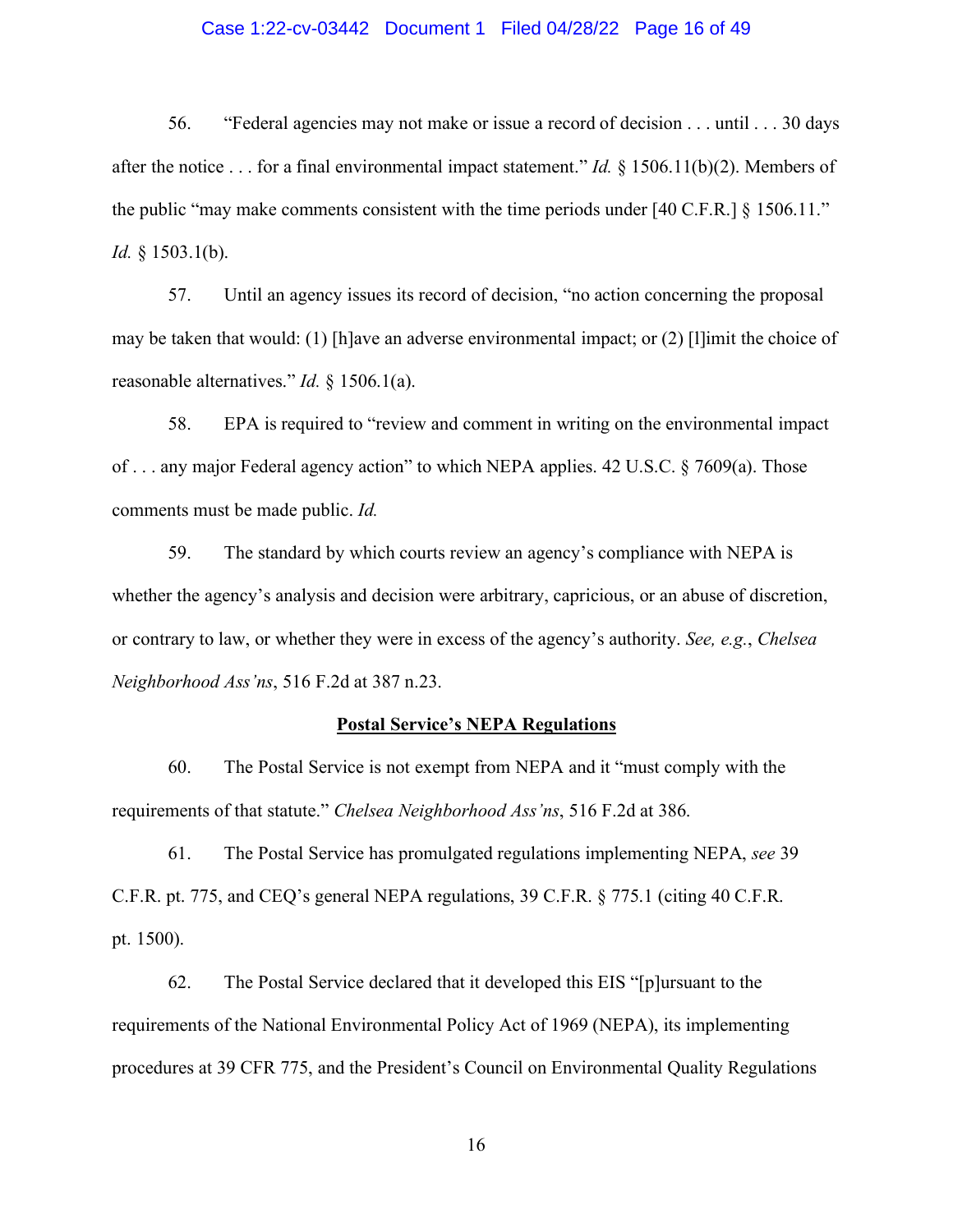# Case 1:22-cv-03442 Document 1 Filed 04/28/22 Page 17 of 49

(40 CFR parts 1500-1508)." 87 Fed. Reg. at 994; *see also* 86 Fed. Reg. 12,715, 12,715 (Mar. 4, 2021) (notice of "intent of the U.S. Postal Service, pursuant to the requirements of" NEPA and its implementing regulations "to prepare an EIS to evaluate the environmental impacts of the proposed action" and an alternative).

63. The Postal Service's NEPA regulations adopted the factors identified in CEQ's NEPA regulations to determine when to prepare an EIS. 39 C.F.R. § 775.5(a).

64. Under the Postal Service's NEPA regulations, "[p]roposed actions should be assessed as soon as their effects can be meaningfully evaluated, to provide the bases for early decision on whether detailed environmental impact statements must be prepared." *Id.* § 775.8(a)(3). The Postal Service is required to "[s]tudy, develop, describe, and evaluate at all decision points, reasonable alternatives to recommended actions which may have a significant effect on the environment." *Id.*  $\frac{275.8(a)(4)}{24}$ .

65. The Postal Service's NEPA regulations declare that the alternatives analysis is "vitally important." *Id.*  $\S 775.11(c)(5)$ . The alternatives and their impacts should be "presented in" comparative form, thus sharply defining the issues and providing a clear basis for choosing alternatives." *Id.*

66. To compare alternatives, the EIS "must" "[e]xplore and evaluate all reasonable alternatives, including the 'no action' alternative, and briefly discuss the reasons for eliminating any alternatives" and "[d]evote substantial treatment to each alternative considered in detail, including the proposed action, so that reviewers may evaluate their comparative merits." *Id.*  $§ 775.11(c)(5)(i)-(ii).$ 

67. "For each reasonable alternative, each affected element of the environment must be described, followed immediately by an analysis of the impacts (environmental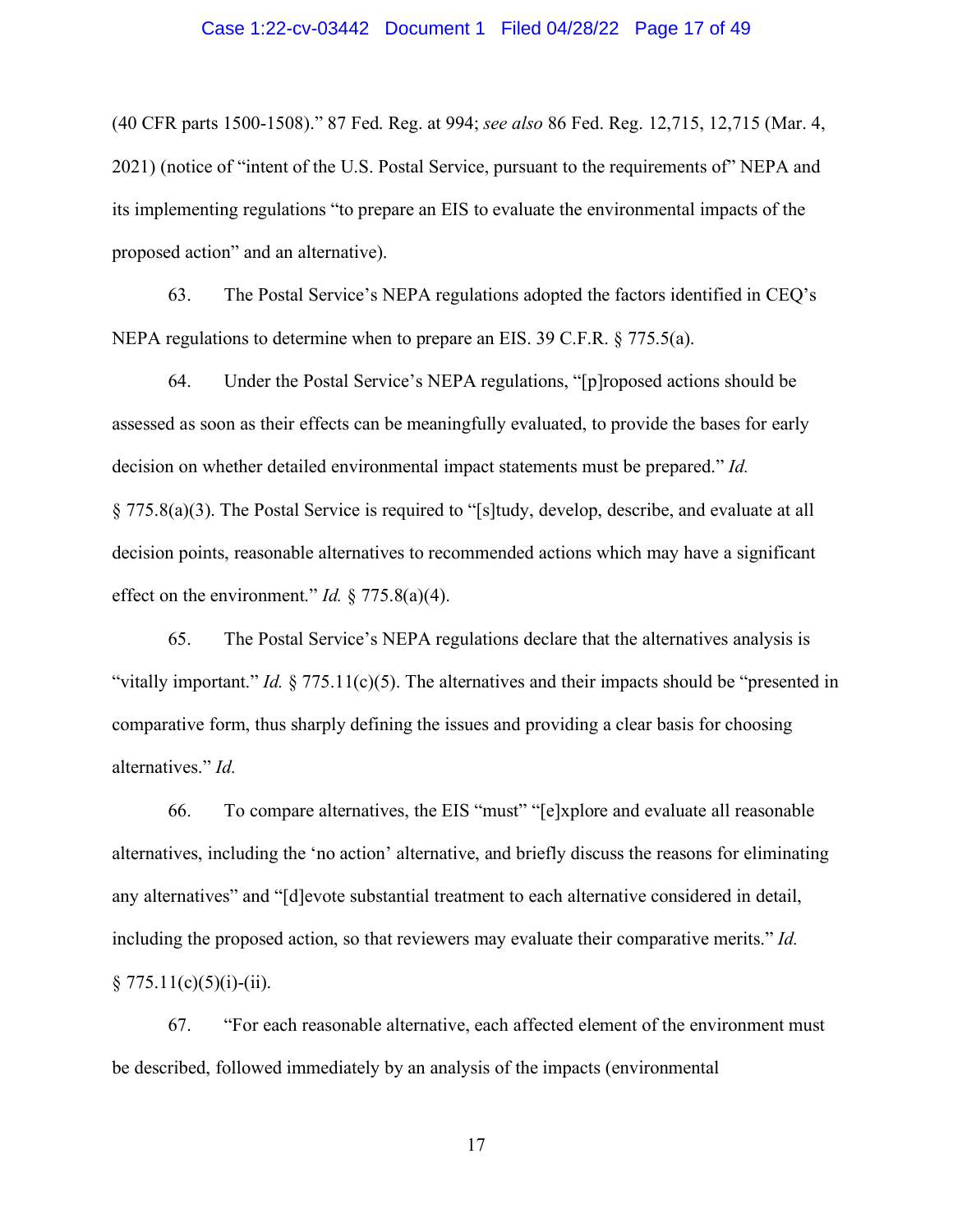## Case 1:22-cv-03442 Document 1 Filed 04/28/22 Page 18 of 49

consequences)." *Id.* § 775.11(c)(6). Among other impacts, the analysis must include: "(i) Any adverse environmental effects which cannot be avoided should the action be implemented, (ii) The relationship between short-term uses of the environment and the maintenance and enhancement of long-term productivity, (iii) Any irreversible or irretrievable commitments of resources should the action be implemented, and (iv) Energy requirements and conservation; and natural, or depletable, resource requirements and conservation." *Id.*

68. The EIS must include a "List of Mitigation Measures." *Id.* § 775.11(c)(7).

69. The EIS "must . . . [s]erve to assess the environmental impact of proposed actions, rather than to justify decisions already made." *Id.* § 775.11(b)(2)(vi).

70. The final EIS must include responses to comments. *Id.* § 775.11(e). In response to comments, the Postal Service may modify alternatives, develop new alternatives, supplement or improve analyses, or correct facts. *Id.*

71. A supplemental EIS "must be issued if . . . [s]ignificant new . . . information bearing on environmental impacts of the proposed action arise[s] or [is] discovered." *Id.*  $§ 775.11(f).$ 

72. A Postal Service record of decision "may not be made until . . . 30 days after publication of the notice for a final" EIS. *Id.* § 775.12(b).

# **FACTUAL AND PROCEDURAL BACKGROUND**

#### **The Existing Postal Service Fleet**

73. The Postal Service owns and operates "one of the world's largest civilian government fleets consisting of approximately 212,000 active delivery vehicles," most of which were purpose-built for the agency. EIS at 1-1, 2-1. The current fleet includes about 135,000 of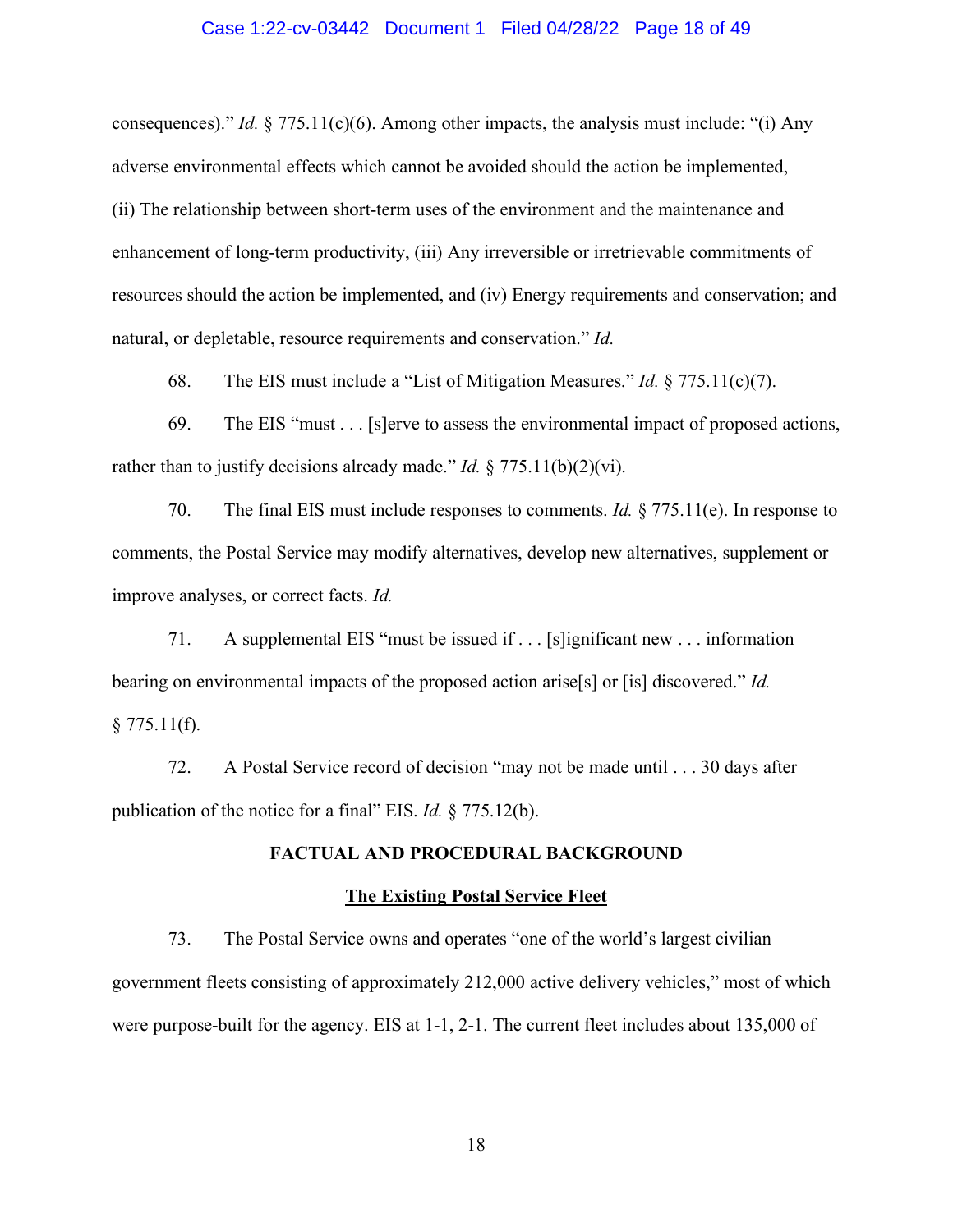# Case 1:22-cv-03442 Document 1 Filed 04/28/22 Page 19 of 49

the purpose-built, right-hand drive, light-duty delivery vehicles that are known as "Long-Life Vehicles" or "LLVs." *Id.* at 2-1.

74. These vehicles have exceeded their expected service lives, and lack basic features such as airbags and anti-lock brakes. *See id.* at 2-1 to 2-2.

75. Long-Life Vehicles average about \$5,000 in annual maintenance costs per vehicle. *Id.* at C-2.

76. Total annual maintenance costs for Long-Life Vehicles have exceeded \$700 million.

77. The current purpose-built Postal Service Long-Life Vehicles have a fuel efficiency of 8.2 miles per gallon (mpg). *Id.* at G-2. The Postal Service estimates the total annual gasoline usage for Long-Life Vehicles is over 97 million gallons. *Id.*

78. The Postal Service's Long-Life Vehicles were manufactured between 1987 and 1994. *Id.* at 2-1. Current delivery needs—including increases in parcels and decreases in letter volume—no longer match the capabilities of the purpose-built Long-Life Vehicles. *Id.* at 4-3. As a result, the Postal Service has decided to replace this aging fleet with new delivery vehicles.

79. In addition to replacing roughly 126,000 Long-Life Vehicles, the Postal Service also proposes to replace about 39,000 other vehicles in its fleet. EIS at G-2, tbl. G-1. The Postal Service estimates the combined gasoline usage for all 165,000 vehicles slated for replacement to be over 135 million gallons annually. *Id.*

# **Mitigating the Impacts of Air Pollution and Climate Change with Electric Vehicles**

80. The transportation sector accounts for the largest share of annual greenhouse gas emissions in the United States. Transportation emissions are primarily from burning fossil fuels, typically gasoline, to power vehicles with internal combustion engines.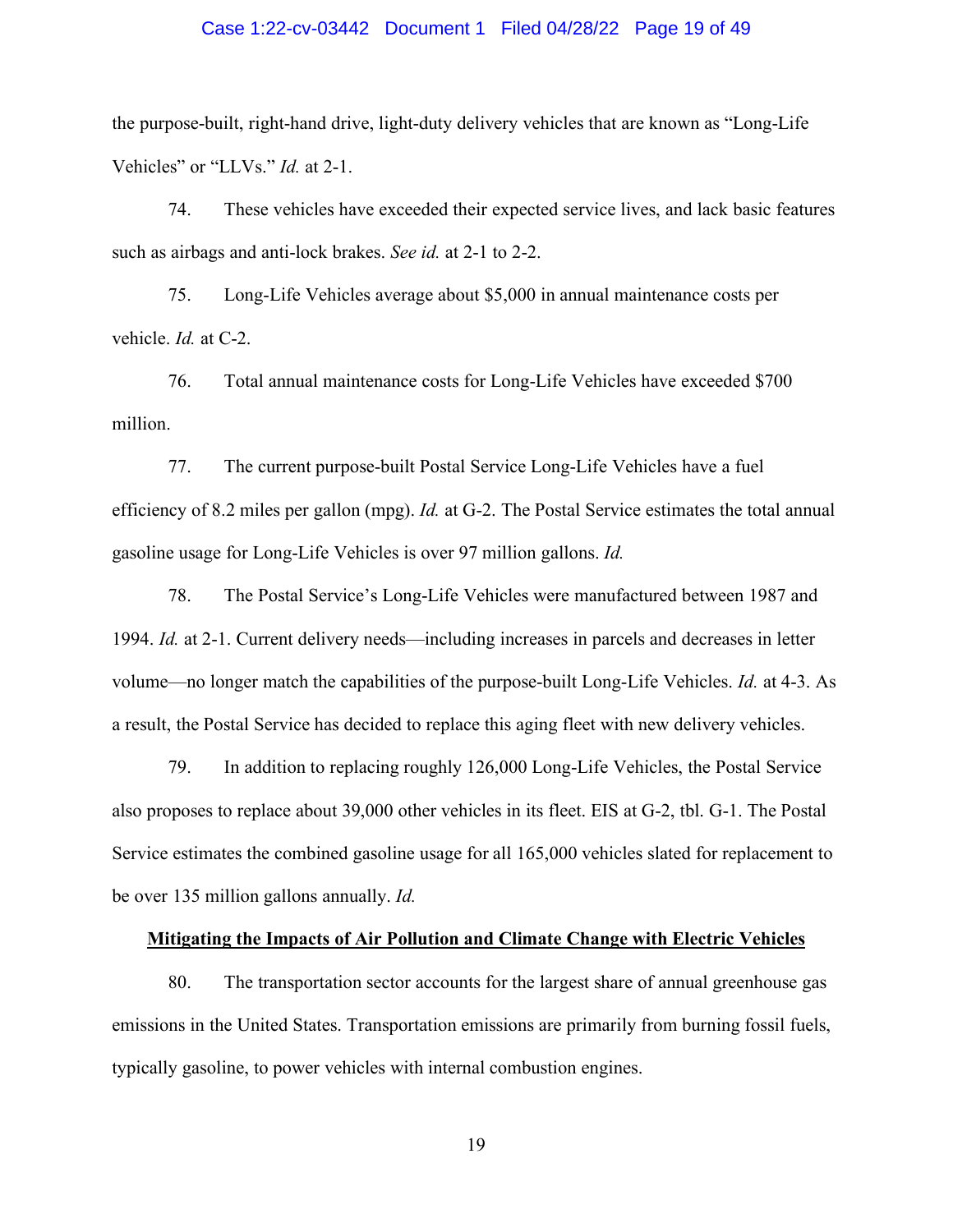# Case 1:22-cv-03442 Document 1 Filed 04/28/22 Page 20 of 49

81. Internal combustion engine vehicles also emit other air pollutants. These emissions increase ambient levels of air toxics, lead to the formation of smog, and cause health impacts from reduced air quality.

82. Electric vehicles require no gasoline and emit no tailpipe emissions, thereby improving local air quality and eliminating a significant source of greenhouse gas emissions.

83. Batteries are the most expensive component for electric vehicles, but these costs are rapidly declining. Although the price for batteries was over \$1,000 per kilowatt hour in 2010, that amount has already fallen to a global average price of \$156 per kilowatt hour. The trend of decreasing battery costs is expected to continue.

84. Delivery companies are adopting electric vehicles in large numbers. Amazon has ordered 100,000 electric delivery vehicles and UPS has ordered 10,000 electric vehicles. DHL uses zero-emission vehicles for a fifth of its fleet and expects that number to increase. FedEx plans to have a 100 percent electric pickup and delivery fleet by 2040.

85. Electrification of the postal fleet has been a long time coming. The Postal Service first evaluated electric delivery vehicles in 1900, and in 2000 it announced plans to order 6,000 EVs from Ford, although funding disappeared soon thereafter when the Postal Service refocused its resources on anthrax and bio-terrorist threats in the mail following the September 11, 2001, terrorist attacks.

86. The rest of the federal fleet is also going electric. The Department of Energy's Federal Energy Management Program provides technical support for federal agencies acquiring EVs and installing supporting infrastructure. Over 35 federal agencies have procured EVs from the U.S. General Services Administration's fleet.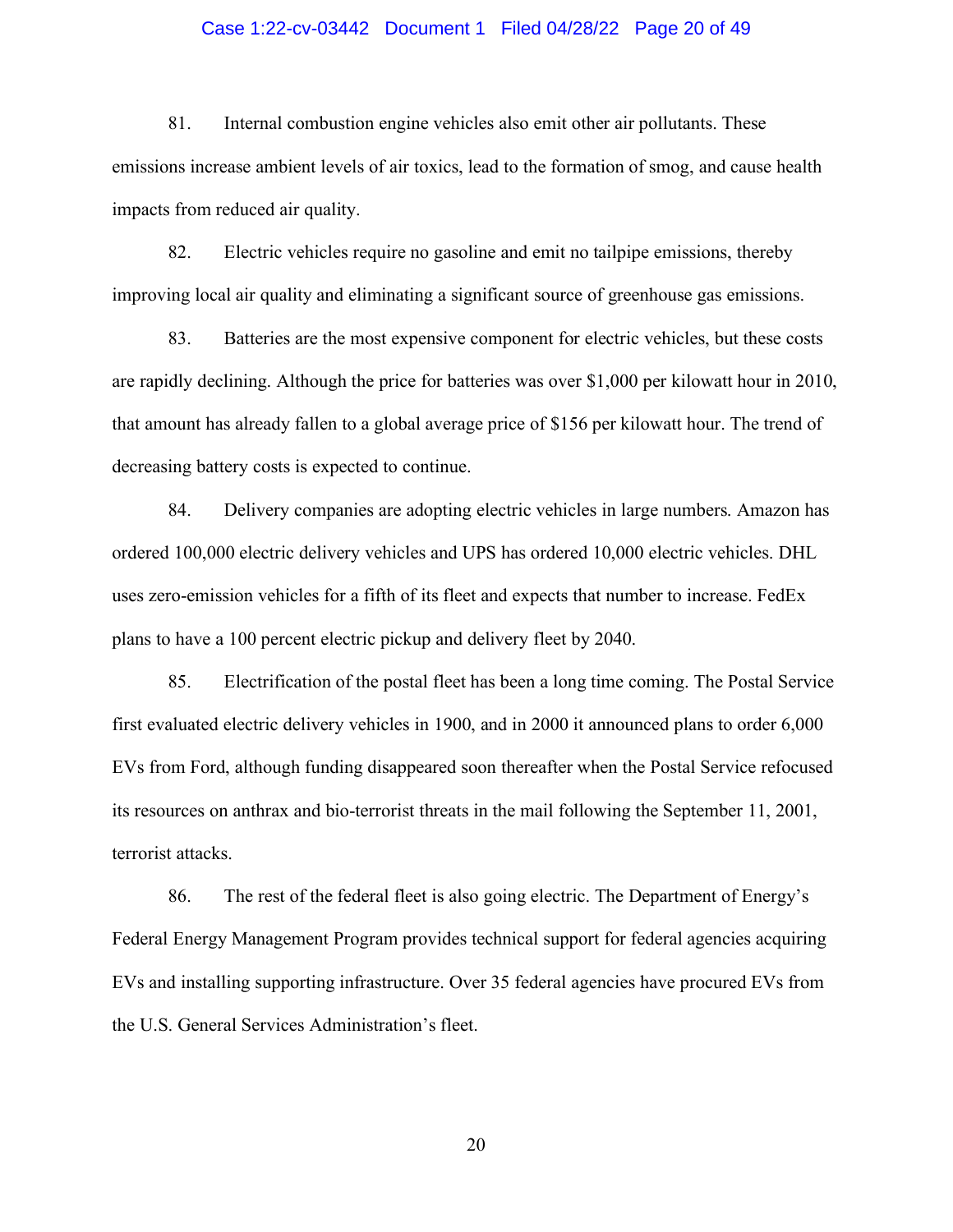# Case 1:22-cv-03442 Document 1 Filed 04/28/22 Page 21 of 49

87. On January 27, 2021, President Biden issued an Executive Order directing development of a federal clean vehicle procurement strategy, including for Postal Service vehicles. Exec. Order. No. 14008, 86 Fed. Reg. 7619, 7624 (Jan. 27, 2021). And on December 8, 2021, President Biden issued an executive order directing the government to acquire zeroemission vehicles exclusively by 2035 and to acquire only zero-emission light-duty vehicles by 2027. Exec. Order. No. 14057, 86 Fed. Reg. 70,935, 70,935 (Dec. 13, 2021).

# **Postal Service Delivery Vehicle Acquisition and NEPA Process**

88. On January 20, 2015, the Postal Service issued a request for information on replacing its delivery fleet. EIS at 1-2. It then ordered prototypes based on manufacturers' bids for internal combustion, hybrid, and plug-in electric vehicles. *Id.*

89. On December 27, 2019, the Postal Service issued a request for proposals to the five prototype suppliers. *Id.* at 1-3.

90. On February 23, 2021, and prior to the release of either a draft or final EIS, the Postal Service announced that it had selected Oshkosh Defense for a ten-year contract to produce up to 165,000 new vehicles, beginning in 2023. *See* Press Release, Postal Service U.S. Postal Service Awards Contract to Launch Multi-Billion-Dollar Modernization of Postal Delivery Vehicle Fleet (Feb. 23, 2021).

91. Only after the award of the contract did the Postal Service belatedly publish its notice of intent to prepare an EIS. *See* 86 Fed. Reg. 12,715, 12,715 (Mar. 4, 2021).

92. The Postal Service described its selection process as based on an evaluation of design quality and technical application; supplier capability; and past performance. EIS at 1-3.

93. The Postal Service declined to select contract finalists that proposed hybrid or electric vehicles.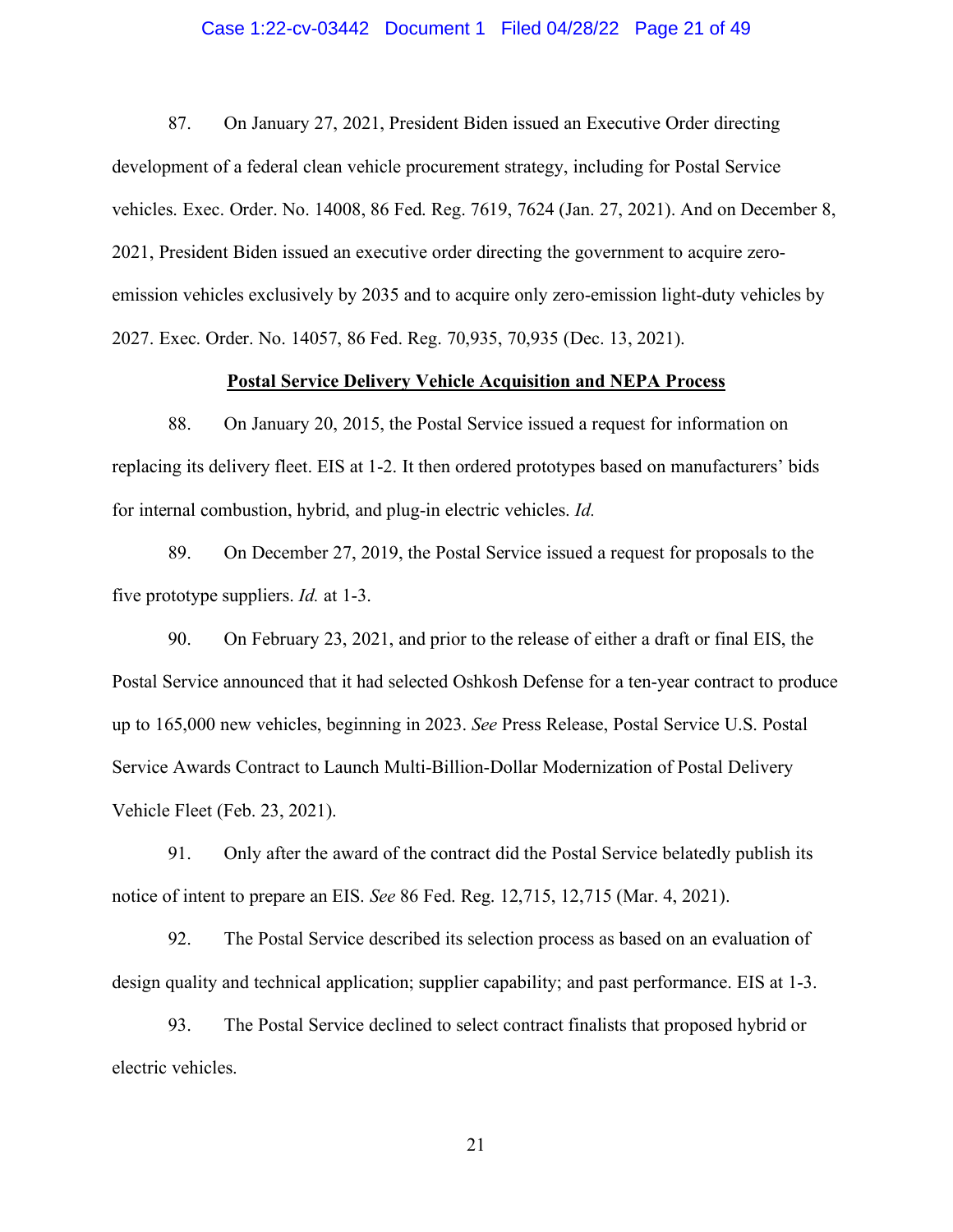# Case 1:22-cv-03442 Document 1 Filed 04/28/22 Page 22 of 49

94. The Postal Service's contract with Oshkosh for the production of vehicles includes a "special provision" on NEPA. It states the "Postal Service is required to comply with the National Environmental Policy Act (NEPA), 42 U.S.C. § 4321, *et seq.*"

95. The contract's "special provision" on NEPA indicates the "Postal Service's obligation to order the minimum quantity identified in this solicitation is expressly contingent upon the satisfactory completion of the NEPA EIS process. Any resulting contract(s) awarded pursuant to this solicitation shall reflect this contingency."

96. In the description of goods or services to be provided, the contract states that the "Postal Service's obligation to order the minimum quantity identified in this contract is expressly contingent upon the satisfactory completion of the NEPA EIS process in accordance with SPECIAL PROVISION: THE NATIONAL ENVIRONMENTAL POLICY ACT (NEPA)."

97. The Postal Service's 2019 request for proposals also included the same "special provision" on NEPA.

98. The Postal Service issued an initial task order under its contract with Oshkosh committing \$482 million in February 2021 for research and development and modifications to assembly line set-up. The order covers the period until August 2023. As the Postal Service's final EIS describes, "[a]t the time of awarding the contract [on February 23, 2021], the Postal Service placed an order that funds the production design, assembly tooling, and factory start-up costs." EIS at 1-3.

99. Oshkosh announced in June 2021 that it plans to spend \$155 million on a dedicated facility in Spartanburg, South Carolina, to manufacture postal delivery vehicles under the contract.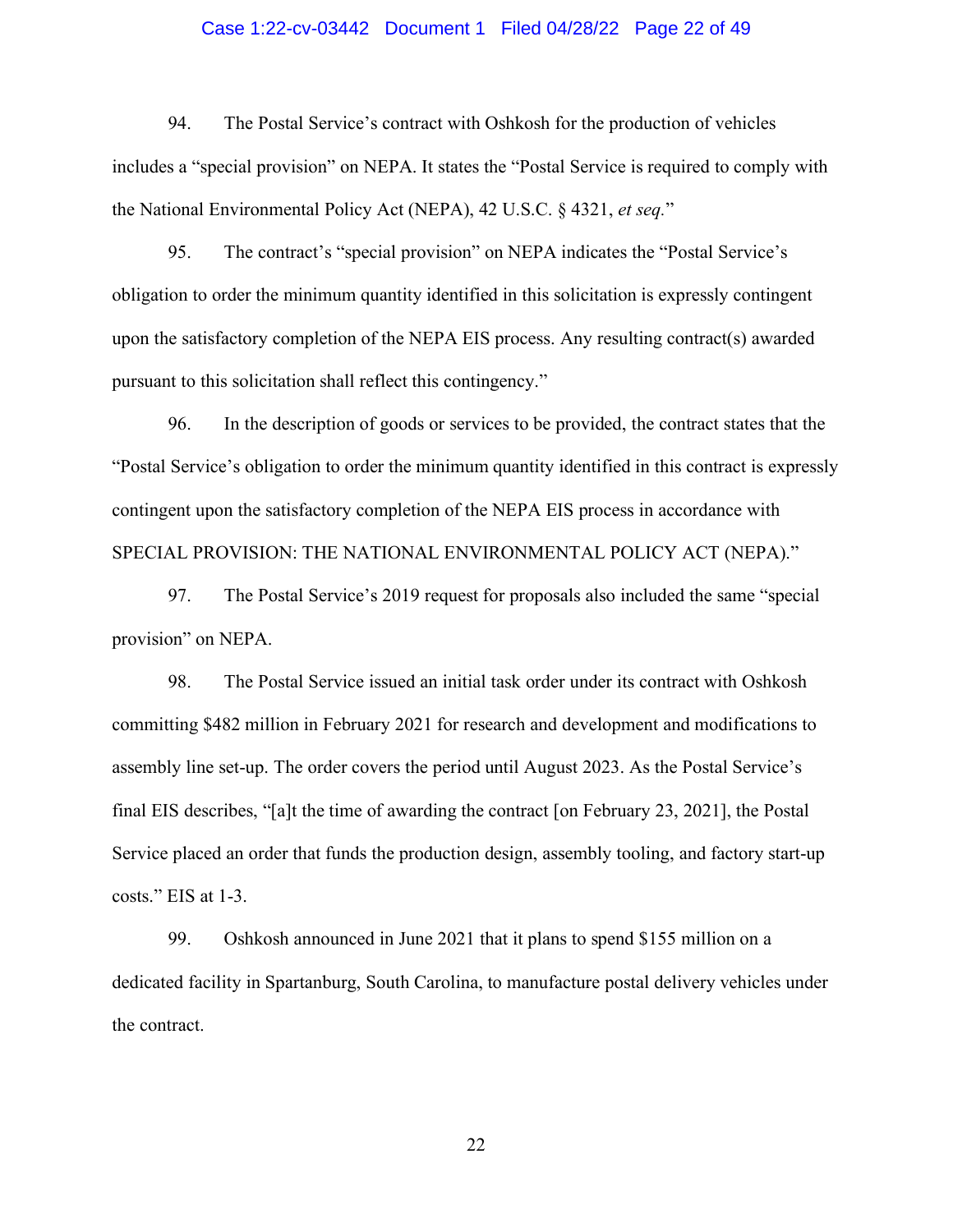# Case 1:22-cv-03442 Document 1 Filed 04/28/22 Page 23 of 49

100. Oshkosh leases a facility at 789 Flatwood Industrial Drive, Spartanburg, South Carolina, for this purpose. It began the lease in the second quarter of 2021, which was after the Postal Service made its initial task order.

#### **Draft Delivery Vehicle EIS**

101. On August 26, 2021, the Postal Service released a draft EIS analyzing potential delivery vehicle replacements for public review and comment. 86 Fed. Reg. 47,662 (Aug. 26, 2021).

102. The draft EIS's preferred alternative was to purchase up to 90% internal combustion engine vehicles over ten years; the remainder (a minimum of 10%) would be EVs.

103. The Postal Service acknowledged in the draft EIS that it had already awarded the contract to Oshkosh for the production of new delivery vehicles. DEIS at 1-4. The draft EIS did not disclose that Oshkosh had already determined that vehicles would be produced in South Carolina.

104. Based in part on an assumption that an EV designed specifically for the Postal Service would have a range of 70 miles on a single charge, the draft EIS projected that all but roughly 12,500 (or about 5%) of postal delivery routes nationwide could be served by EVs. DEIS at 3-2.

105. For commercially available "off the shelf" EVs, the draft EIS considered only left-hand-drive vehicles, *see id.* at 4-12, which it rejected on the grounds these vehicles would not meet the purpose and need because these left-hand-drive vehicles could not support curb-side delivery, *id.* at 4-37. The Postal Service explained that it did not consider right-hand-drive commercially available "off the shelf" vehicles on the grounds that they were not currently available or marketed for future development.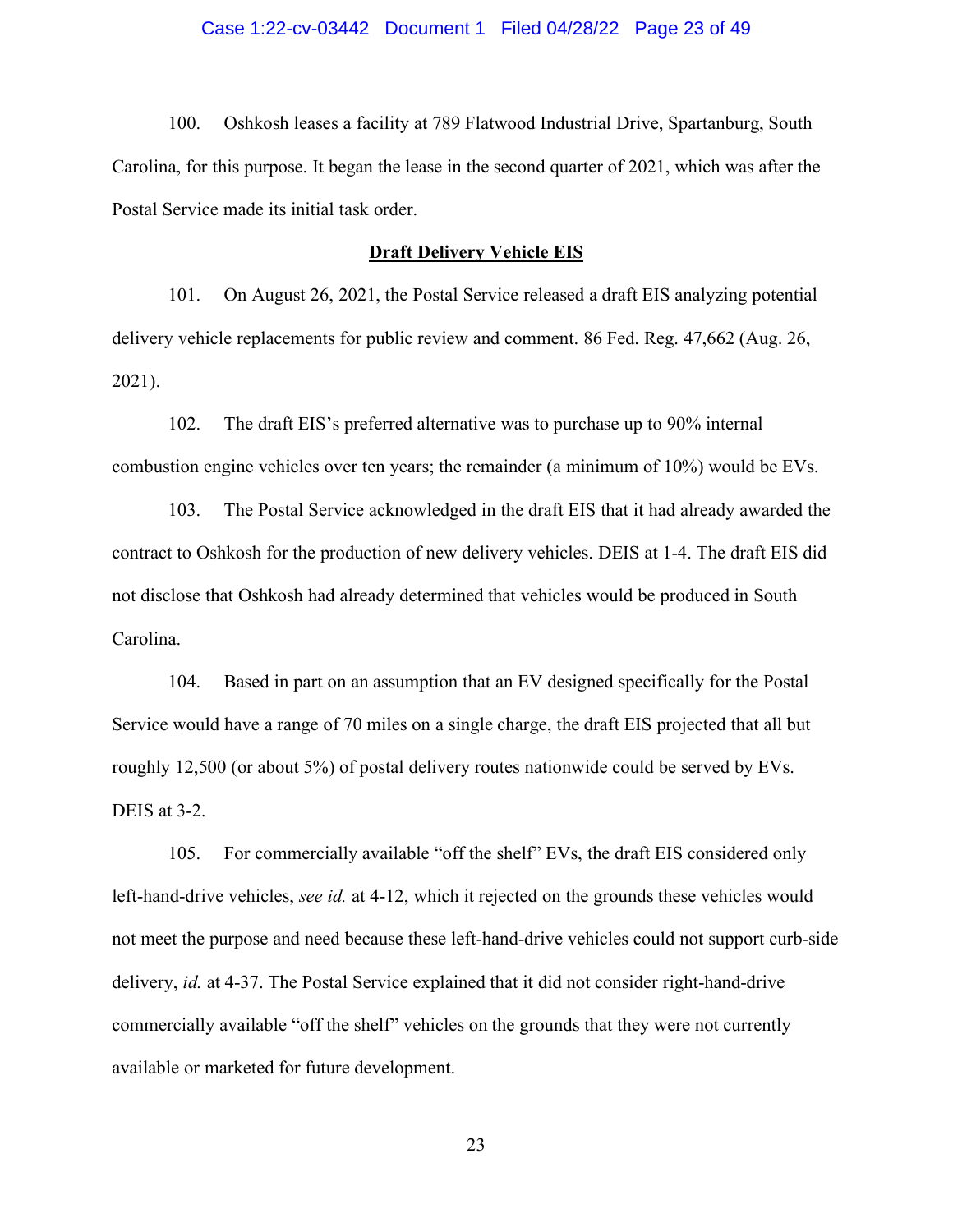# Case 1:22-cv-03442 Document 1 Filed 04/28/22 Page 24 of 49

106. NRDC submitted comments in October 2021, criticizing the Postal Service for selecting a preferred alternative guaranteeing that only 10% of new delivery vehicles will be electric, and thereby missing an opportunity to increase the number of EVs in the Postal Service's fleet. NRDC faulted the draft EIS for failing to consider reasonable alternatives, using obsolete data, ignoring the latest EV technology advancements, inflating costs, and misrepresenting benefits.

107. UAW submitted comments in October 2021, criticizing the Postal Service for failing to rigorously examine the impacts of its proposed plan and for failing to consider reasonable alternatives that would reduce adverse impacts. For example, UAW explained that because the Postal Service's decision to order custom-built vehicles will cause those vehicles to be produced, the agency should have analyzed the environmental and socioeconomic impacts associated with producing vehicles. Likewise, UAW explained that the Postal Service must disclose and analyze the impacts associated with Oshkosh's new manufacturing facility in South Carolina. Further, UAW stressed that because employees in South Carolina are far less likely to enjoy the protections that a labor union provides—such as better wages and working conditions—the Postal Service must disclose and analyze the social and socioeconomic impacts related to the location where its vehicles will be produced.

108. UAW's comments on the draft EIS also proposed reasonable alternatives that could reduce the adverse environmental impacts from the Postal Service's proposed action, including such alternatives as: (1) a requirement that vehicles be produced at an existing manufacturing facility; (2) a requirement that vehicles be produced at a facility with a strong track record of compliance with environmental laws; or (3) a requirement that vehicles be produced at a unionized facility.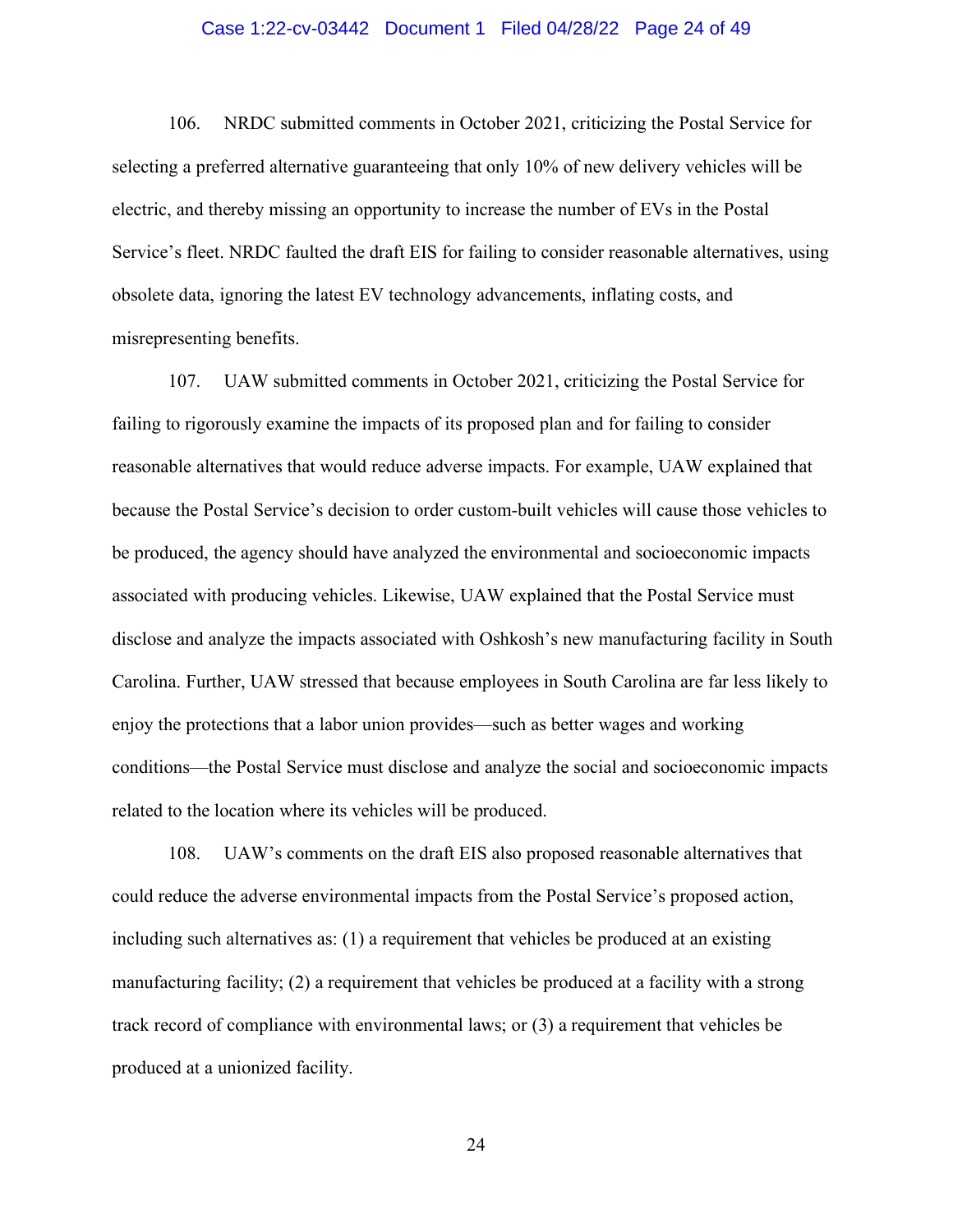# Case 1:22-cv-03442 Document 1 Filed 04/28/22 Page 25 of 49

109. UAW's comments on the draft EIS also advised the Postal Service that funding Oshkosh's new manufacturing facility in South Carolina both caused adverse environmental impacts and limited the choice of reasonable alternative locations for the production of its vehicles, and thus violated NEPA and its implementing regulations.

110. EPA also commented on the draft EIS and found that it was "inadequate and preclude[d] meaningful consideration of the proposed action and alternatives." EPA, Comment Letter on Draft EIS (Oct. 21, 2021); EIS at B-9 to B-21. EPA concluded it "did not believe a proper analysis was conducted" and explained "there was never an evidence-based careful consideration of the merits of each alternative." *Id.*

111. Based on the flaws EPA identified, it asked the Postal Service to revise the draft EIS and make it available again for public comment in a supplemental draft EIS.

112. EPA included an attachment with detailed technical comments. EPA explained that the Postal Service did not include an adequate range of alternatives and relied on substantial inadequacies in its economic analysis to compare alternatives. According to EPA, the Postal Service's economic analysis did not meet the requirements of 40 C.F.R. § 1502.23 for methodology and scientific accuracy, thereby causing the estimates for total cost of ownership to be unsound and counter to industry trends. Additionally, EPA identified deficiencies in the analysis of greenhouse gas emissions and a failure to consider adaptation to climate change, indirect effects of the proposed action, or environmental justice impacts.

#### **Final Delivery Vehicle EIS**

113. The Postal Service issued its final EIS on January 7, 2022. *See* 87 Fed. Reg. 994 (Jan. 7, 2022).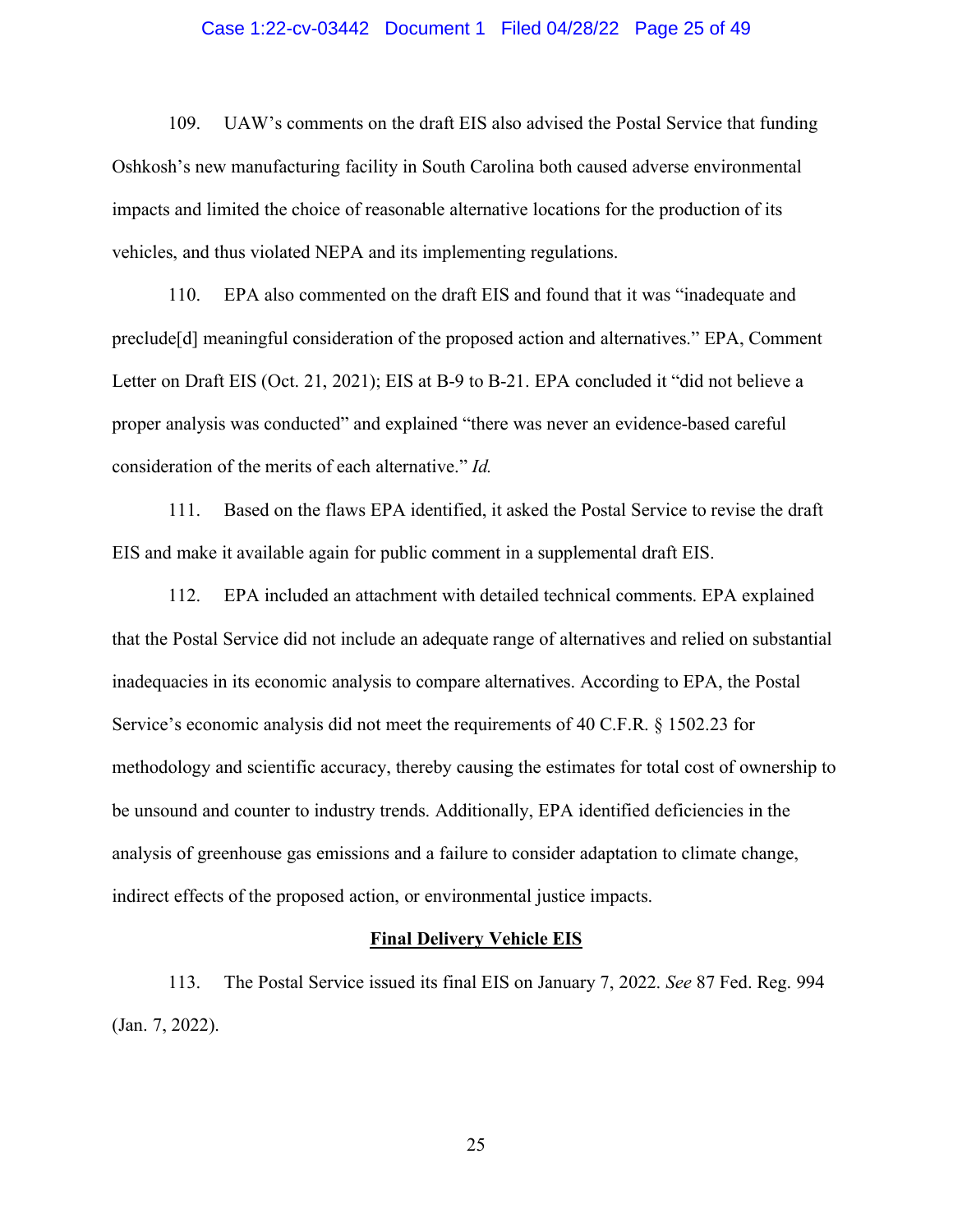# Case 1:22-cv-03442 Document 1 Filed 04/28/22 Page 26 of 49

114. The purpose of the action was to "replace the end-of-life and high-maintenance LLVs and [other purpose-built delivery vehicles] with vehicles with more energy-efficient powertrains, updated technology, reduced emissions, increased cargo capacity and improved loading characteristics, improved ergonomics and carrier safety, and reduced maintenance costs." EIS at 2-1. The number of vehicles to be acquired was up to 165,000.

115. To accomplish this purpose, the final EIS again selected the acquisition of up to 90% internal combustion engines as the preferred alternative.

116. The final EIS included consideration of four alternatives, in addition to the noaction alternative: (1) purpose-built vehicles consisting of at least 10% EVs and up to 90% combustion engines; (2) purpose-built vehicles consisting of 100% EVs; (3) 100% commercially available right-hand-drive combustion engine vehicles; and (4) 100% commercially available left-hand-drive EVs. EIS at 3-4 to 3-7.

117. Two of the supposed alternatives were strawmen. Commercially available EVs could not be used for curbside deliveries because of the location of the steering wheel. The Postal Service therefore quickly rejected this alternative because it could not meet the purpose and need of the analysis. *See id.* at 4-42. And the 100% purpose-built EVs alternative was rejected due to supposed operational constraints on approximately 5% of routes based on assumptions about EV's battery range on a single charge. *See id.* at 3-2.

118. The Postal Service's analysis concluded that the 100% EV alternative would cost \$2.3 to \$3.3 billion more than the preferred alternative. According to the Postal Service's total cost-of-ownership calculation for 75,000 vehicles, the total estimated cost of ownership over the expected 20-year lifespan of the vehicles would be \$9.3 billion for internal combustion engines, and \$11.6 billion for EVs.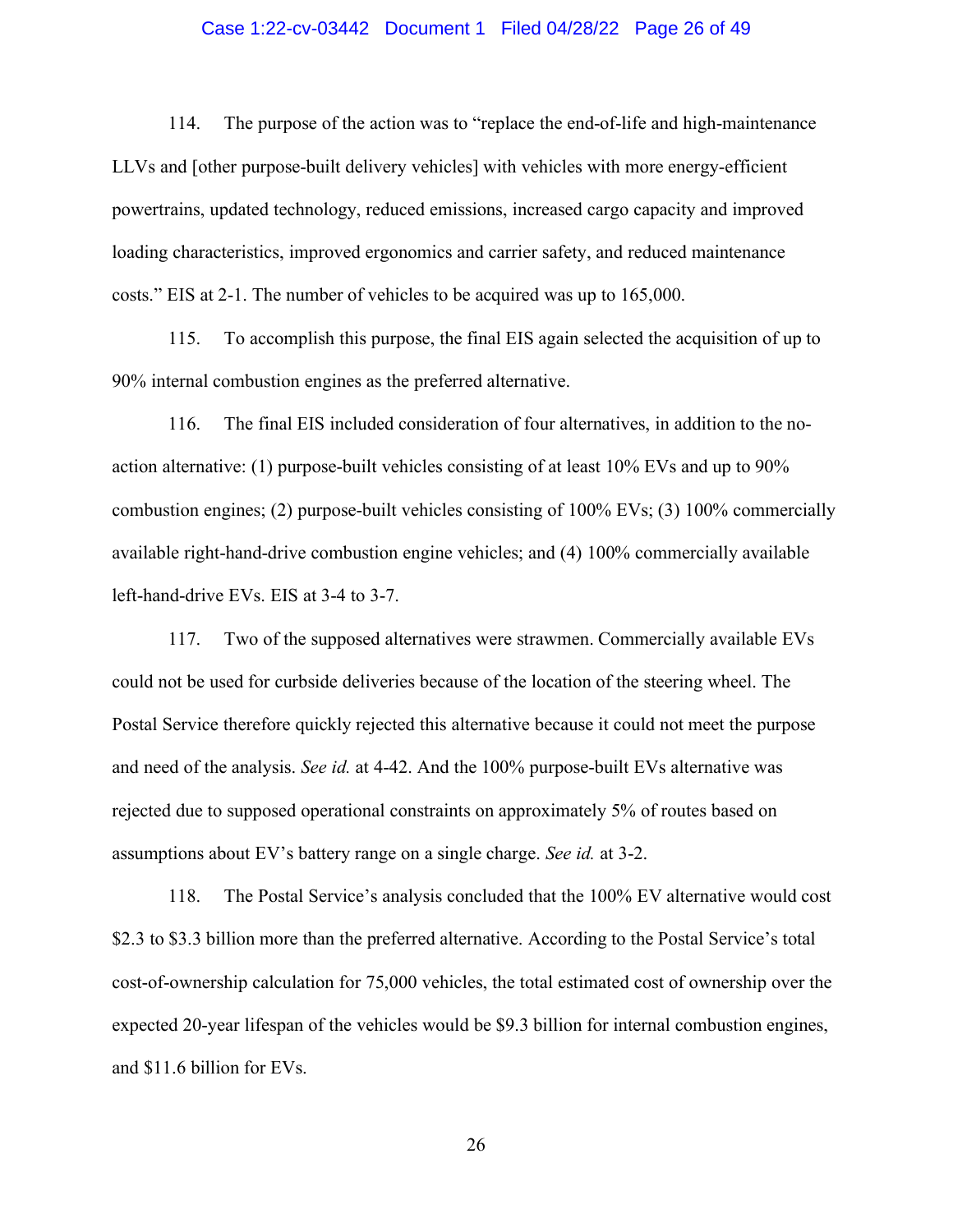# Case 1:22-cv-03442 Document 1 Filed 04/28/22 Page 27 of 49

119. The Postal Service explained that it considered leasing vehicles, but eliminated that option from detailed analysis. It did not describe any other alternatives considered but not analyzed in detail.

120. The Postal Service did not provide any reason for evaluating a 90% internal combustion engine and 10% EV mix for the fleet as opposed to any other combination of powertrains.

121. In the final EIS, the Postal Service claimed that "approximately 12,500 delivery routes" were too long for EVs based on an assumed 70-mile-per-charge range. EIS at 3-2. In the agency's estimate, about 5% of current postal delivery routes could not be served by EVs.

122. In fact, according to a March 2022 report from the Postal Service Office of Inspector General, only around 2,600 delivery routes are 70 miles or longer. U.S. Postal Serv. Office of the Inspector General, Report No. RISC-WP-22-003, Electric Delivery Vehicles and the Postal Service 6 (2022) [hereinafter "USPS OIG Report"]. These make up about 1.5% of the 177,000 total delivery routes. *Id.*

123. In the final EIS, the Postal Service added a sentence stating, "While [the delivery routes of 70 miles or longer] are not currently suitable for a [battery EV next generation delivery vehicle], the Postal Service acknowledges that battery technology will improve in the future and these routes may become suitable for a [battery EV] in future years." EIS at 3-2. However, the agency did not change its alternatives analysis because of this acknowledgement. Because of the purported operational constraints on roughly 5% of routes, neither 100% EV alternative could meet the stated purpose and need for the EIS.

124. The Postal Service did not consider an alternative that would acquire EVs for all routes under 70 miles, despite NRDC's comments and others explicitly suggesting this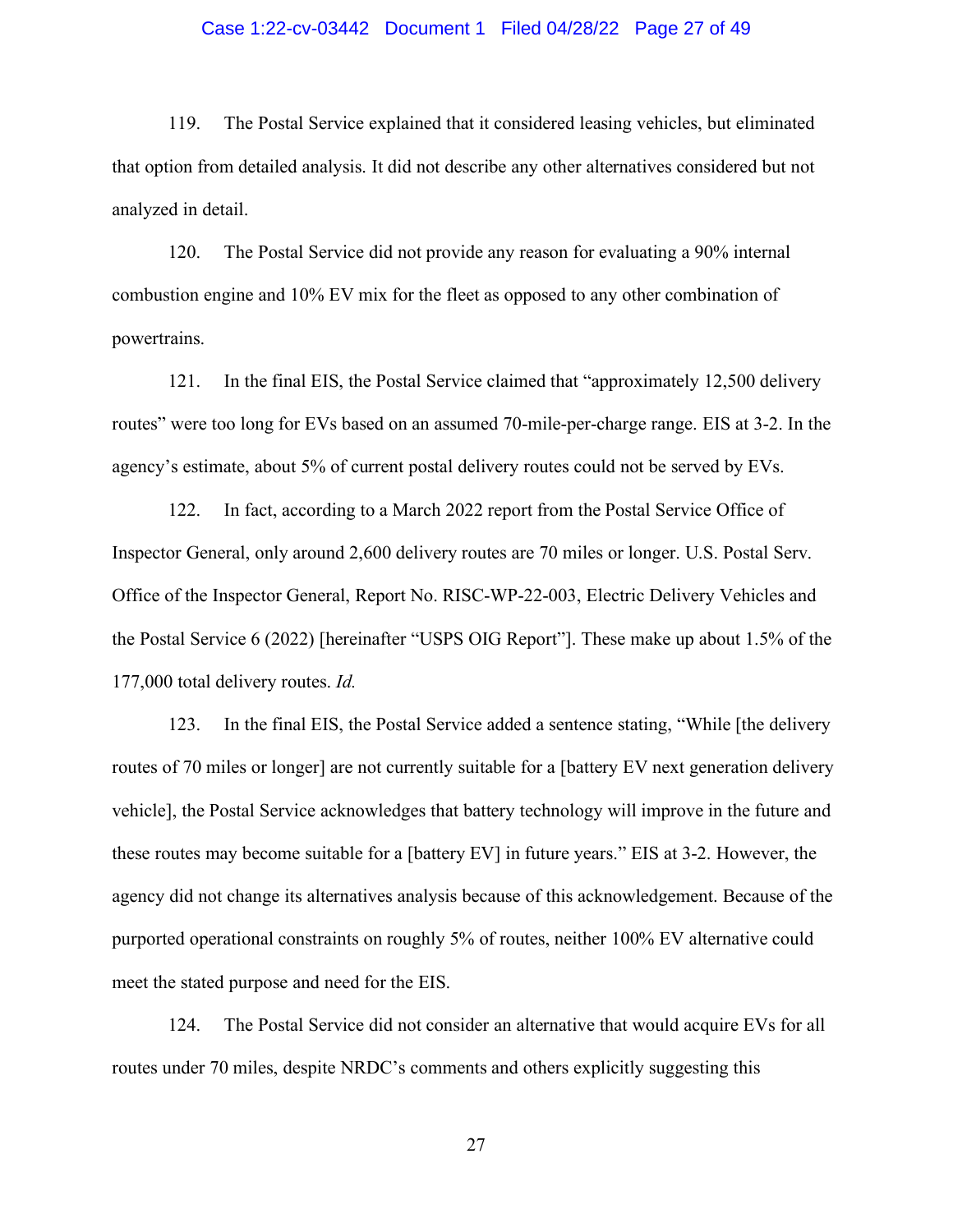# Case 1:22-cv-03442 Document 1 Filed 04/28/22 Page 28 of 49

alternative. The Postal Service did not consider an alternative that would use hybrids or commercially "off the shelf" electric vehicles with longer battery ranges to serve routes longer than 70 miles.

125. The Postal Service indicated it would prioritize EVs for longer routes that maximize fuel and maintenance savings; however, it did not explain why it considered those factors as opposed to others, such as local air quality, distribution of EV charging infrastructure, availability of EV incentives, or noise. The analysis also did not indicate where those prioritized routes would be.

126. The most expensive component for an EV is a battery, but the Postal Service's analysis of EV batteries was flawed in multiple respects. The final EIS used an unsupported assumption that the batteries in electric delivery vehicles would provide a 70-mile-per-charge range. Not only does this static assumption not account for expected advancements in battery technology over the course of the decade-long contract period, but it does not even reflect *current* EV battery technology.

127. For instance, the commercially available Ford Transit Passenger Van EV has an estimated range of 140 to 170 miles per charge. On information and belief, at some point during the NEPA process, Ford and Oshkosh submitted a joint design based on the Ford Transit Passenger Van to the Postal Service.

128. The average postal delivery route is 21.05 miles.

129. The Postal Service also did not adequately explain why it failed to consider the cost savings from using two different batteries in vehicles—a smaller, less expensive battery for shorter routes and a larger, more expensive battery for larger routes. Although the Postal Service claimed that considering multiple batteries would limit its flexibility, it did not explain how or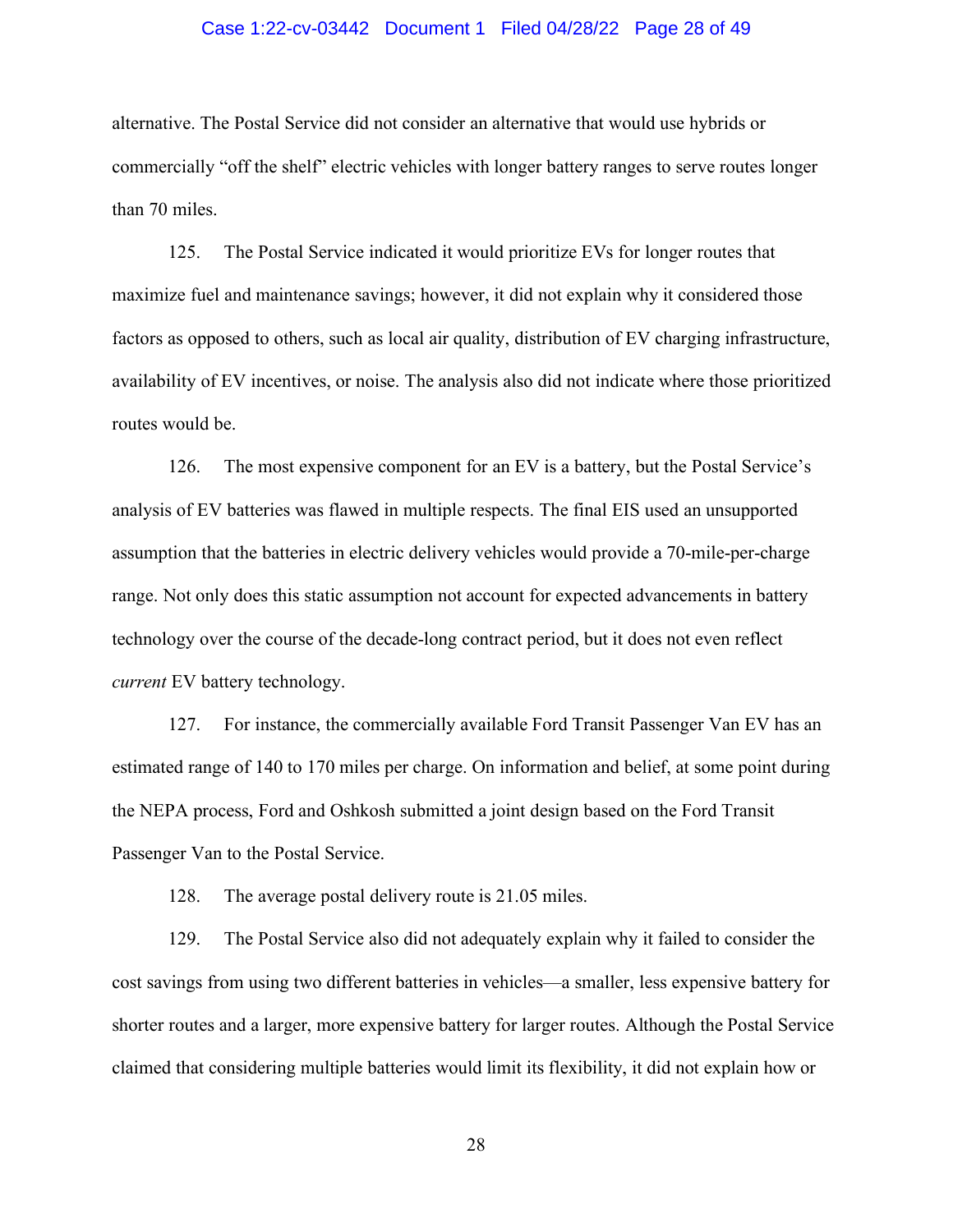## Case 1:22-cv-03442 Document 1 Filed 04/28/22 Page 29 of 49

why that would be true, and it left unanswered questions such as how many routes could be served by a smaller battery or how considering two battery sizes might change the total cost of ownership.

130. The final EIS indicated the per-vehicle cost of installing EV charging infrastructure would be between \$18,740 and \$20,970. EIS at C-4. These numbers were not included in the draft EIS.

131. According to a March 2022 report by the Postal Service Inspector General, a more accurate per-vehicle estimate for the installation of chargers, including make-ready costs, would be \$7,300. USPS OIG Report 11.

132. According to the Inspector General's report, the Postal Service only considered a one-to-one ratio of chargers to vehicles. *Id.* at 10-11. This assumption was not disclosed in the draft or final EIS. Instead, these documents suggested consideration of a lower number of chargers-to-vehicles because the low average route length for EVs would discharge only 20% of each battery and therefore EVs "may not require charging every day." DEIS at 3-2; EIS at 3-2.

133. A two-to-three or five-to-six charger-to-vehicle ratio would significantly reduce the total cost of ownership for EVs. These ratios would be possible due to shorter routes that do not require delivery vehicles to charge each night.

134. Despite NRDC and others pointing out the feasibility of a lower charger-tovehicle ratio, the Postal Service did not consider alternatives with lower charger-to-vehicle ratios and did not take a hard look at the costs and environmental impacts related to charger installation.

135. The Postal Service Office of Inspector General also identified problems with the calculation of maintenance costs. According to statements made to Congress by a representative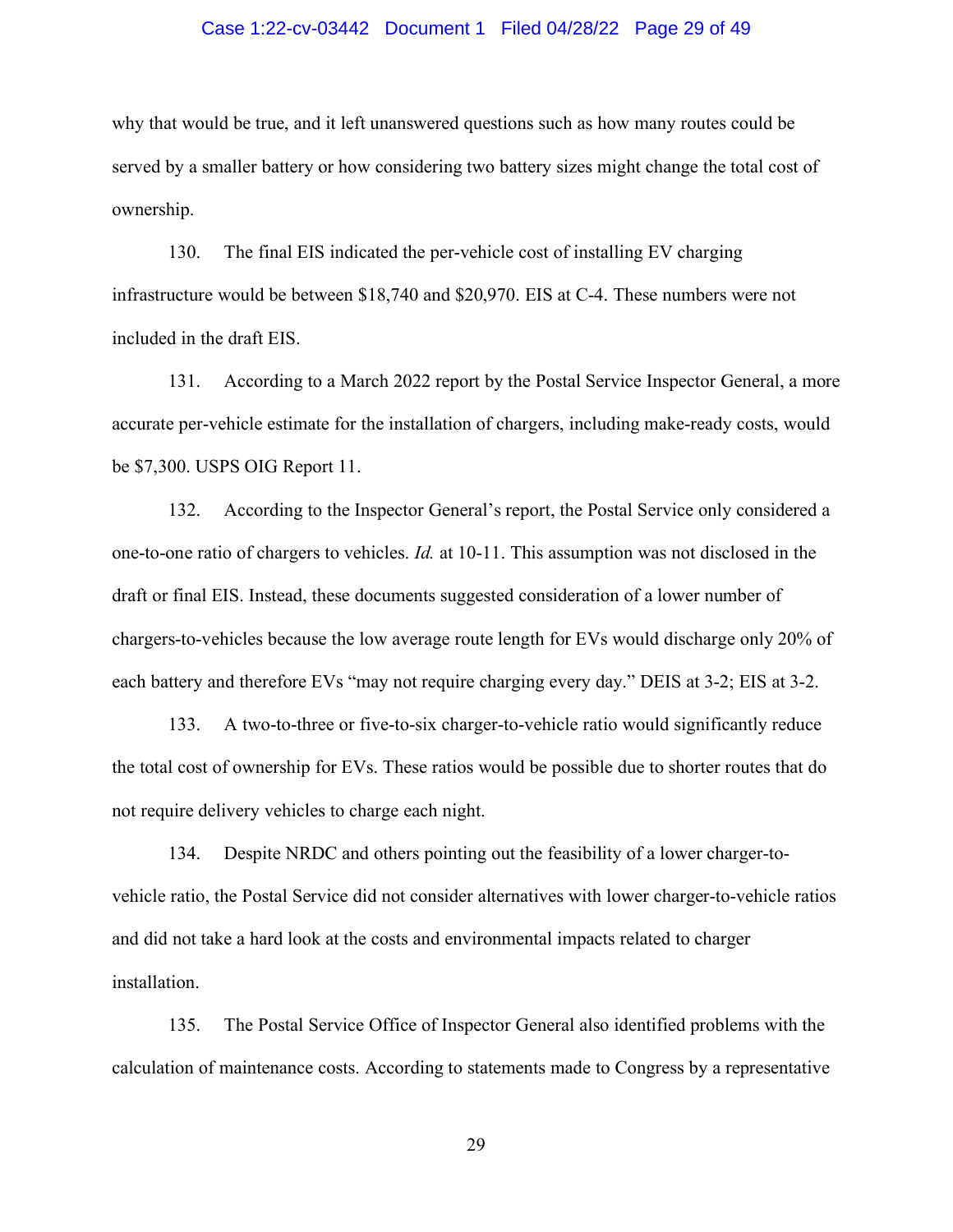# Case 1:22-cv-03442 Document 1 Filed 04/28/22 Page 30 of 49

of the Postal Service Office of Inspector General, the Postal Service's total cost-of-ownership model's information on maintenance costs was inconsistent with the Postal Service's representation of those costs in the final EIS. Although the Postal Service stated in the final EIS that EV maintenance costs would be less, according to the Inspector General's review, the total cost-of-ownership model did not reflect these lower costs.

136. Additionally, the final EIS included unsupported assumptions about gasoline prices. Although the draft EIS did not disclose the assumptions used for these prices, in the final EIS the Postal Service explained that it used a baseline national average of prices in October 2020 of \$2.19 per gallon and the reference case from the Energy Information Administration (EIA) to project increases up to \$2.55 per gallon by 2040.

137. The Postal Service's information on gas prices was stale by the time the EIS was prepared. By the time of the notice of intent to prepare an EIS, gasoline prices had already risen to \$2.80 per gallon—higher than even the furthest-out projections used by the Postal Service. And prices have risen further since then. By the release of the draft EIS, gasoline prices were \$3.04 per gallon. By the release of the final EIS, they were \$3.14 per gallon. And by the record of decision, gasoline prices were \$3.41 per gallon. The Postal Service also relied on only one EIA projection, rather than considering the multiple EIA projections that address the range of potential volatility in gasoline prices.

138. The Postal Service's emissions analyses for both internal combustion engines and EVs were also faulty. According to EPA's analysis, the internal combustion engine delivery vehicles in the preferred alternatives would generate 975,534 metric tons of carbon dioxide per year, more than three times the Postal Service's estimate of 311,739 metric tons. EPA identified this error in its comments on the draft EIS, but the Postal Service did not correct it. And for EVs,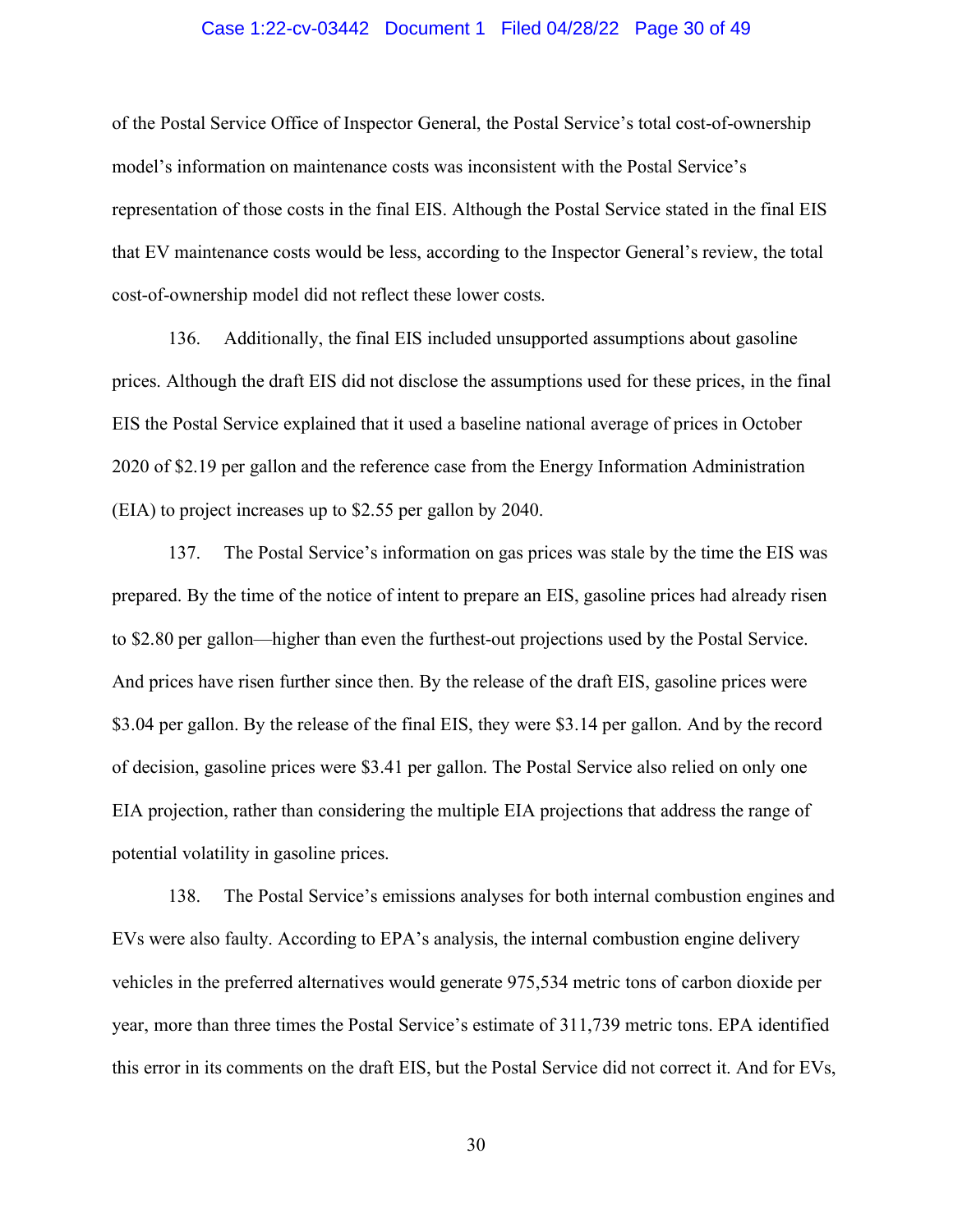# Case 1:22-cv-03442 Document 1 Filed 04/28/22 Page 31 of 49

the Postal Service did not consider projected future decreases of carbon intensity in the electric grid or the benefits from distributing EVs in areas with more renewable generation—thereby underestimating environmental benefits from EVs.

139. EPA's calculations demonstrate that the Postal Service overestimated the greenhouse gas emission reductions, and underestimated the greenhouse gas emission-related costs, of its preferred alternative.

140. The Postal Service's emissions analysis also did not analyze nitrogen oxides, volatile organic compounds, and particulate matter emissions. Although internal combustion engines emit significant amounts of these pollutants, the Postal Service failed to analyze, monetize, or contextualize the reductions of these pollutants for EV alternatives. The Postal Service did not compare alternatives on air pollution reduction because of its failure to calculate emissions for some air pollutants and its failure to contextualize the benefits or impacts of all air pollutants.

141. The Postal Service's response to comments dismissed information commenters submitted based on market trends, industry forecasts, or actions of competitors. Instead, the Postal Service insisted that undisclosed information from the procurement process and undisclosed contract information provided sufficiently accurate information.

142. The Postal Service did not provide the support for or details of much of the information obtained in its procurement process, instead saying that it was balancing NEPA's "hard look" requirement with the protection of "commercially-sensitive information."

143. The Postal Service also did not respond to any of the substantive comments about trends or projections individually, but instead relied on a blanket dismissal of all submitted data on future trends. For instance, the Postal Service did not engage with EPA's specific comments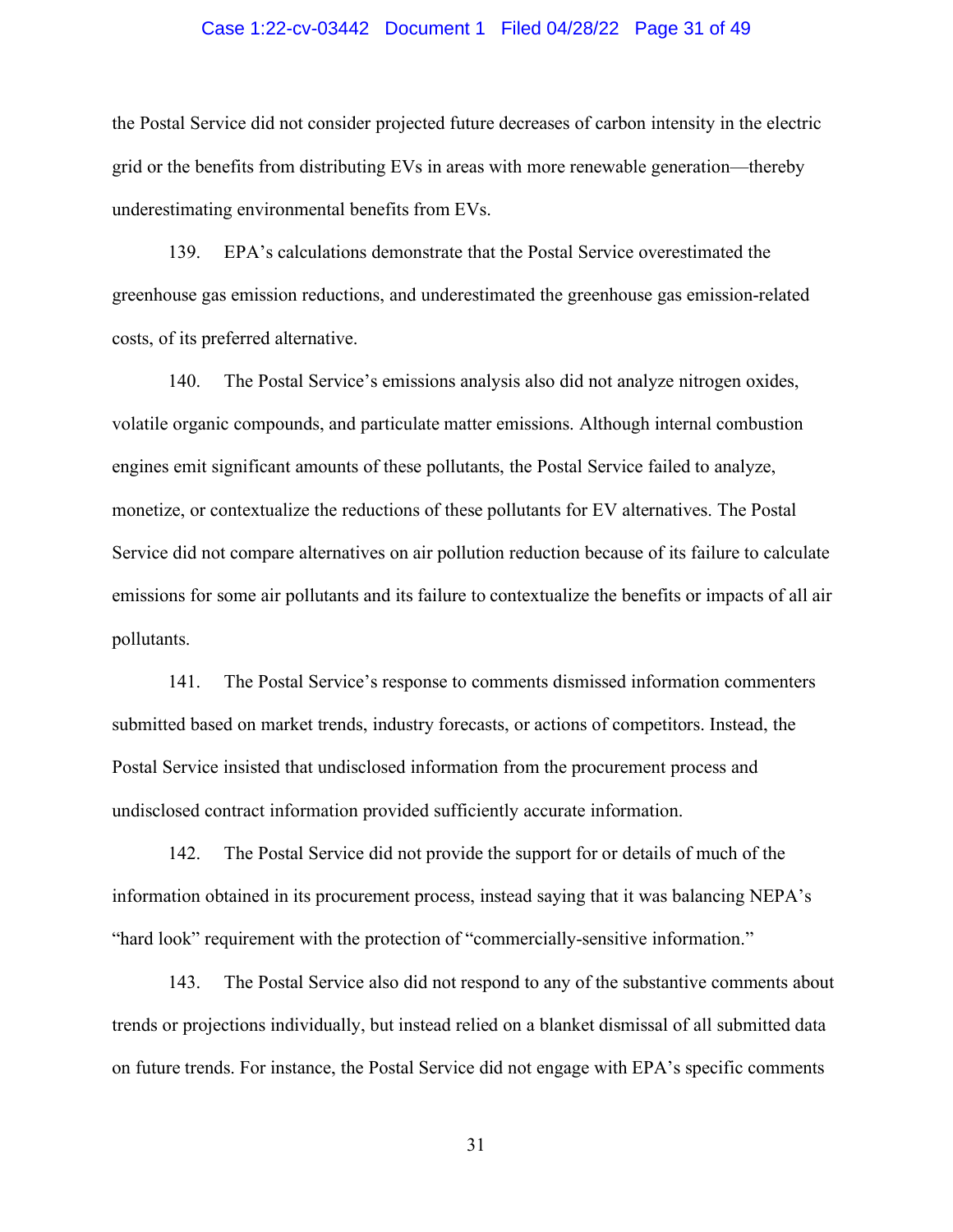# Case 1:22-cv-03442 Document 1 Filed 04/28/22 Page 32 of 49

on deficiencies in the total cost-of-ownership analysis, but instead explained that the costs were based on the contract that had already been awarded prior to beginning the NEPA process. Of particular importance, the flawed assumptions about battery cost and range were based on the contract with Oshkosh, rather than the current state of technology.

144. The Postal Service made numerous errors in the economic analysis. It failed to consider trends in EV battery technology, which led it to overestimate the costs of EVs. It used unsupportable assumptions about the future cost of gasoline to understate the costs of combustion vehicles. It vastly overestimated the cost of installing charging infrastructure. It did not account for reduced maintenance costs for EVs.

145. Instead of addressing the particulars of comments providing industry forecasts, studies, and news reports, the Postal Service relied on a blanket response that the contractbidding process provided sufficient information for its cost projections. *See* EIS at B-162.

146. The Postal Service also refused to disclose many of the assumptions used in its total cost-of-ownership analysis. See *id.* at B-161 to B-163, B-165.

147. The final EIS explained that the Postal Service was not planning to retrofit any internal combustion engines with EV powertrains in the future.

148. The final EIS did not evaluate commercially available "off the shelf" Class 2b-3 vehicles, which are similar in size to postal delivery vehicles and have currently available models with battery range of 100 miles.

149. The final EIS did not account for the value of vehicle-to-grid benefits from battery storage capacity of EVs.

150. The Postal Service stated that it would consider the impacts of its actions on environmental justice communities of concern. However, it included no such analysis.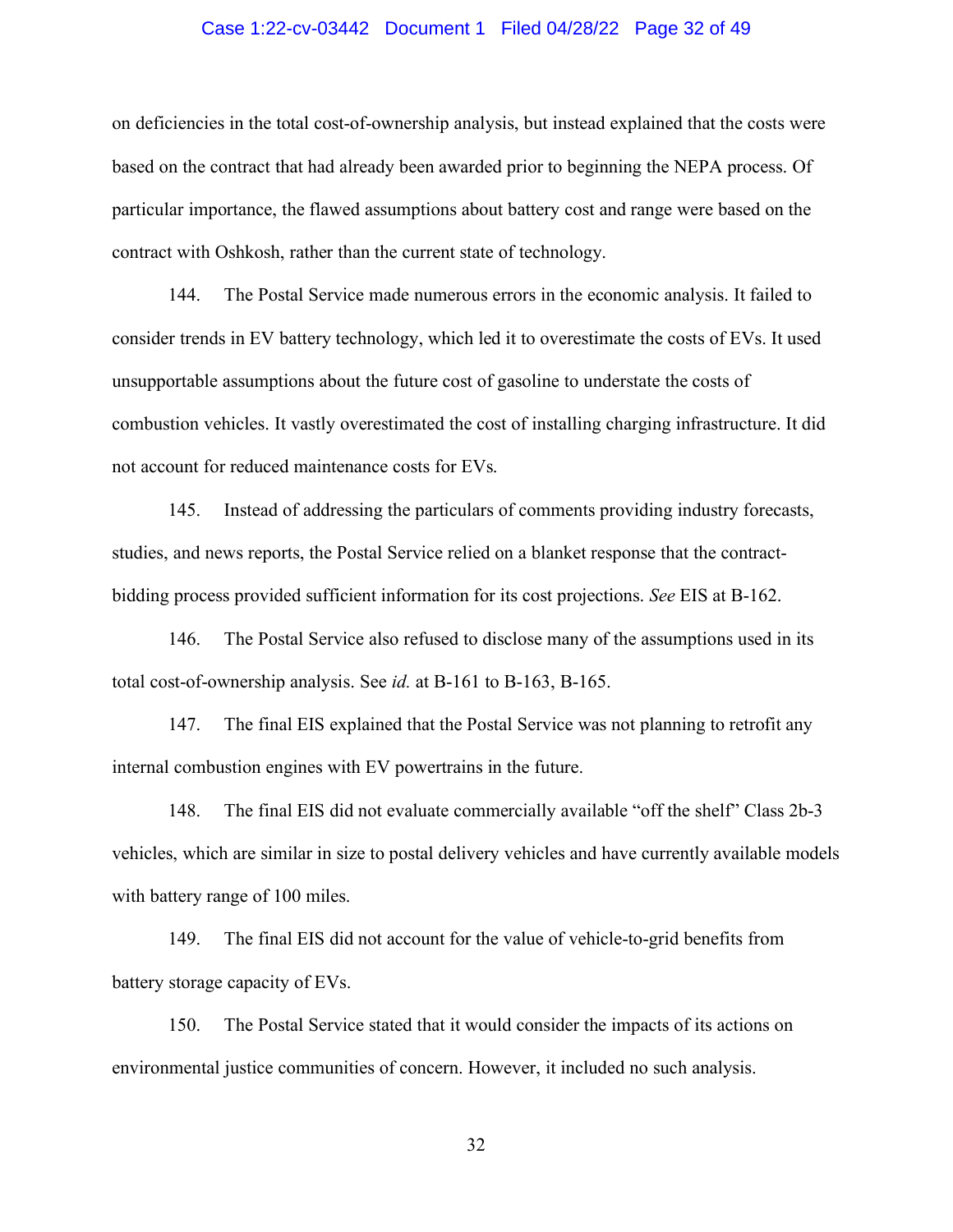# Case 1:22-cv-03442 Document 1 Filed 04/28/22 Page 33 of 49

151. The final EIS made only minimal revisions to the draft, and the Postal Service failed to meaningfully respond to the comments.

152. The Postal Service's erroneous cost data, failure to consider reasonably foreseeable trends, and reliance on unsupported assumptions (such as a static 70-mile battery range for EVs throughout the ten-year period of analysis) led it to conclude that "committing to purchase more than 10 percent [EV delivery vehicles] . . . is not achievable, absent additional funding." EIS at *iii*.

153. UAW submitted comments on the final EIS on February 4, 2022. UAW's comments explained that the Postal Service's final EIS failed to correct the NEPA violations that UAW identified in its comments on the draft EIS. Instead, as UAW explained, the Postal Service provided internally inconsistent and illogical responses to UAW's comments and flatly refused to examine the environmental impacts and alternatives that UAW identified. For example, the Postal Service refused to examine "any impacts or reasonable alternatives associated with the location and methods of production" of the vehicles it ordered because, as the agency claimed, it "has no control or responsibility over the location or manner of production." EIS at B-187. Yet, the agency also inconsistently recognized that it could "impose all manner of restrictions" on the production of these vehicles. *Id.* at B-193. Likewise, the Postal Service refused to consider an alternative that would require production of vehicles to proceed at an existing manufacturing facility because that alternative would ostensibly "come at a cost." *Id.* However, the agency entirely failed to compare this purported additional cost to the \$482 million it already spent to allow Oshkosh to create a new manufacturing facility in South Carolina. Similarly, the Postal Service claimed that a contract provision stating that its contract with Oshkosh was "expressly contingent on the Postal Service's satisfactory completion of NEPA" indicated that the agency's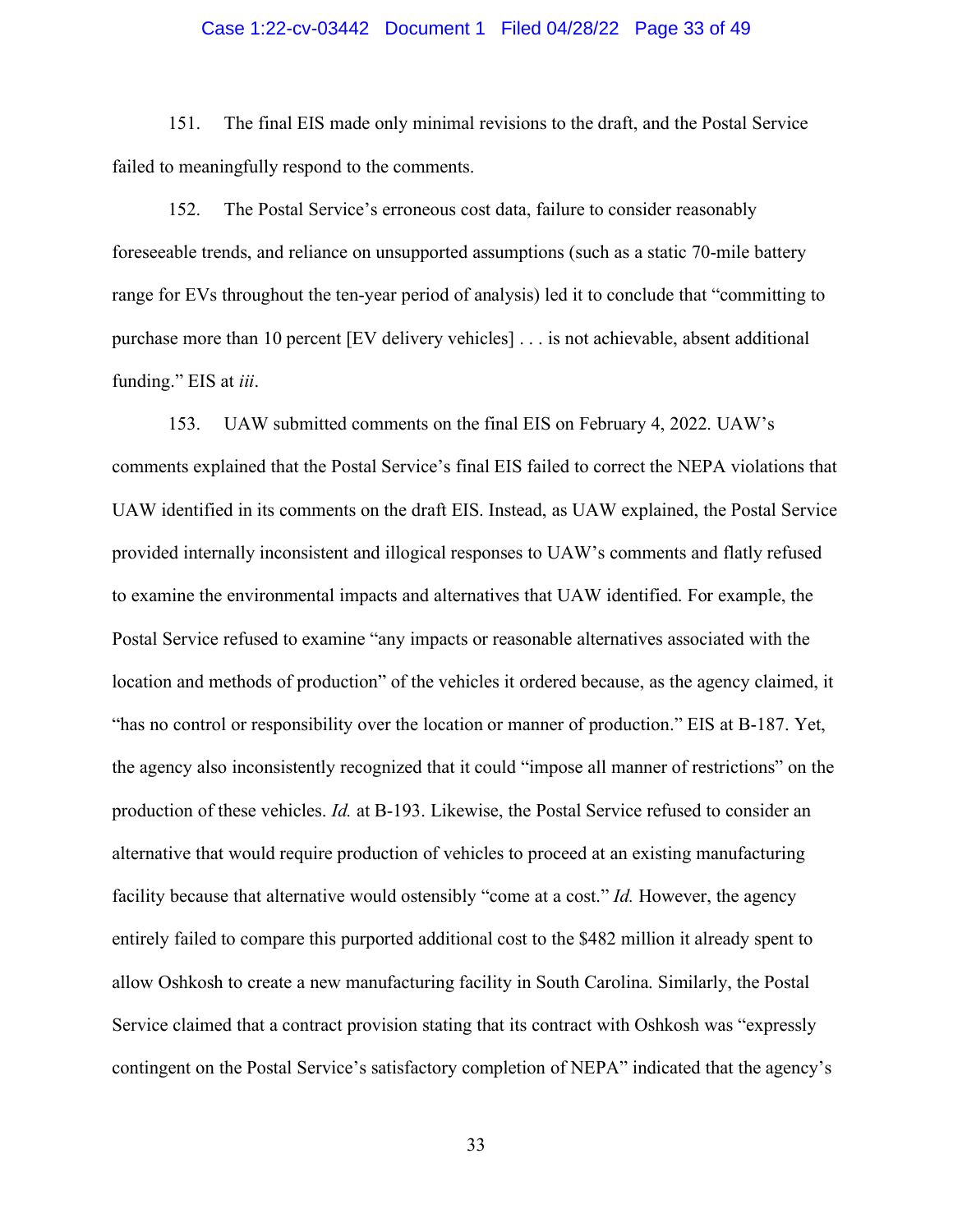# Case 1:22-cv-03442 Document 1 Filed 04/28/22 Page 34 of 49

expenditure of \$482 million prior to *the commencement* of the NEPA process was somehow unproblematic. Yet, the agency entirely failed to respond to UAW's explanation that this expenditure of hundreds of millions of dollars to enable Oshkosh's new facility in South Carolina both caused adverse environmental impacts and wrongly foreclosed reasonable alternatives in violation of NEPA. Finally, UAW stressed that the Postal Service violated NEPA because it failed to even disclose, much less analyze, the environmental and socioeconomic impacts of Oshkosh producing the agency's vehicles in South Carolina, despite the fact that UAW specifically raised this issue in its comments on the draft EIS.

154. By email on February 5, 2022, the Postal Service refused to accept UAW's comments on the final EIS. Counsel for UAW responded to the Postal Service on February 7, 2022, thanking the agency for confirming receipt of its comments and explaining, based on the plain text of NEPA's implementing regulations and relevant caselaw, that NEPA does not permit agencies to reject timely submitted public input. The Postal Service did not respond.

155. EPA submitted a letter on the final EIS concluding that its "review has determined that EPA's concerns with the draft EIS were not adequately addressed and that the final EIS remains seriously deficient." EPA, Comment Letter on Final EIS (Feb. 2, 2022); ROD App. C. The final EIS's "deficiencies render the final EIS inconsistent with the requirements of NEPA and its implementing regulations." *Id.* EPA identified a number of "[k]ey deficiencies" and requested a supplemental EIS be made available for public comment. *Id.*

156. EPA explained how the award of a contract for the delivery vehicles in advance of the environmental analysis violated NEPA. It also described the Postal Service's total cost-ofownership analysis as "flawed and out of date," *id.* at 2, explained that the Postal Service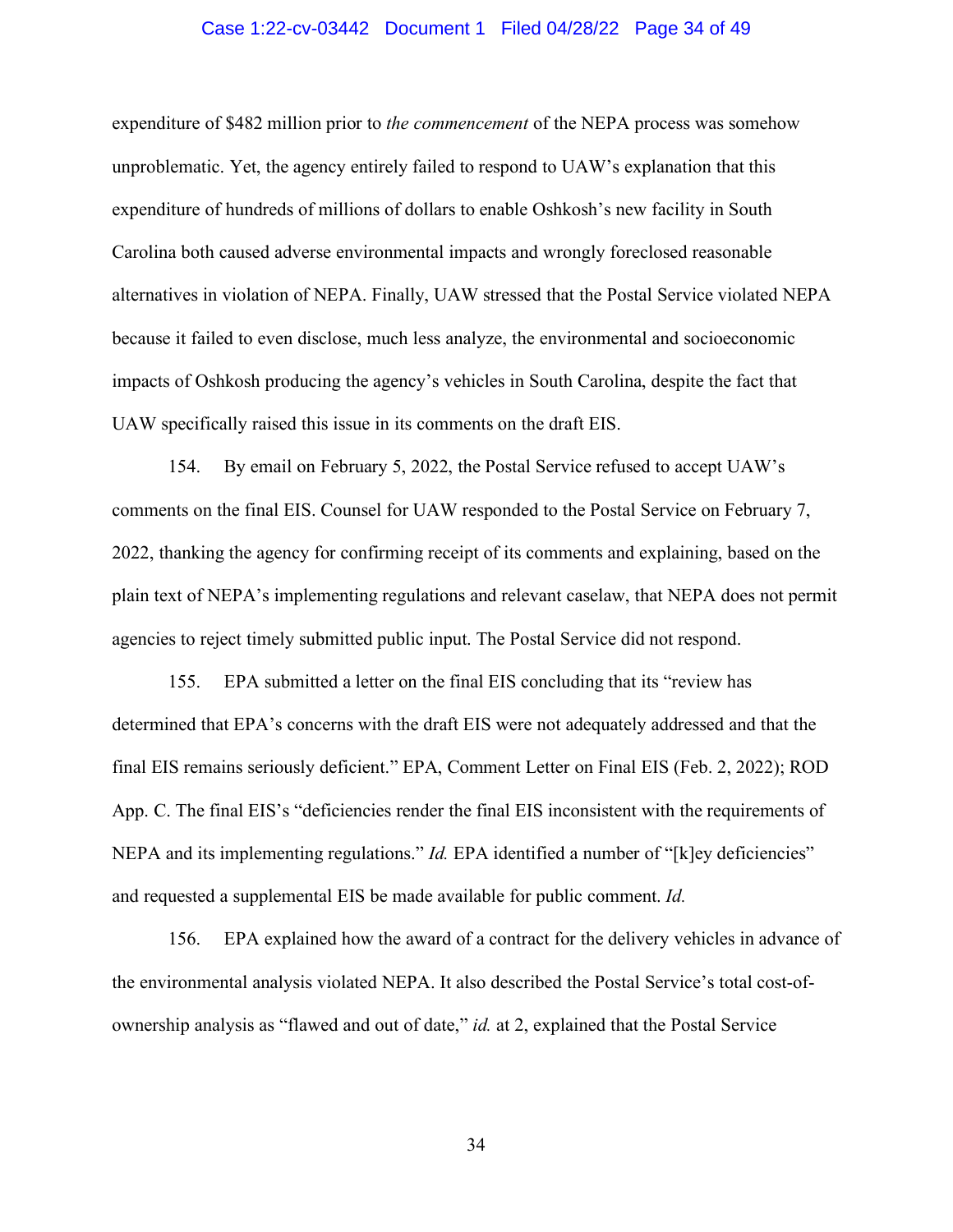### Case 1:22-cv-03442 Document 1 Filed 04/28/22 Page 35 of 49

violated requirements to identify methodologies and make explicit reference to sources, and inappropriately limited its choice of alternatives because of the advance award of the contract.

157. EPA concluded "the Postal Service must supplement its final EIS to cure its infirmities and ensure it meets the basic requirements of NEPA." *Id.*

158. In support of its letter, EPA provided detailed explanations of the deficiencies in the Postal Service's (1) analysis of total cost of ownership, including gasoline price assumptions and EV cost assumptions; (2) evaluation of greenhouse gas emissions, including underestimation of internal combustion engine emissions and overestimation of EV emissions; (3) discussion of alternatives and mitigation; and (4) consideration of environmental justice.

159. CEQ also wrote a letter urging the Postal Service to fulfill its NEPA responsibilities. CEQ echoed EPA's "grave concerns with the adequacy of the environmental review" that "warrant further examination" through a supplemental EIS. CEQ, Comment Letter on Final EIS (Feb. 2, 2022).

160. CEQ explained that the Postal Service "committed to walk down a path before looking to see where that path was leading" by awarding a contract for the delivery vehicles before beginning NEPA review. *Id.* That "approach conflicts with longstanding NEPA practice and law." *Id.*

161. If the Postal Service failed to address its deficiencies under NEPA, CEQ explained that "the Federal courts may compel [the Postal Service] to alter course." *Id.*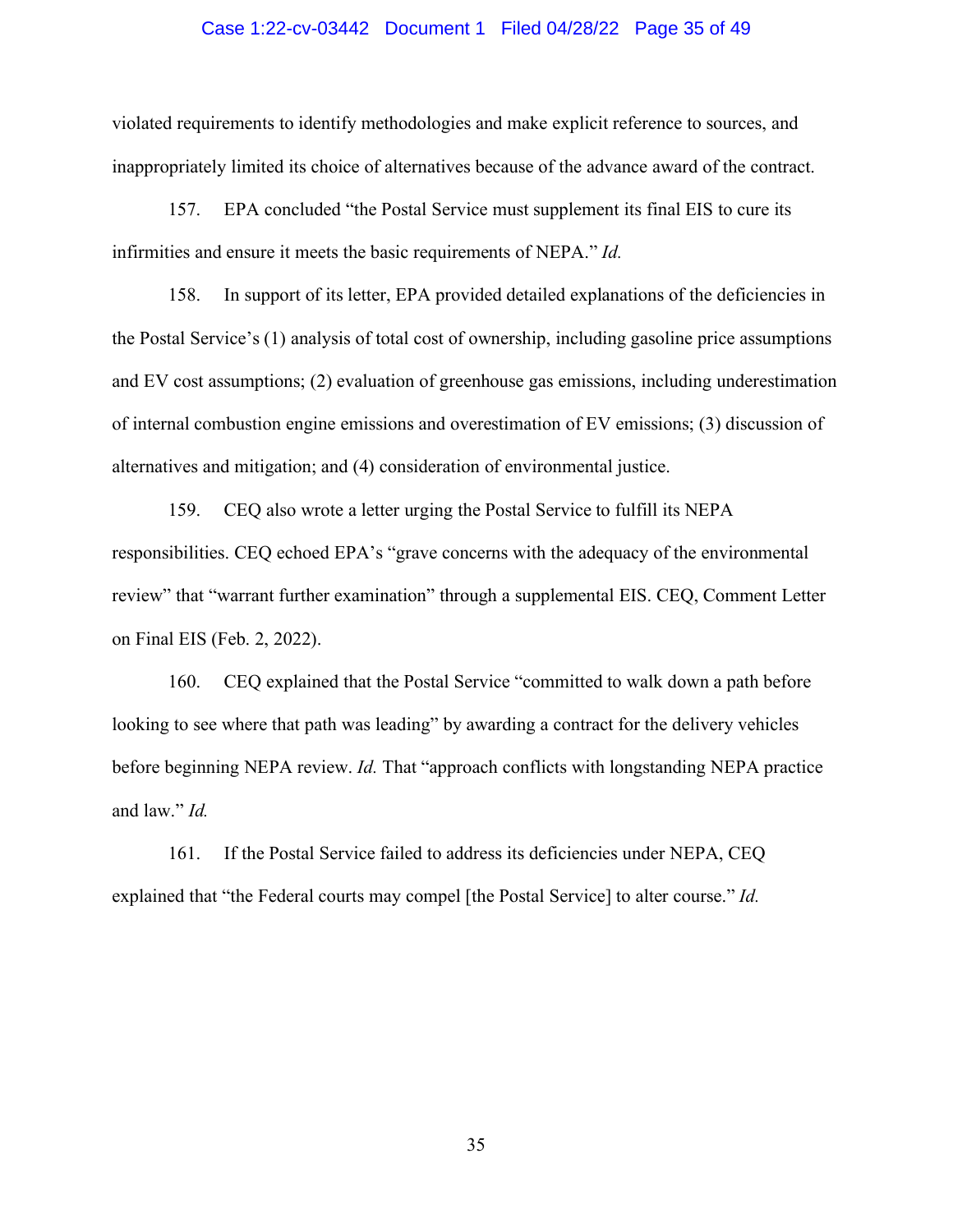# **Record of Decision**

162. The Postal Service issued the ROD on February 23, 2022. 87 Fed. Reg. at 14,589;  $ROD$  at  $1.^1$  $1.^1$ 

163. The ROD purported to have been "prepared in accordance with the requirements of the National Environmental Policy Act, the Postal Service's implementing procedures at 39 CFR part 775, and the President's Council on Environmental Quality Regulations (40 CFR parts 1500– 1508)." 87 Fed. Reg. at 14,589.

164. The ROD indicated the Postal Service had selected the preferred alternative from the final EIS. The preferred alternative would acquire 50,000 to 165,000 purpose-built, righthand drive vehicles over the next ten years, with up to 90% of those new vehicles being internal combustion engines.

165. The ROD changed the description of the alternatives considered to recharacterize the 90% internal combustion engine alternative and the 100% EV alternative as a single supposed alternative covering all possible combinations between those two powertrain mixes, which the Postal Service described in the ROD as the "proposed action." However, the Postal Service nowhere analyzed any of the combinations between these two separate and distinct alternatives.

166. In the ROD, the Postal Service argued that the standard requiring the agency to issue a supplemental EIS under 40 C.F.R.  $\S$  1502.9(d)(1) had not been met because EPA had not presented "significant new circumstances or information relevant to environmental concerns and bearing on the proposed action or its impacts." ROD at 2, 11. According to the Postal Service,

<span id="page-35-0"></span><sup>1</sup> *Available at*

https://uspsngdveis.com/documents/USPS%20NGDV%20Acquisitions%20NEPA%20Record% 20of%20Decision\_2.23.22.pdf.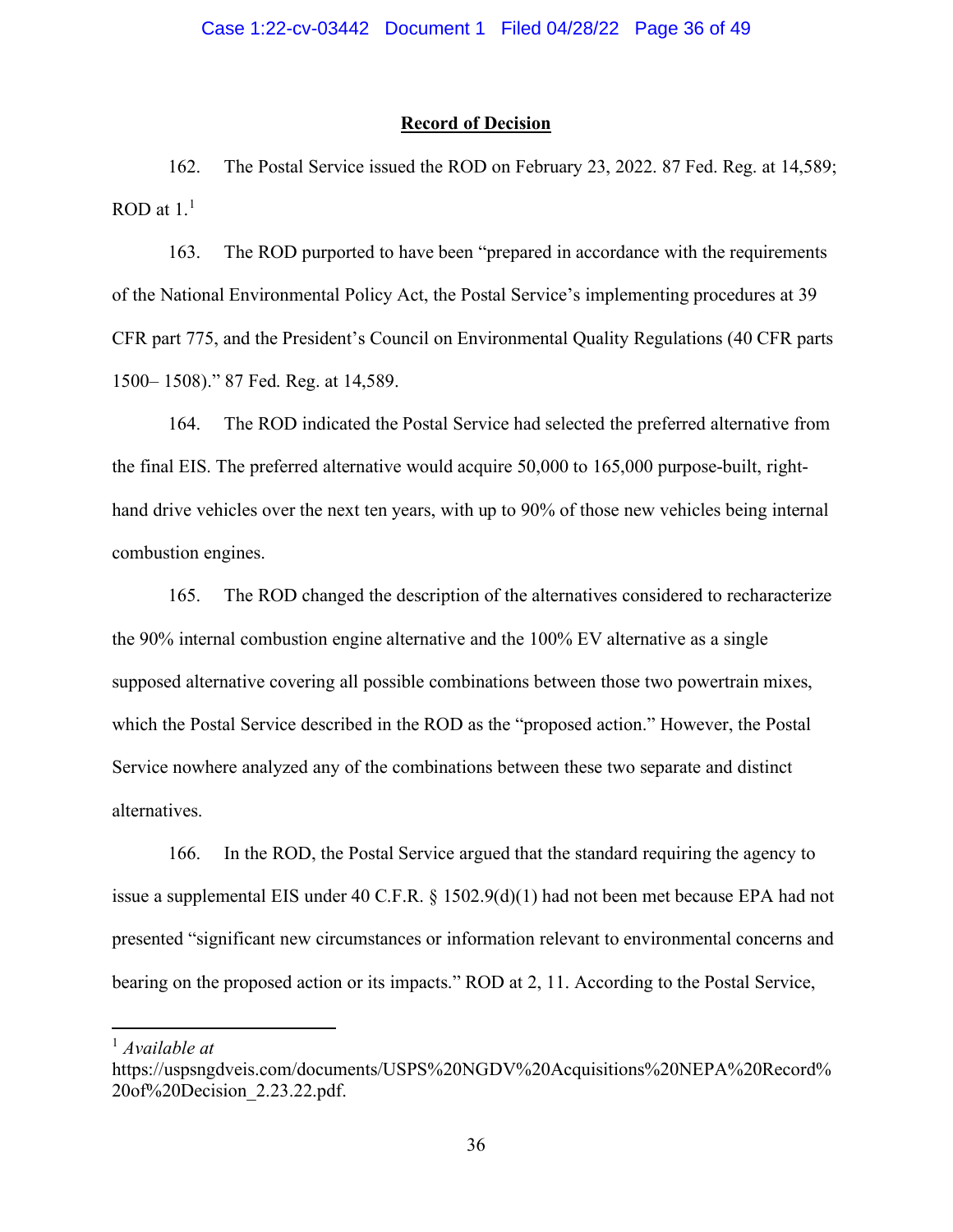# Case 1:22-cv-03442 Document 1 Filed 04/28/22 Page 37 of 49

"the additional analyses and mitigation recommendations by EPA would not produce superior information that would significantly alter the relative costs and benefits among the [final EIS's] alternatives, when considered in the context of the requirements necessary to safely and efficiently deliver the nation's mail." ROD at 2. However, the Postal Service then proceeded to provide new justifications for its analysis in response to EPA's letter and request for a supplemental EIS.

167. The Postal Service's response on the selection of alternatives ignored the suggested alternatives EPA provided in its comments on the draft EIS. *See* ROD at 3 (discussing only the scoping phase and failing to mention the draft EIS phase).

168. The Postal Service's response also claimed that EPA "mischaracterize[d] the analysis of alternatives" with respect to the Postal Service's conclusion that the 100% EV alternatives were "infeasible," ROD at 3, but did not dispute the substantive reasons why the Postal Service did not select either of those alternatives.

169. On the fuel efficiency comparison, EPA faulted the Postal Service for the minor improvement of the proposed combustion engine vehicle's 8.6 mpg rating with the use of air conditioning compared to the existing vehicle's 8.2 mpg rating without the use of air conditioning. The Postal Service retorted that EPA's comparison was a "mischaracterization" and claimed a "fairer and more accurate statement" would compare the existing vehicles to the new vehicle's fuel efficiency without the use of air conditioning. ROD at 4.

170. The Postal Service contested EPA's explanation that the Postal Service's modeling suggested a fuel efficiency of 29.9 mpg, more than double the purported fuel efficiency for proposed vehicles operating without air conditioning. ROD at 5. The Postal Service therefore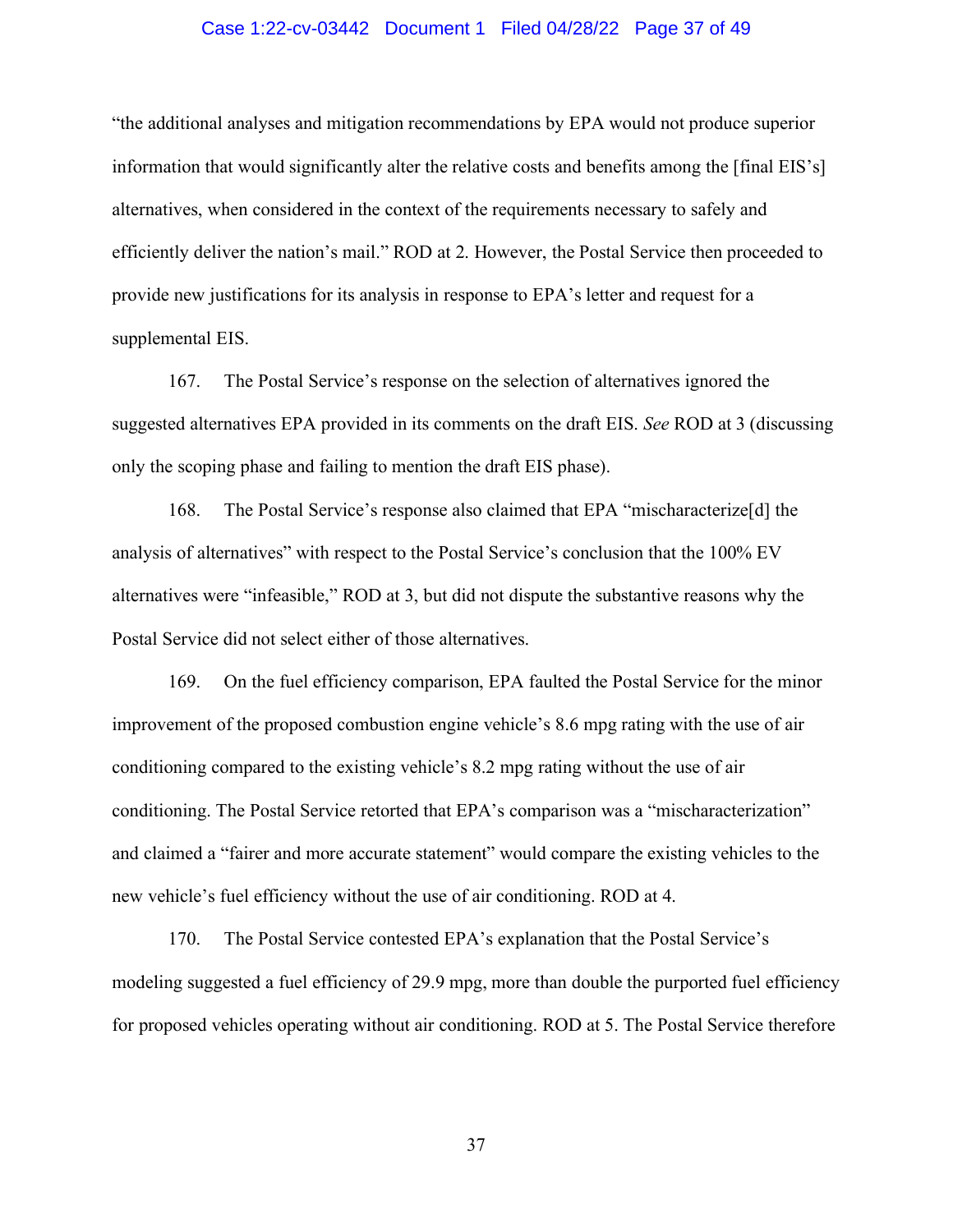# Case 1:22-cv-03442 Document 1 Filed 04/28/22 Page 38 of 49

did not adopt EPA's suggestions to fix the errors in how the Postal Service used EPA's own model. *Id.* at 5-7.

171. The Postal Service's modeling analysis also included mismatches between the information used for the number of vehicles compared to the carbon intensity of electricity used in representative county-level and national averages. This mismatch overestimated greenhouse gas emissions for EVs. Using incorrect data for modeling inputs creates inaccurate modeling outputs, which is known as a "garbage in, garbage out" problem.

172. On the price of gas, the Postal Service relied on stale information. It asserted that all of its analysis used the price of gasoline from October 2020, prior to the scoping phase, draft EIS and public comment period, final EIS, or ROD. The Postal Service admitted these calculations were "used by Postal Service management at the time it determined which supplier" to use for acquiring new vehicles. ROD at 5. That decision point predated the beginning of the NEPA analysis.

173. Furthermore, the Postal Service argued that any differences in the price of gasoline or electricity would not have "change[d] the fundamental comparisons of [a]lternatives" in the EIS because the difference would be less than the calculated \$2.3 billion net differential between a 90% internal combustion fleet and a 100% EV fleet. ROD at 5. That comparison relies on the Postal Service's failure to consider reasonable alternatives and the unjustified and incorrect assumptions in its total cost-of-ownership analysis.

174. Regarding EPA's assertion that the Postal Service underestimated greenhouse gas emissions based on improper modeling entries, the Postal Service stated that any differences in the analysis would not have affected the agency's decision because it had already acknowledged that EVs would have superior environmental benefits. The Postal Service did not discuss whether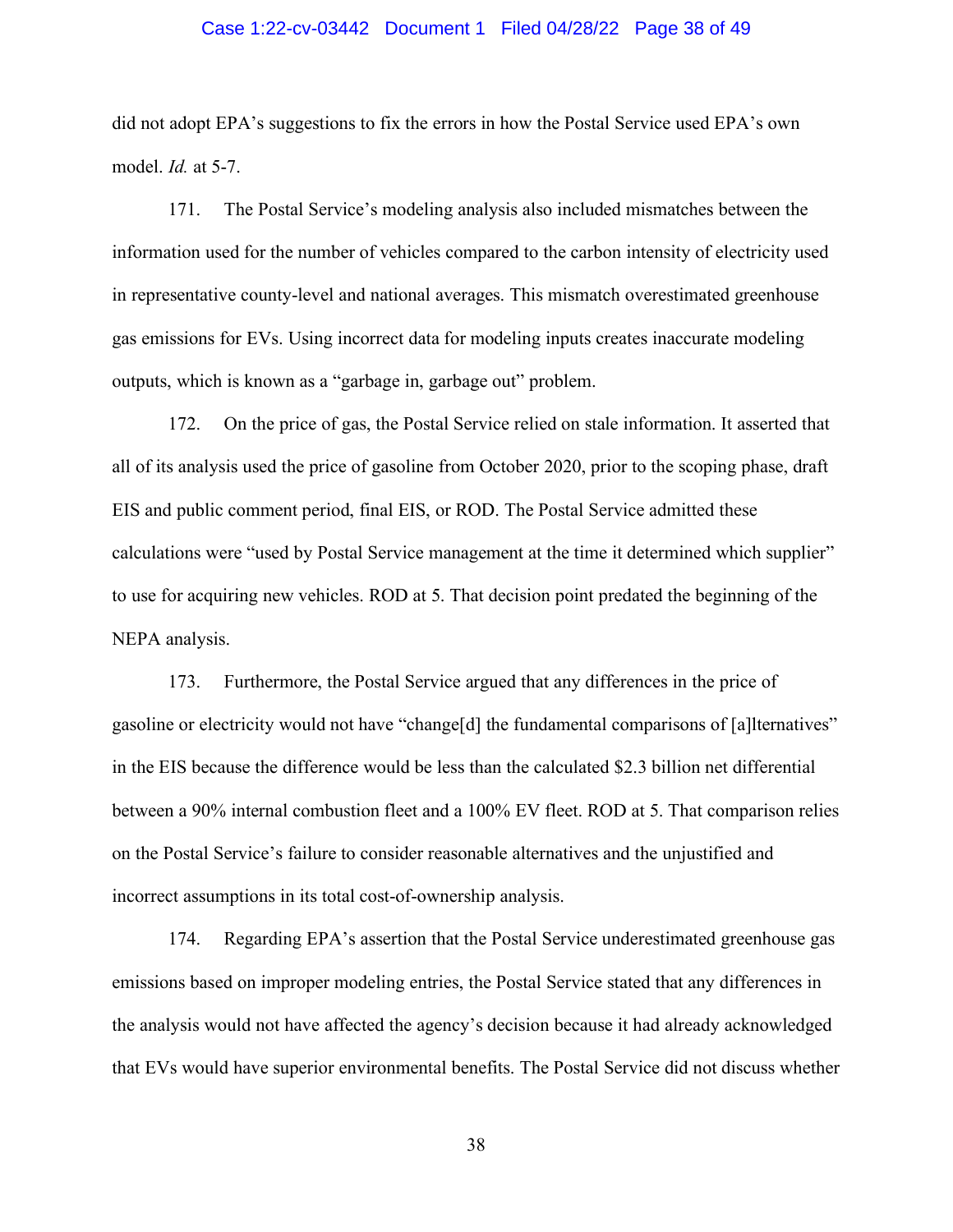# Case 1:22-cv-03442 Document 1 Filed 04/28/22 Page 39 of 49

the magnitude of that comparison was relevant to its decision making; rather, it implied the difference was irrelevant.

175. Instead of engaging with EPA's critique that the Postal Service failed to consider deploying EVs in areas with greater opportunities to achieve emissions reductions, the Postal Service asserted that such a consideration was not a part of its statutory mission. However, NEPA requires consideration of an appropriate range of alternatives.

176. The ROD included new details on the Postal Service's award of the contract to Oshkosh. Instead of engaging with the substance of the commenters' charge that this award was a violation of NEPA's requirement that agencies not pre-decide matters, the Postal Service responded that EPA had not raised the issue early enough in the NEPA process. However, Plaintiffs and many others did; for example, UAW stressed this issue in comments on both the draft EIS and final EIS. Furthermore, EPA raised a number of issues with assumptions used in the Postal Service's environmental analysis—assumptions that the Postal Service admitted in the ROD were based on the contract awarded to Oshkosh.

177. The Postal Service has never disclosed the details of Oshkosh's bid or an unredacted version of the contract with Oshkosh. Indeed, while the Postal Service's response to EPA claimed that the agency "has been entirely transparent" about its funding of Oshkosh's South Carolina facility, the agency's EIS never even disclosed that vehicles would be produced there, much less analyzed any resulting environmental and socioeconomic impacts.

178. Regarding the total cost of ownership for EVs and unjustified assumptions about inputs such as battery cost and range, the Postal Service repeated its justification that it relied on information provided by the contractor in the bidding process rather than industry forecasts,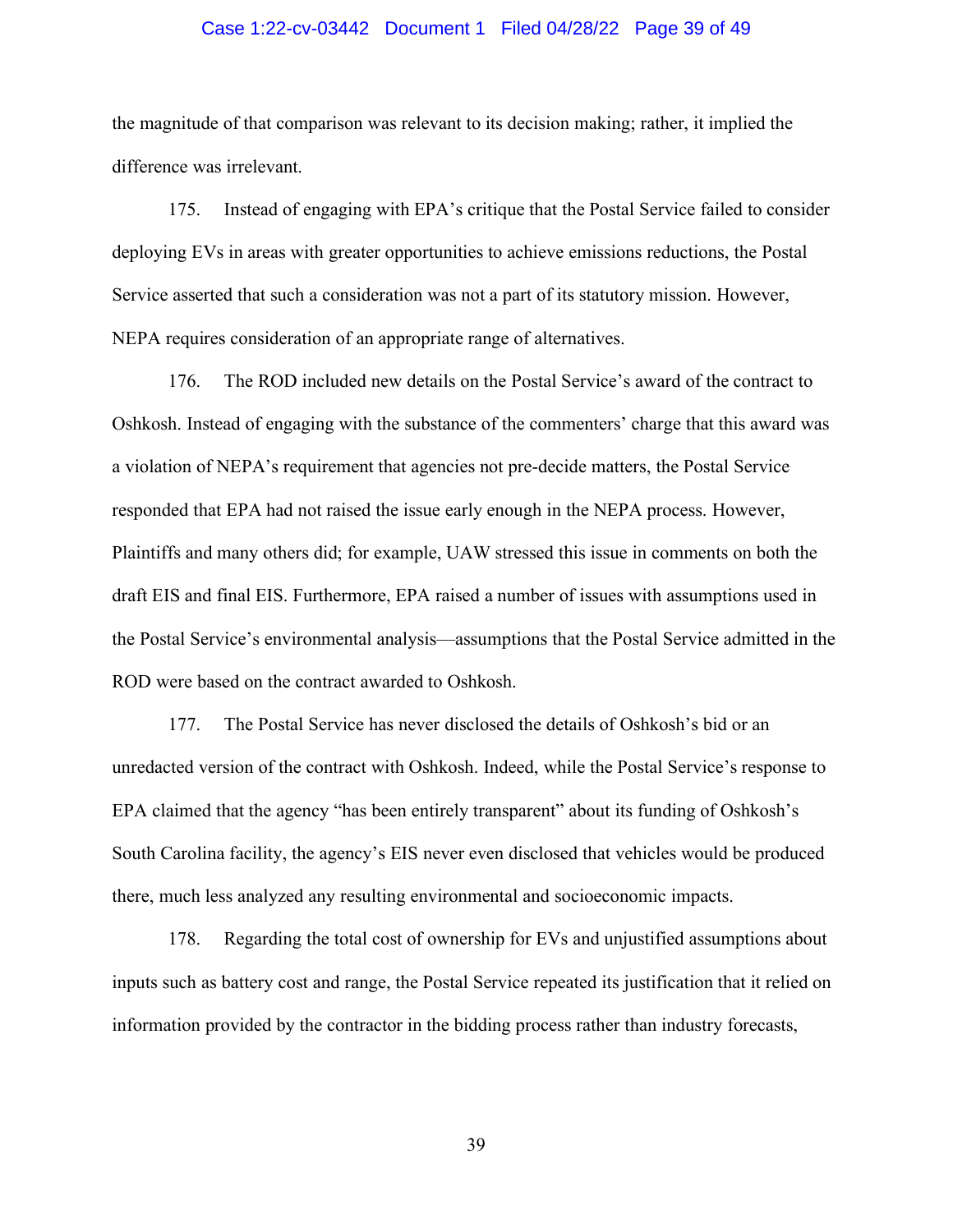### Case 1:22-cv-03442 Document 1 Filed 04/28/22 Page 40 of 49

expert reports, or comparisons to competitors. The Postal Service also attacked one such expert report as biased, without any evidence, instead of engaging with the substance of the report.

179. Rather than engage with the remaining substance of EPA's letter, the Postal Service dismissed all other issues as "repeat comments" that it did not have to address. *Id.*

180. The Postal Service again asserted that the ROD had "been prepared in accordance with the requirements of NEPA, CEQ's NEPA regulations, and the Postal Service's NEPA regulations. *Id.* at 1.

181. The ROD neither mentioned nor responded to CEQ's letter on the final EIS.

182. The ROD neither mentioned nor responded to UAW's comments on the final EIS.

183. The Postal Service's Vice President for Supply Management signed the ROD as the responsible official.

184. On March 24, 2022, the Postal Service placed an initial delivery order with Oshkosh for 50,000 vehicles, including 39,981 gas-powered delivery vehicles. While the initial delivery order of approximately 10,000 EVs was double the 5,000 EVs the Postal Service projected for the initial order, the Postal Service has not committed to maintaining this one-tofour ratio in future orders. The order costs \$2.98 billion.

# **FIRST CLAIM FOR RELIEF (Violation of NEPA, USPS Regulations, and CEQ Regulations — Unlawful Issuance of Contract and Commitment of Irretrievable Resources Prior to Analysis of Environmental Impacts)**

185. Plaintiffs reallege and incorporate Paragraphs 1 through 184.

186. CEQ regulations instruct agencies to begin the NEPA process "at the earliest reasonable time." 40 C.F.R. § 1501.2(a). These regulations further require that an EIS "not be used to rationalize or justify decisions already made." *Id.* § 1502.5. Likewise, the regulations state that until an agency issues a ROD, "no action concerning the proposal may be taken that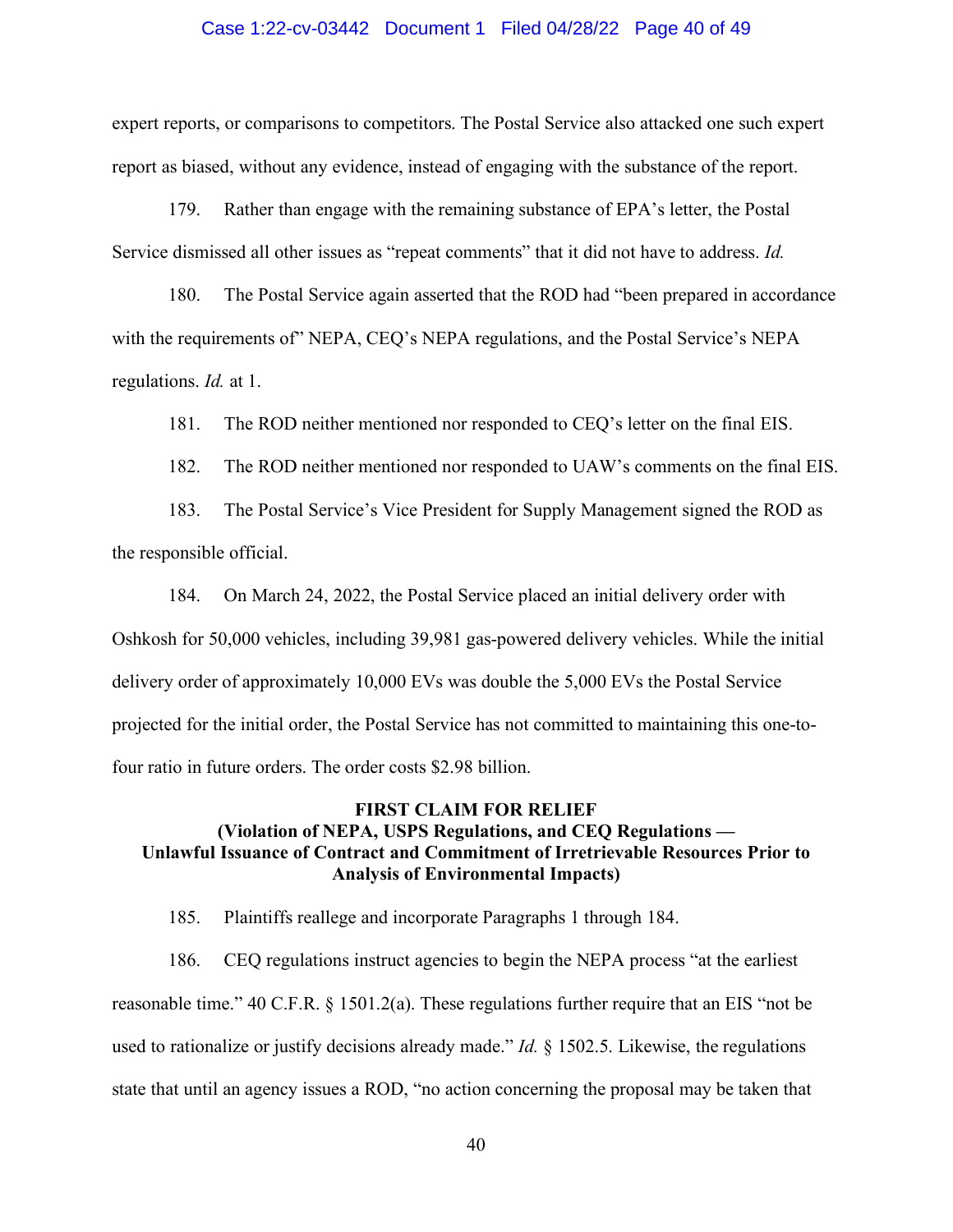# Case 1:22-cv-03442 Document 1 Filed 04/28/22 Page 41 of 49

would: (1) [h]ave an adverse environmental impact; or (2) [l]imit the choice of reasonable alternatives." *Id.* § 1506.1(a).

187. The Postal Service's regulations similarly require that the EIS "[s]erve to assess the environmental impact of proposed actions, rather than to justify decisions already made." 39 C.F.R.  $\S 775.11(b)(2)(vi)$ .

188. The Postal Service awarded the delivery vehicle contract to Oshkosh and issued an initial \$482 million task order in February 2021, prior to beginning the NEPA process. Some of that money covers plant tooling and build-out of a new manufacturing facility, which began in June 2021.

189. The Postal Service relied on undisclosed cost assumptions from Oshkosh's bid to conduct much of the EIS's analysis. It then made its decision about the proposed action based on these undisclosed cost assumptions.

190. Although the Postal Service indicated it could cancel or modify the Oshkosh contract based on the outcome of the EIS, it limited the alternatives analysis, assumptions, and data in the EIS based on the award of that contract.

191. The Postal Service's decision to pay Oshkosh \$482 million to enable a new manufacturing facility in South Carolina prior to even issuing a draft EIS both caused adverse environmental impacts and limited the agency's choice of reasonable alternatives.

192. The Postal Service's award of a contract and issuance of a task order before initiating its NEPA process, and its consequently limited consideration of alternatives, assumptions, and data in its belated EIS, was arbitrary and capricious, did not demonstrate reasoned decision making, was unsupported by a lawful contemporaneous justification, exceeded the Postal Service's authority, and was contrary to NEPA, 42 U.S.C. § 4332(2)(C), CEQ's NEPA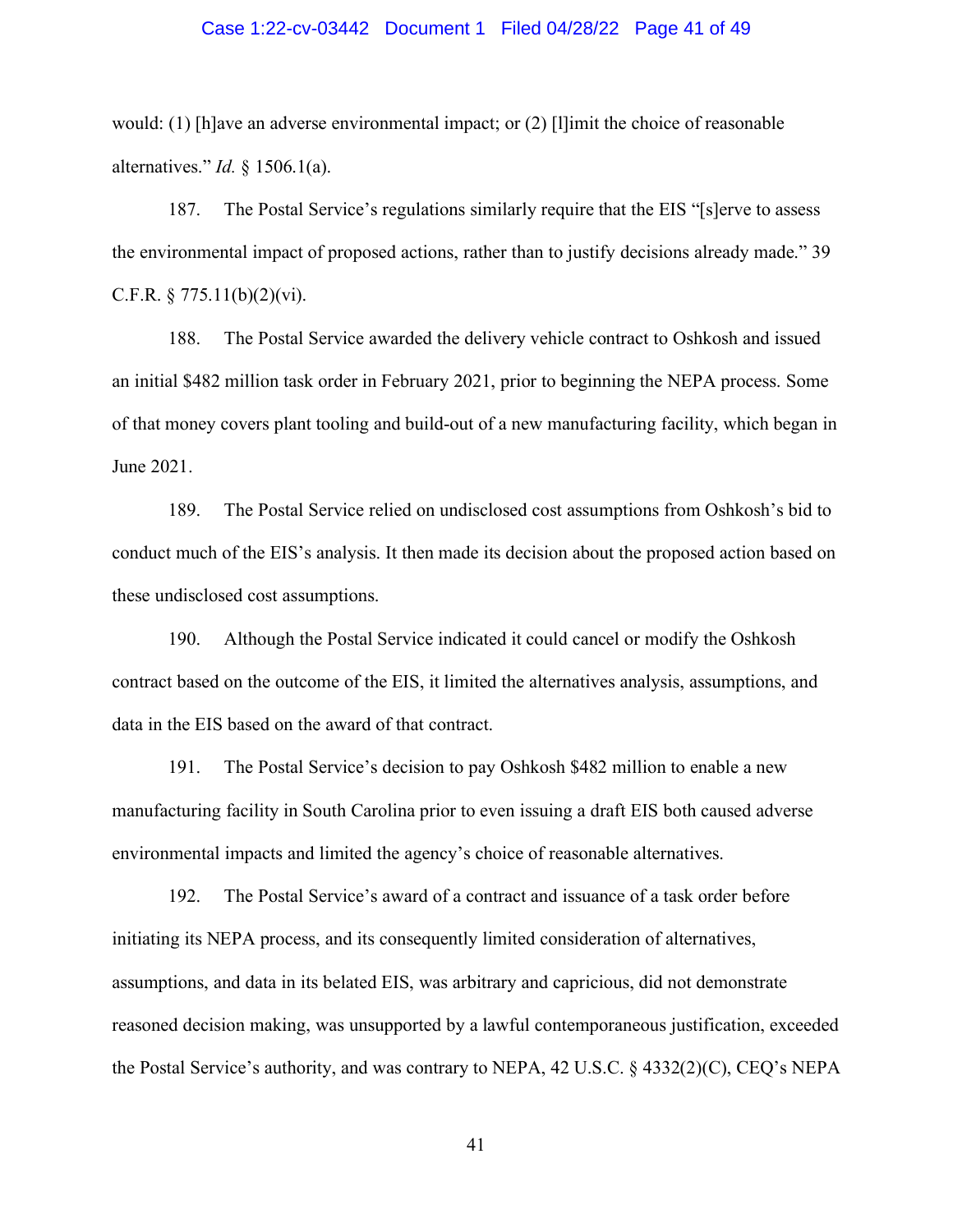regulations, including 40 C.F.R. §§ 1501.2, 1502.5, 1506.1, and the Postal Service's NEPA regulations, 39 C.F.R. § 775.11.

# **SECOND CLAIM FOR RELIEF (Violation of NEPA, USPS Regulations, and CEQ Regulations— Failure to Include and Analyze Reasonable Alternatives)**

193. Plaintiffs reallege and incorporate Paragraphs 1 through 184.

194. Each EIS must include "a detailed statement" on "alternatives to the proposed action." 42 U.S.C. § 4332(2)(C).

195. CEQ regulations require an EIS to "[e]valuate reasonable alternatives to the proposed action," including discussion of the environmental consequences of each alternative and the reasons for elimination of alternatives not considered. 40 C.F.R. § 1502.14. The EIS's consideration of environmental consequences then "forms the scientific and analytic basis for the comparisons" for the alternatives analysis. *Id.* § 1502.16(a).

196. The Postal Service is bound by its own NEPA regulations to "[s]tudy, develop, describe, and evaluate . . . reasonable alternatives to recommended actions which may have a significant effect on the environment." 39 C.F.R. § 775.8(a)(4). Under Postal Service regulations, the EIS "must" "[e]xplore and evaluate all reasonable alternatives." *Id.*  § 775.11(c)(5). This alternatives analysis is "vitally important" and must be "presented in comparative form, thus sharply defining the issues and providing a clear basis for choosing alternatives." *Id.*

197. The final EIS included only four alternatives for the new fleet: (1) purpose-built vehicles consisting of at least 10% EV and up to 90% combustion engines; (2) purpose-built vehicles consisting of 100% EV; (3) 100% commercially available right-hand-drive combustion engine vehicles; and (4) 100% commercially available left-hand-drive EVs.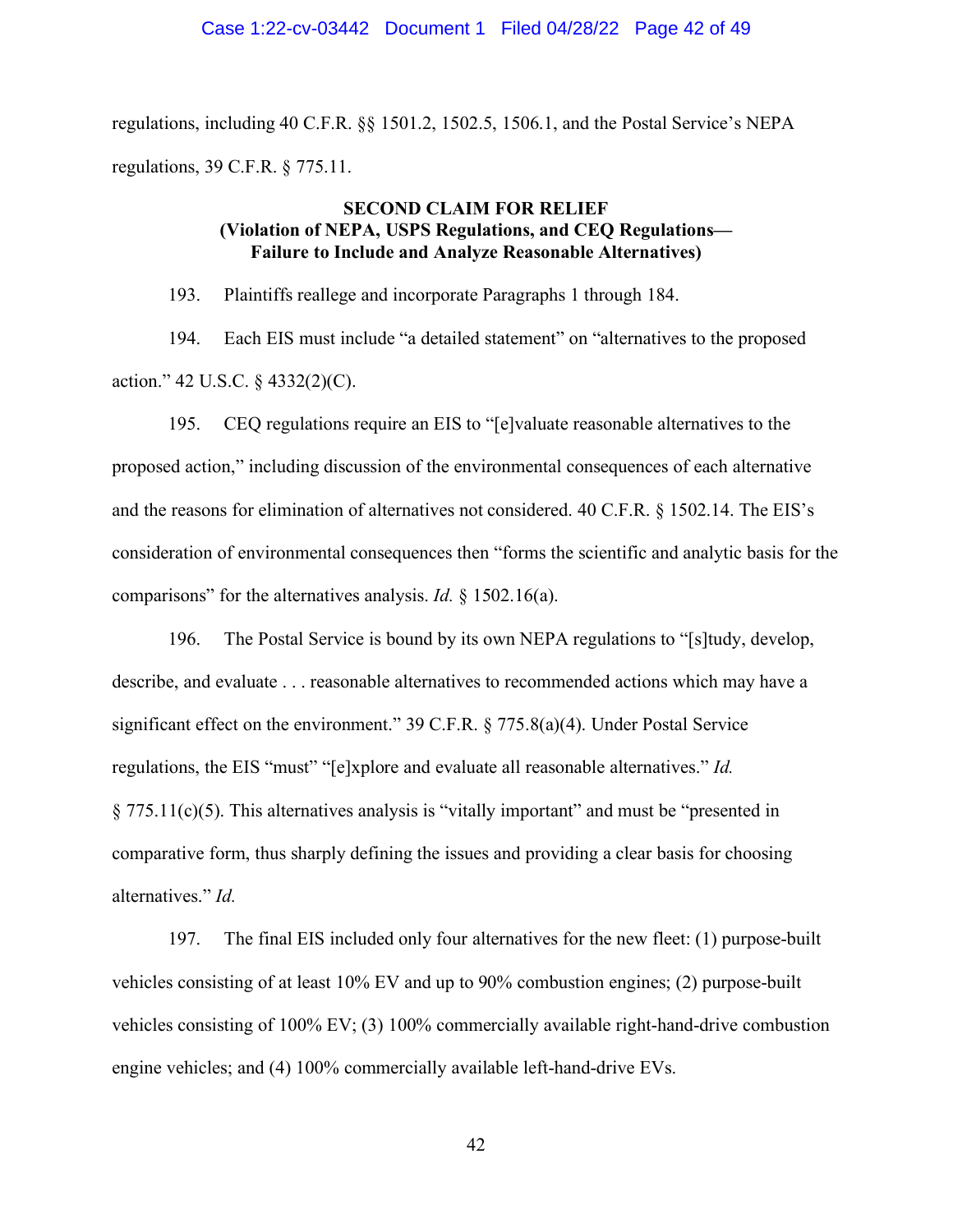# Case 1:22-cv-03442 Document 1 Filed 04/28/22 Page 43 of 49

198. The Postal Service did not explain why it chose to evaluate only 100% EVs or a mix of 10% EVs and 90% combustion vehicles and not any other combination, despite requests during the public comment period by EPA, NRDC, and others that the Postal Service include other reasonable alternatives.

199. EPA, NRDC, UAW, and others provided examples of other reasonable alternatives that were not considered. For instance, even including the unjustified assumptions on battery technology relied on by the Postal Service in the EIS that would prevent electrification of roughly 5% of routes, the EIS should have included an alternative for 95% EVs. And EPA recommended that the Postal Service evaluate a "mid-range alternative," such as acquiring 25% EVs and "as high a percentage of [EV delivery vehicles] as is economically feasible." EIS at B-154. UAW likewise proposed alternatives regarding the location and means of production that would reduce adverse environmental and socioeconomic impacts.

200. The Postal Service did not include alternatives with different charger-to-vehicle ratios, despite NRDC and others commenting on that issue.

201. The Postal Service's final EIS did not consider any of the alternatives proposed in UAW's comments.

202. The agency provided no explanation whatsoever for its failure to consider certain alternatives. Although the Postal Service provided nominal justifications for explicitly refusing to consider certain other alternatives, the agency's justifications were internally inconsistent, illogical, or otherwise arbitrary and capricious.

203. The Postal Service's failure to include and analyze reasonable alternatives was arbitrary and capricious, did not demonstrate reasoned decision making, was unsupported by a lawful contemporaneous justification, exceeded the Postal Service's authority, and was contrary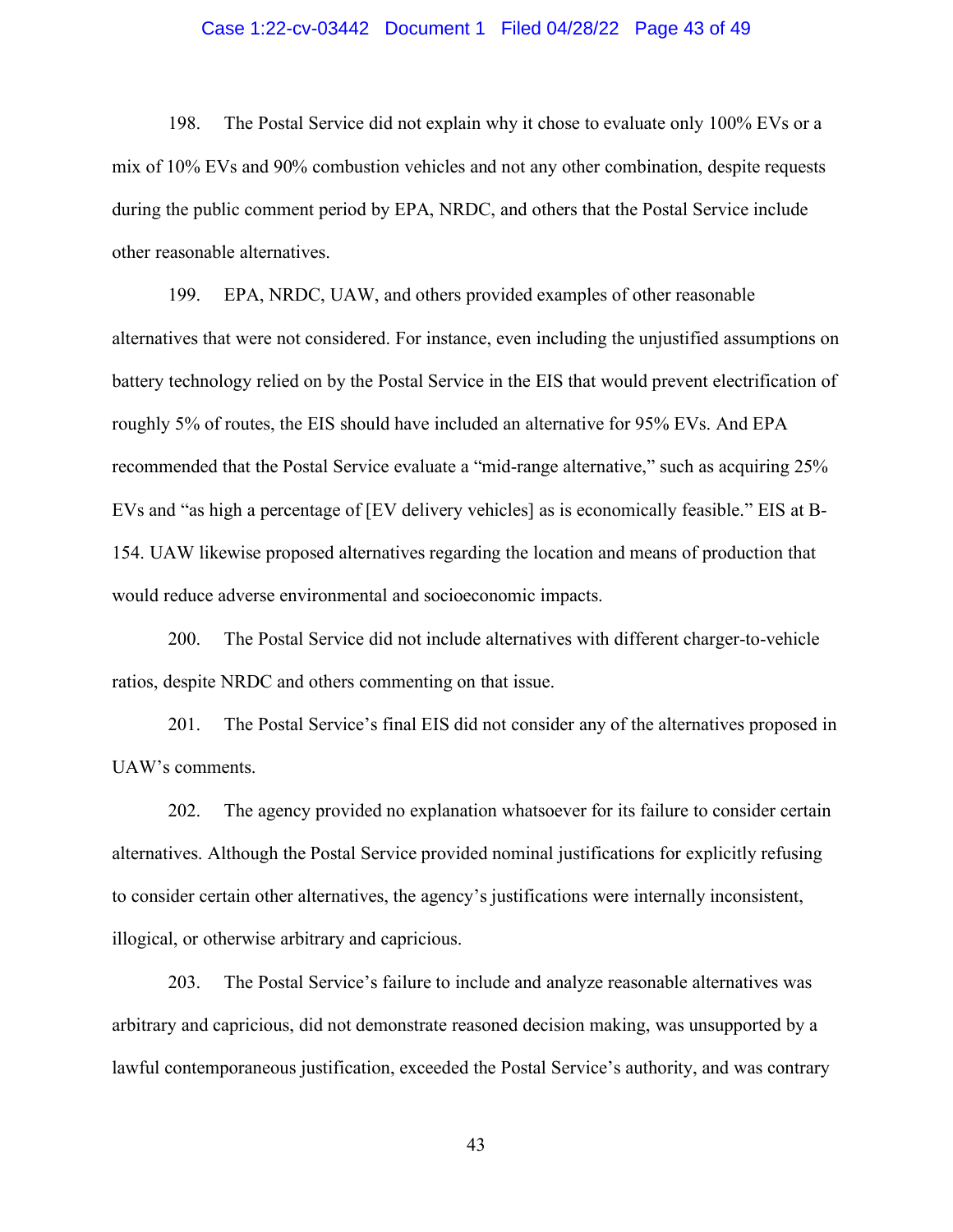### Case 1:22-cv-03442 Document 1 Filed 04/28/22 Page 44 of 49

to NEPA, 42 U.S.C. § 4332(2)(C), CEQ's NEPA regulations, including 40 C.F.R. §§ 1502.14, 1502.16, and the Postal Service's NEPA regulations, 39 C.F.R. §§ 775.8, 775.11.

# **THIRD CLAIM FOR RELIEF (Violation of NEPA, USPS Regulations, and CEQ Regulations— Failure to Disclose Assumptions and Take "Hard Look" at Environmental Impacts and Costs)**

204. Plaintiffs reallege and incorporate Paragraphs 1 through 184.

205. NEPA requires agencies to take a "hard look" at environmental consequences before taking an action. *NRDC v. FAA*, 564 F.3d 549, 556 (2d Cir. 2009) (quoting *Balt. Gas & Elec.*, 462 U.S. at 97). The EIS "insures the integrity of the agency process by forcing it to face those stubborn, difficult-to-answer objections without ignoring them or sweeping them under the rug and serves as an environmental full disclosure law so that the public can weigh a project's benefits against its environmental costs." *Nat'l Audubon Soc'y v. Hoffman*, 132 F.3d 7, 12 (2d Cir. 1997) (quotation marks omitted). Agencies must therefore provide the data on which they base their environmental analysis.

206. CEQ's NEPA regulations embody the hard-look requirement throughout their provisions, including those defining environmental effects,  $40 \text{ C.F.R.}$  §  $1508.1(g)(1)$ ; requiring informed decision making, *id.* § 1502.1; alternatives analysis, *id.* § 1502.14; evaluation of environmental consequences, *id.* § 1502.16; methodology and scientific accuracy, *id.* § 1502.23; if applicable, cost-benefit analysis, *id.* § 1502.22; response to comments, *id.* § 1503.4; and record of decision, *id.* § 1505.2.

207. The Postal Service's NEPA regulations similarly require a hard look to "[i]dentify environmental effects and values in detail, and appraise them in conjunction with economic and technical analyses." 39 C.F.R. § 775.8(a)(2). The Postal Service does so in an "analytic" EIS that serves "to assess the environmental impact of proposed actions, rather than justify decisions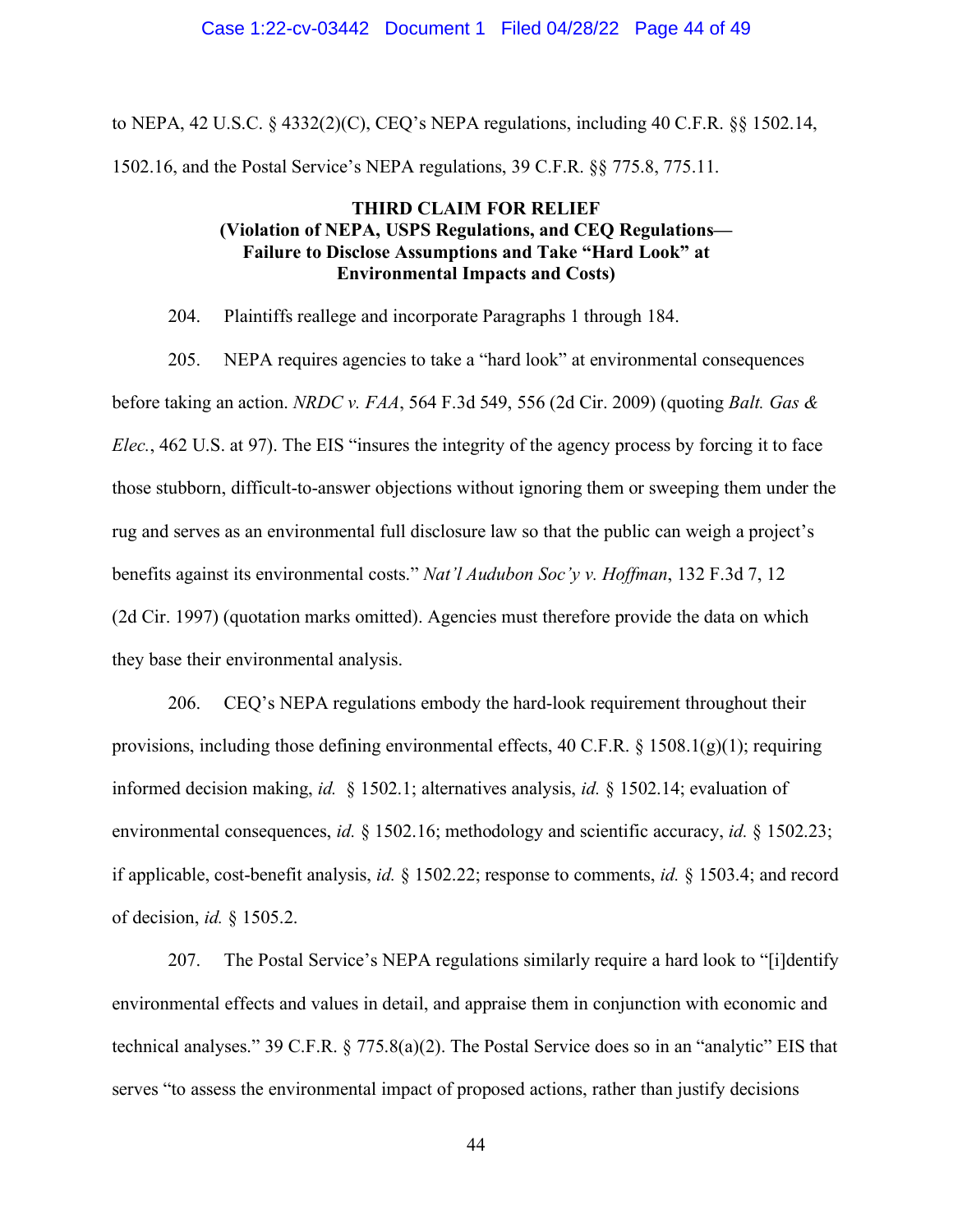# Case 1:22-cv-03442 Document 1 Filed 04/28/22 Page 45 of 49

already made." *id.* § 775.11(b)(2). The EIS must include an alternatives analysis, *id.* § 775.11(c)(5); description of environmental consequences, *id.* § 775.11(c)(6); a list of mitigation measures, *id.* § 775.11(c)(7); and response to comments, *id.* § 775.11(e). The record of decision cannot be made until at least 30 days after the final EIS is made available. *Id.*   $$775.12(b).$ 

208. The Postal Service failed to take a hard look at air pollutant emissions, including for nitrogen oxides, volatile organic compounds, and particulate matter. Although internal combustion engines emit significant amounts of these pollutants, the Postal Service failed to analyze, monetize, or contextualize the reductions of these pollutants for EV alternatives.

209. The Postal Service did not compare alternatives on air pollution reduction because of its failure to calculate emissions for some air pollutants, and it did not contextualize the benefits or impacts of all air pollutants.

210. On greenhouse gas emissions, EPA explained that annual carbon dioxide equivalent emissions from combustion engines were more than three times greater than what the Postal Service had calculated.

211. The Postal Service did not correct this error.

212. Because of these and other errors, the Postal Service failed to rely on scientifically sound calculations for greenhouse gas emissions, in violation of NEPA regulations. *See* 40 C.F.R. § 1502.23.

213. The Postal Service also failed to take a hard look at costs, despite weighing these costs against environmental consequences to reach a decision.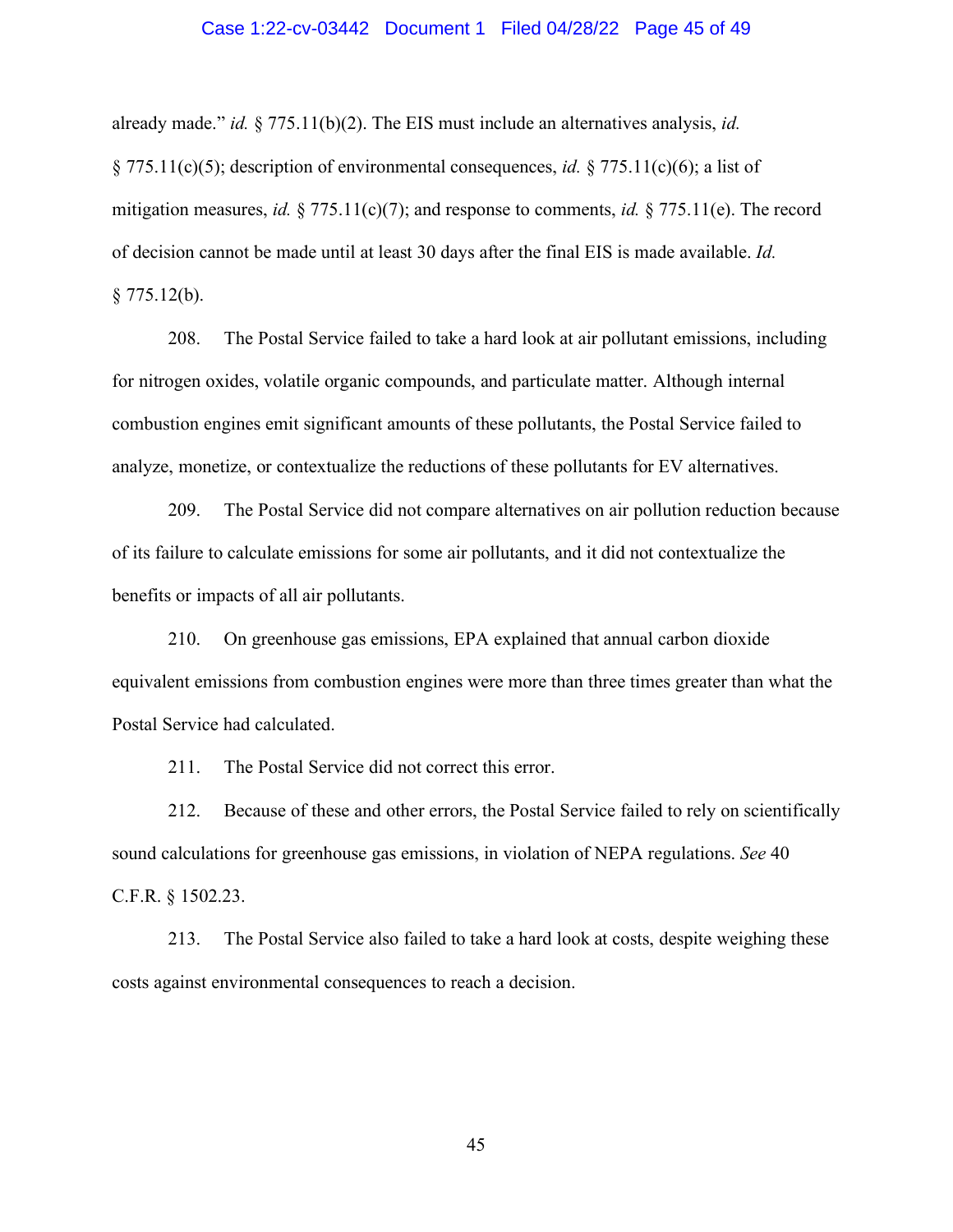# Case 1:22-cv-03442 Document 1 Filed 04/28/22 Page 46 of 49

214. The Postal Service relied on outdated data, including on the cost of gasoline; failed to disclose assumptions used in calculating the total cost of ownership for vehicles; and failed to consider industry trends on the cost of components for the vehicles.

215. The Postal Service failed to consider any impacts associated with the production, as opposed to the operation, of the custom vehicles that the agency is causing to be built, despite UAW's comments specifically identifying the need to consider such impacts. For example, the Postal Service did not consider the different impacts associated with reasonable alternatives, such as how the impacts of producing custom-designed vehicles may differ from the impacts of purchasing vehicles that are already commercially available, or how the impacts of producing gas-powered vehicles may differ from producing EVs. Additionally, the Postal Service did not consider any impacts related to the production of its new vehicles in South Carolina, such as the environmental impact of the new manufacturing facility in that state, or the socioeconomic impacts associated with producing vehicles in a state where workers are far less likely to receive the protections afforded by labor unions, including better wages and working conditions.

216. The Postal Service's failures to disclose assumptions and to take a hard look at emissions of greenhouse gases and other air pollutants, at costs, or at any impacts regarding the production of its custom vehicles were arbitrary and capricious, did not demonstrate reasoned decision making, were unsupported by a lawful contemporaneous justification, exceeded the Postal Service's authority, and were contrary to NEPA, 42 U.S.C. § 4332(2)(C), CEQ's NEPA regulations, including 40 C.F.R. §§ 1502.1, 1502.14, 1502.16, 1502.22, 1502.23, 1503.4, 1505.2, and the Postal Service's NEPA regulations, 39 C.F.R. §§ 775.8, 775.11, 775.12.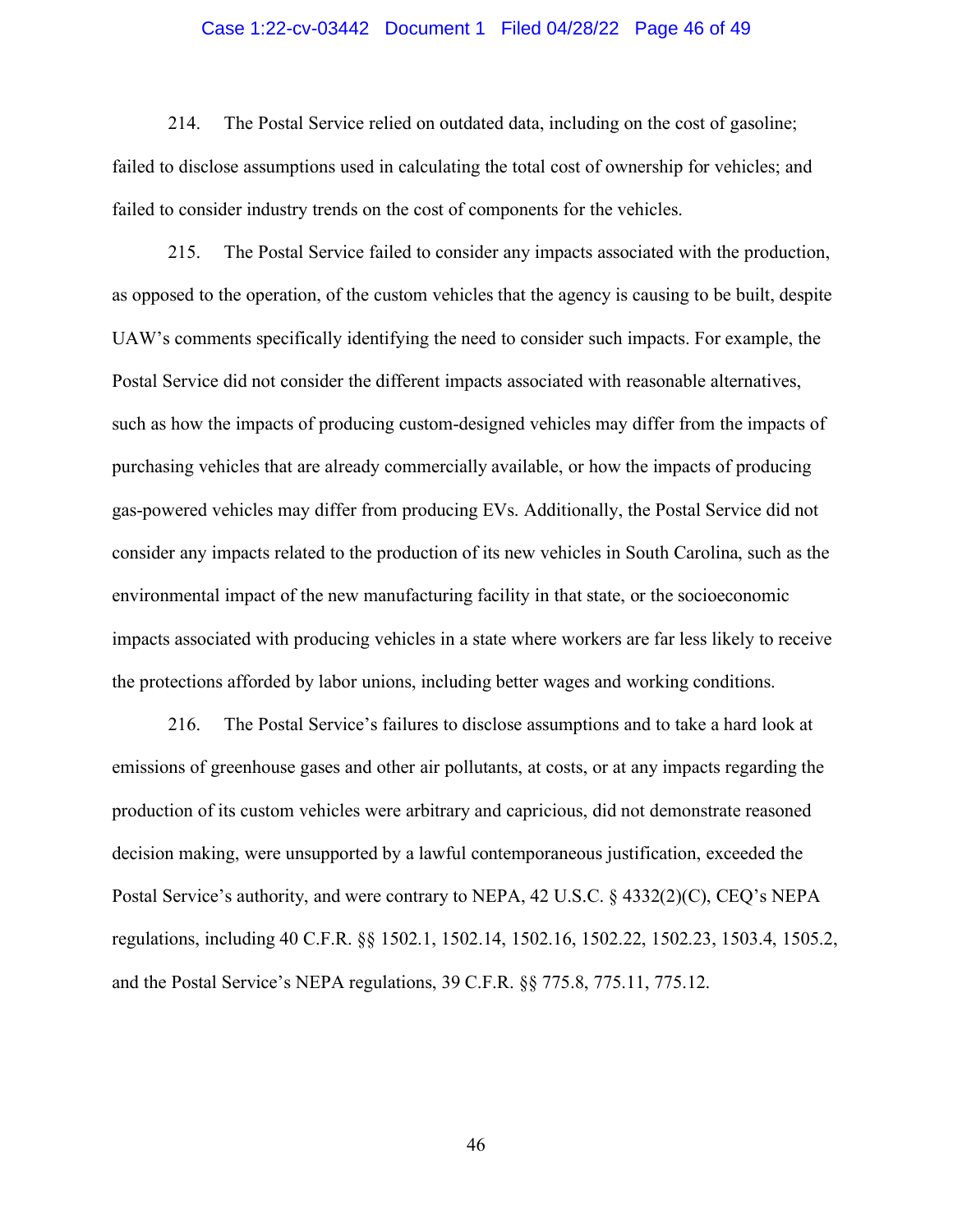# **FOURTH CLAIM FOR RELIEF BROUGHT ON BEHALF OF UAW ONLY (Violation of NEPA, USPS Regulations, and CEQ Regulations— Failure to Reasonably Respond to Comments)**

217. UAW realleges and incorporates Paragraphs 1 through 184.

218. Informed public participation is a cornerstone of the NEPA process. "The informational role of an EIS is to give the public assurance that the agency has indeed considered environmental concerns in its decisionmaking process and, perhaps more significantly, provide a springboard for public comment in the agency decisionmaking process itself." *Dep't of Transp. v. Public Citizen*, 541 U.S. 752, 768 (2004) (cleaned up). "The purpose here is to ensure that the larger audience can provide input as necessary to the agency making the relevant decisions." *Id.* 

219. CEQ's regulations implementing NEPA provide that "agencies or persons may make comments consistent with the time periods under  $\S 1506.11$  of this chapter." 40 C.F.R. § 1503.1(b). In turn, the regulations also specify that agencies "may not make or issue a record of decision" until "30 days after the notice . . . for a final environmental impact statement." *Id.*  § 1506.11. The regulations allow EPA, and only EPA, to reduce that time period. *Id.*   $§ 1506.11(e).$ 

220. UAW timely submitted comments on the Postal Service's final EIS within the 30 day period prior to the agency's issuance of its ROD, pursuant to CEQ's regulations. 40 C.F.R. §§ 1503.1(b), 1506.11.

221. The Postal Service unlawfully refused to accept or consider UAW's comments on the final EIS. The Postal Service provided no reasoning or justification for refusing to consider UAW's comments on the final EIS while considering and responding to EPA's similar comments on the final EIS, despite the fact that UAW submitted its comments only two days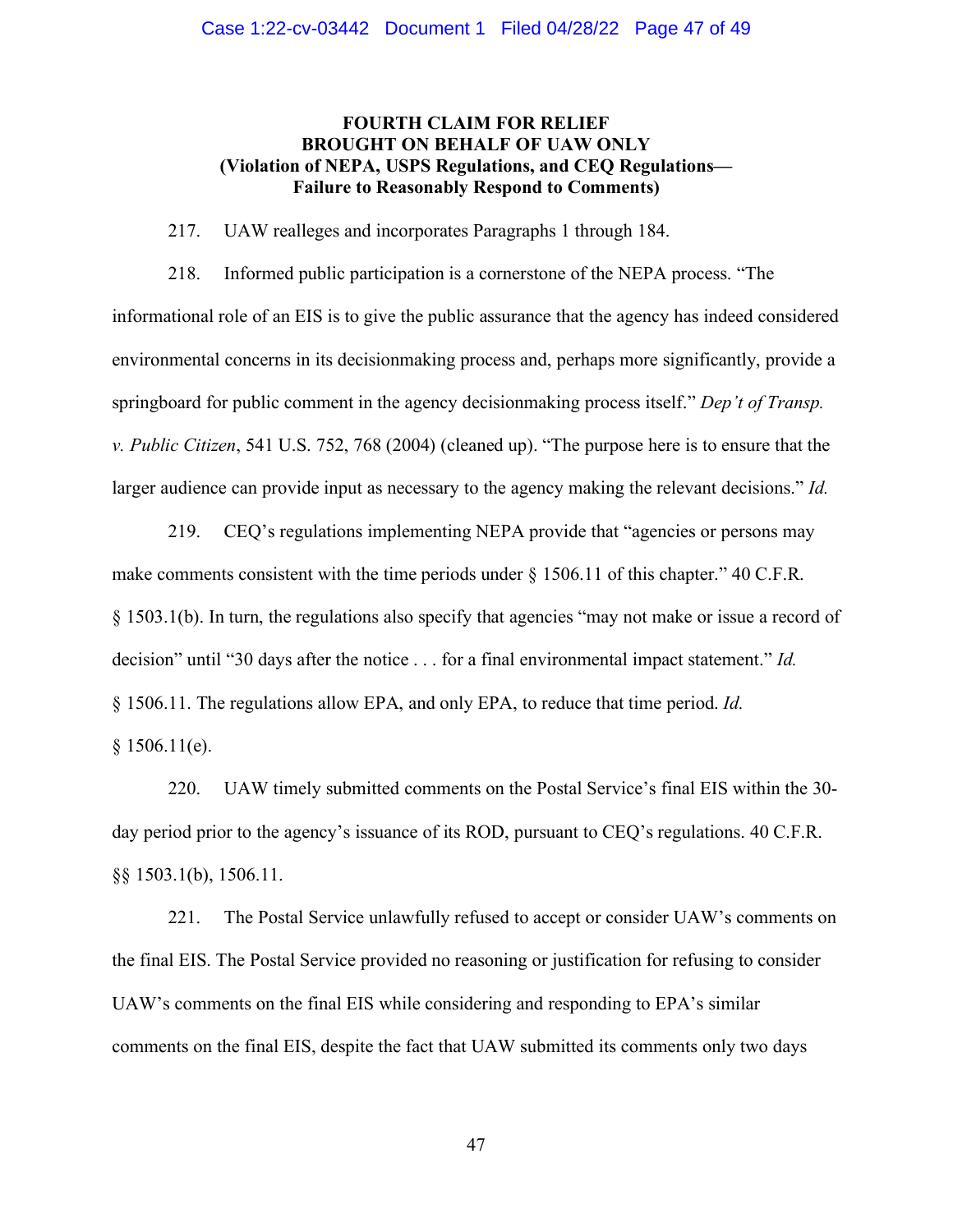# Case 1:22-cv-03442 Document 1 Filed 04/28/22 Page 48 of 49

after EPA's initial letter regarding the final EIS (and three days before EPA submitted errata to that initial letter).

222. The Postal Service's failure to reasonably respond to comments was arbitrary and capricious, did not demonstrate reasoned decision making, was unsupported by a lawful contemporaneous justification, exceeded the Postal Service's authority, and was contrary to NEPA, 42 U.S.C. § 4332(2)(C), CEQ's NEPA regulations, including 40 C.F.R. §§ 1503.1(b), 1506.11, and the Postal Service's NEPA regulations, 39 C.F.R. § 775.

# **REQUEST FOR RELIEF**

WHEREFORE, Plaintiffs respectfully request that this Court:

a) Declare the Postal Service violated the National Environmental Policy Act and implementing regulations;

b) Declare that the Postal Service has not satisfactorily completed the NEPA process;

c) Vacate the Environmental Impact Statement and Record of Decision, and remand those actions to the agency until and unless it issues a new Environmental Impact Statement and Record of Decision that fully comply with NEPA and any other applicable laws;

d) Enjoin the Postal Service from acquiring new delivery vehicles under the contract with Oshkosh until Defendants have demonstrated compliance with NEPA and applicable regulations;

e) Provide for such other relief as the Court deems just and appropriate. Dated: April 28, 2022 Respectfully Submitted,

> */s/ Francis W. Sturges, Jr.*  FRANCIS W. STURGES, JR. (*Pro Hac Vice* applicant) Natural Resources Defense Council